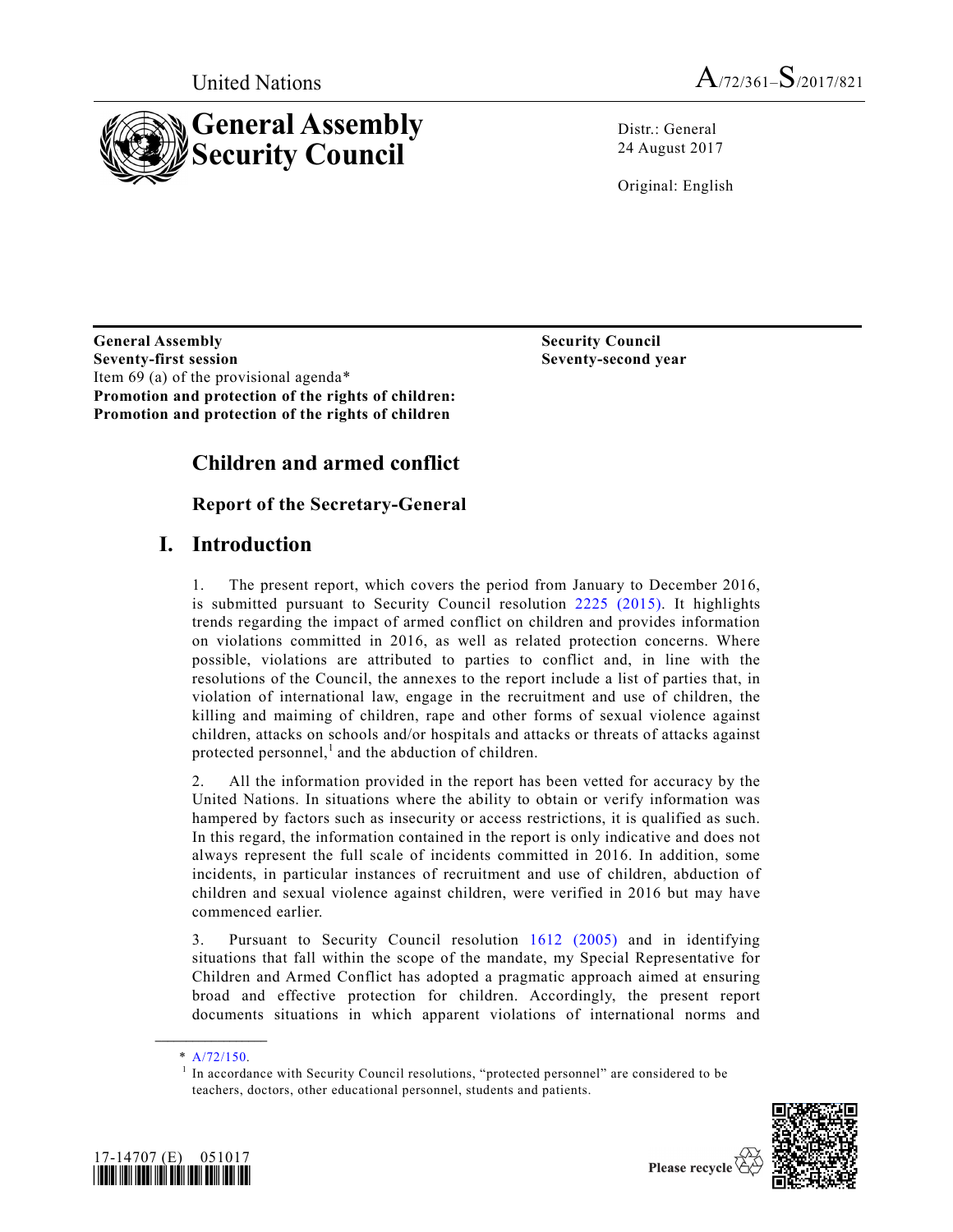standards for the protection of children affected by conflict are considered to be of such gravity as to warrant international concern. In characterizing the facts described below as grave violations, it is the aim of my Special Representative to bring these situations to the attention of national Governments, which bear the primary responsibility in providing effective protection and relief to all affected children, and to encourage them to take remedial measures. However, reference to a situation is not a legal determination and reference to a non-State actor does not affect its legal status.

4. The preparation of the report involved broad consultations within the United Nations, at Headquarters and in the field. The preparation of the present also reflects a new approach of enhanced engagement with Member States. Over the past six months, consultations with parties to conflict noted in the report focused on gaining a greater commitment to prevent violations against children. Where significant progress was achieved or ongoing conduct gave rise to concern, this is highlighted in country-specific sections.

# **II. Addressing the impact of armed conflict on children**

## **A. Overview of the situation of children and armed conflict**

5. While in some country situations the impact of armed conflict on children was low in 2016 and few violations were documented, in other country situations incidents affecting children continued at high levels. In 2016, there were at least 4,000 verified violations by government forces and more than 11,500 verified violations by the range of non-State armed groups.

6. The recruitment and use of children documented in Somalia and the Syrian Arab Republic more than doubled compared with 2015. In South Sudan, 1,022 children were recruited and used. Children continued to be exposed to an unacceptable risk of killing and maiming in a number of country situations. In Afghanistan, the United Nations verified 3,512 child casualties, the highest number ever recorded. In Yemen, the United Nations verified 1,340 child casualties. The cross-border activities of Islamic State in Iraq and the Levant (ISIL), coupled with responses to that group, also led to significant child casualties, with over 2,000 children documented as killed or maimed in Iraq and the Syrian Arab Republic. The number of child casualties in the Democratic Republic of the Congo was also the highest recorded since 2012.

7. In the Lake Chad basin, Boko Haram activities continued to expand from Nigeria into neighbouring countries and attacks against civilians were perpetrated across the region. Sexual violence against girls was prevalent in Nigeria, as well as in other country situations, such as the Democratic Republic of the Congo, the Sudan, Somalia, South Sudan and the Syrian Arab Republic.

## **B. Concerns regarding the increasing disrespect for international law and its impact on children**

8. The ever-changing and complex nature of certain conflicts, as well as continually shifting allegiances, posed challenges for the protection of children in situations of armed conflict. In addition, the troubling trends presented above are a clear manifestation of the use of abhorrent tactics of warfare by a number of parties to conflict.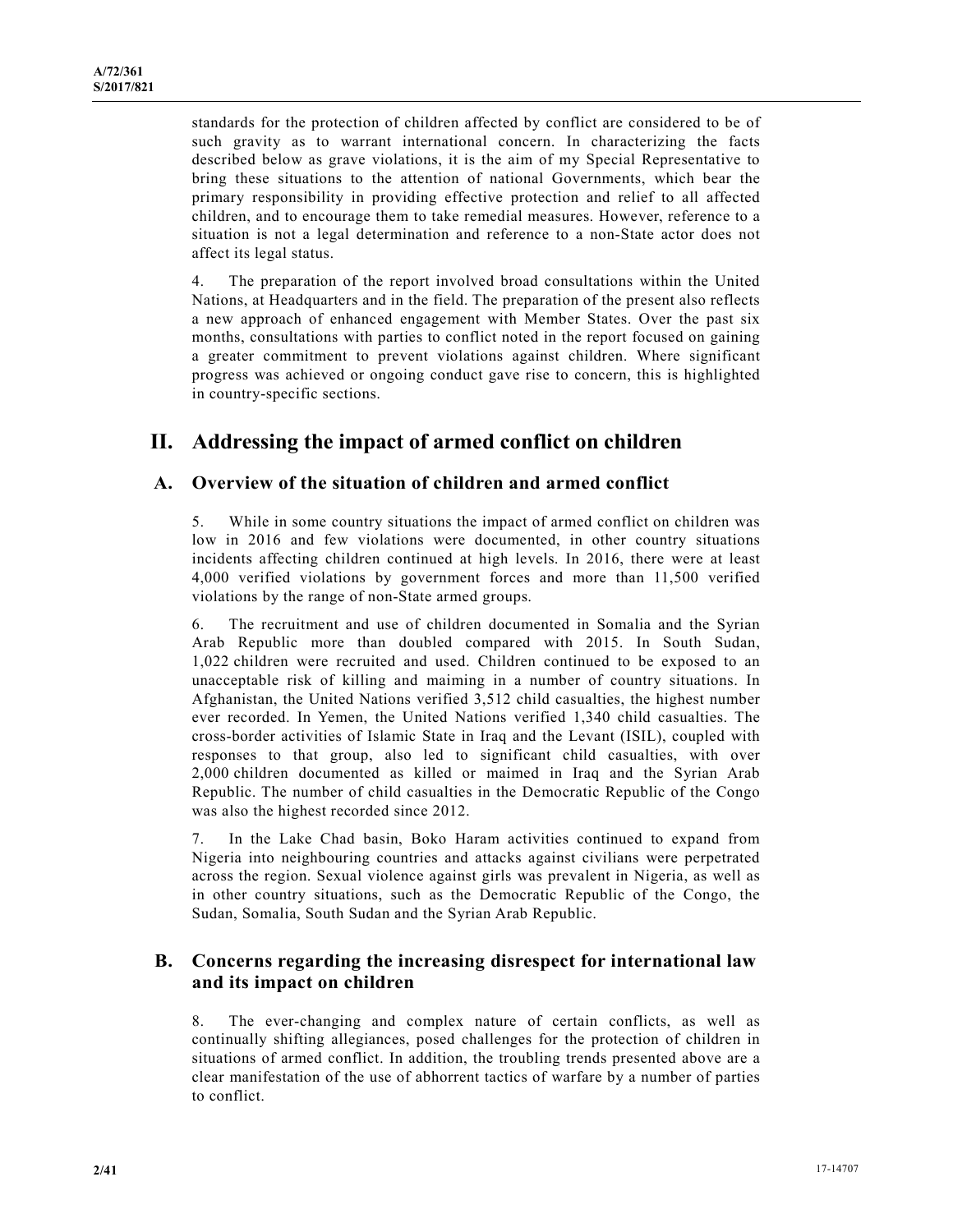9. Asymmetric attacks by non-State armed groups had a severe impact on children in Afghanistan, Iraq, Somalia and the Syrian Arab Republic, as well as in Nigeria and neighbouring countries, including forcing children to be suicide bombers. The number of violations committed by Al-Shabaab, Boko Haram, ISIL and the Taliban totalled more than 6,800. Responses to the actions of these groups led to high levels of child casualties, largely owing to their cross-border nature and presence in densely populated areas.

10. The denial of humanitarian access to children was also a troubling trend in certain contexts. Children were trapped in besieged areas or deprived of access to food, water and medical assistance, including vaccines. This is a deeply troubling issue that compounds the direct impact of hostilities and has devastating consequences for children, particularly in their formative stages.

11. The increasing number of non-State armed groups that were used to fight on behalf of Governments as well as ongoing air strikes by multiple entities, including international coalitions, were once again a particular concern. While these actors are bound by applicable obligations under international law, their composition, structure or cross-border nature can hamper the implementation of important safeguards, such as applying precautionary measures, and reduces the clarity of command structures, resulting in violations against children. I urge Member States, acting alone or as part of a coalition, to increase efforts to prevent such violations.

12. Given the number of incidents of killing and maiming of children documented in the present report, I also call for a renewed focus to ensure respect for the principles of distinction, proportionality and precaution under international humanitarian law. Specifically, when making operational decisions, armed forces need to take into account that, in situations where armed groups hold territory, a significant number of children may be in close proximity to military positions or may even be used as human shields.

13. Enhanced implementation of these essential principles will also help to prevent the destruction of vital civilian infrastructure. In 2016, in nearly all the countries mentioned in the present report, schools and hospitals were subjected to air strikes as well as ground operations. I urge parties to conflict to be cognizant of the long-term impact of conducting hostilities in heavily populated or residential areas, such as the persistence of explosive remnants of war.

14. The "security screening" of civilians in areas formerly held by non-State armed groups, undertaken by government security forces or pro-government militias, has been an emerging concern related to the deprivation of liberty of children. While it is the responsibility of Governments to ensure the safety of civilians, authorities in conflict-affected areas are urged to use civilian child protection actors to carry out such screening, and to adhere to the principles of last resort and shortest possible time for deprivation of liberty of children, in accordance with the Convention on the Rights of the Child. I also encourage the adoption of protocols for the handover of children associated with, or in areas formerly held by, armed groups to civilian child protection actors.

15. Regarding displacement, disregard for the fundamental principles of international law is a significant incentive for civilians to flee. The unprecedented number of refugee children and internally displaced children is not the result of conflict alone but of the brutality with which parties conduct hostilities, including by directly targeting children. Increased efforts must be made by the international community to enhance the protection of civilians and respect for international humanitarian law, including through ending impunity. These efforts also need to be coupled with conflict resolution and prevention initiatives.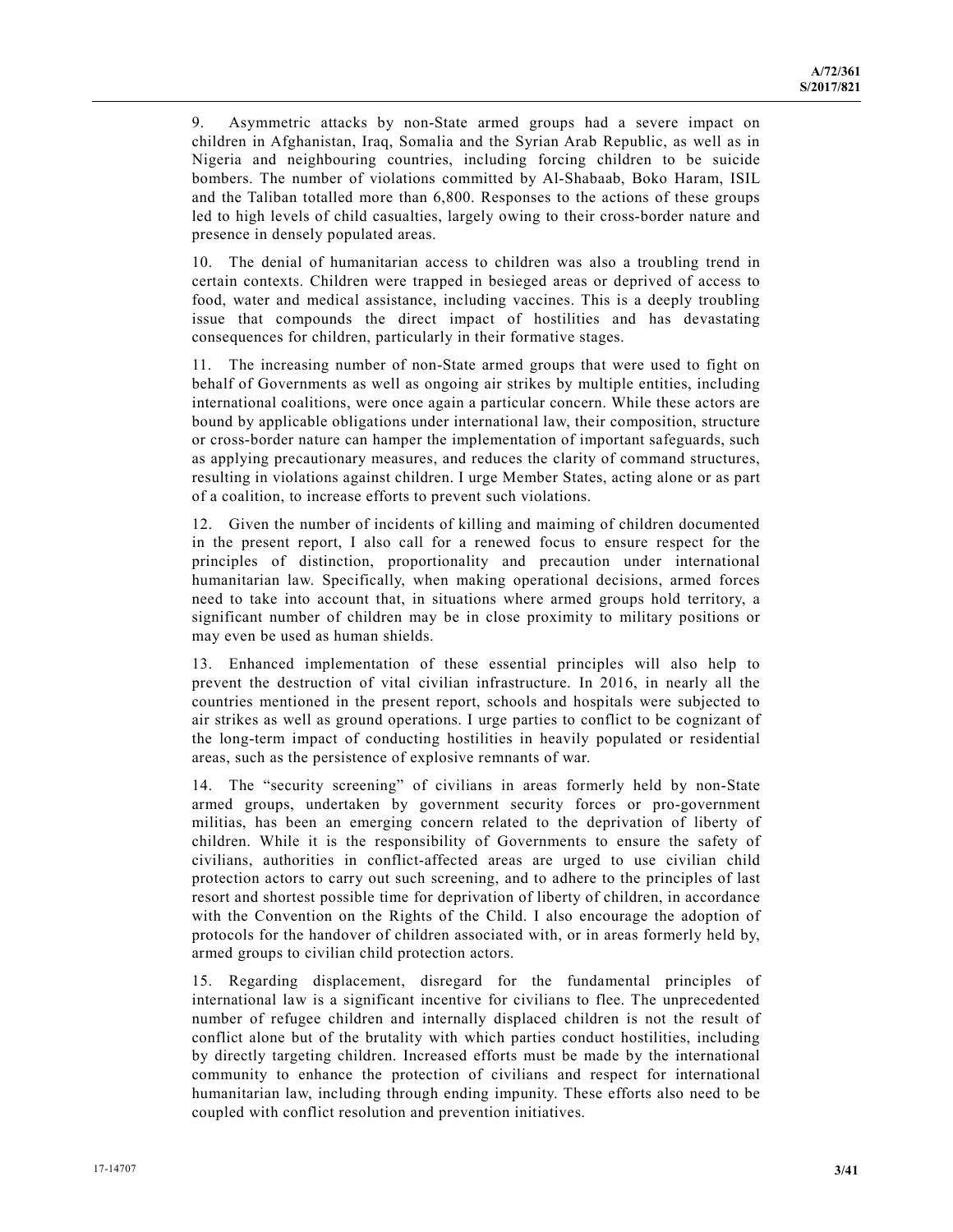## **C. Positive developments regarding engagement with parties to conflict**

16. Notwithstanding the challenges to ending violations, there has been clear progress to protect children through dialogue and efforts to achieve conflict resolution and prevention. The United Nations has continued to utilize the "Children, not soldiers" campaign and to leverage peace processes to engage with a wide range of parties in order to gain commitments to protect children.

17. In this regard, the Security Council continues to have a crucial role to play to facilitate and encourage dialogue on child protection. When these efforts are fruitful and political space is opened, the protection needs of children can be addressed in negotiations and mainstreamed in peace agreements. The importance of this work has been demonstrated during the reporting period, with the continued direct engagement of the United Nations in support of the talks between the Government of Colombia and the Fuerzas Armadas Revolucionarias de Colombia — Ejército del Pueblo (FARC-EP). This important development builds on previous interactions, which have proved that engagement on issues such as the separation, release and handover of children can provide an entry point for difficult or protracted negotiations.

18. Other engagements by the United Nations with non-State armed groups resulted in the signing of two new action plans in Mali and the Sudan, while in the Central African Republic 3,897 children were separated from armed groups and in the Philippines more than 1,850 children were separated from the military wing of the Moro Islamic Liberation Front (MILF).

19. Moving forward, the progress achieved through the "Children, not soldiers" campaign to strengthen national capacity has helped to lay the foundations in a number of countries for strengthened engagement with non-State armed groups. I urge concerned Member States to support engagement with non-State actors on child protection and note that these initiatives can strongly contribute to peacemaking and conflict prevention efforts.

# **III. Information on violations committed against children during armed conflict and progress made by parties on dialogue, action plans and other measures to halt and prevent violations against children**

## **A. Situations on the agenda of the Security Council**

## **Afghanistan**

20. The security situation in Afghanistan deteriorated in 2016, with intensifying armed clashes between the Afghan National Defence and Security Forces and the Taliban affecting children throughout the country. The United Nations verified 3,512 child casualties, the highest number ever recorded in the country and an increase of 24 per cent compared with 2015; almost 1 in 3 civilian casualties was a child casualty.

#### *Grave violations*

21. The United Nations verified 96 cases of child recruitment and use of children, double the number of cases verified in 2015. Armed groups remained the main perpetrators of recruitment and use of children, with 84 verified cases, of which 69 (including 1 girl) were attributed to the Taliban (a threefold increase compared with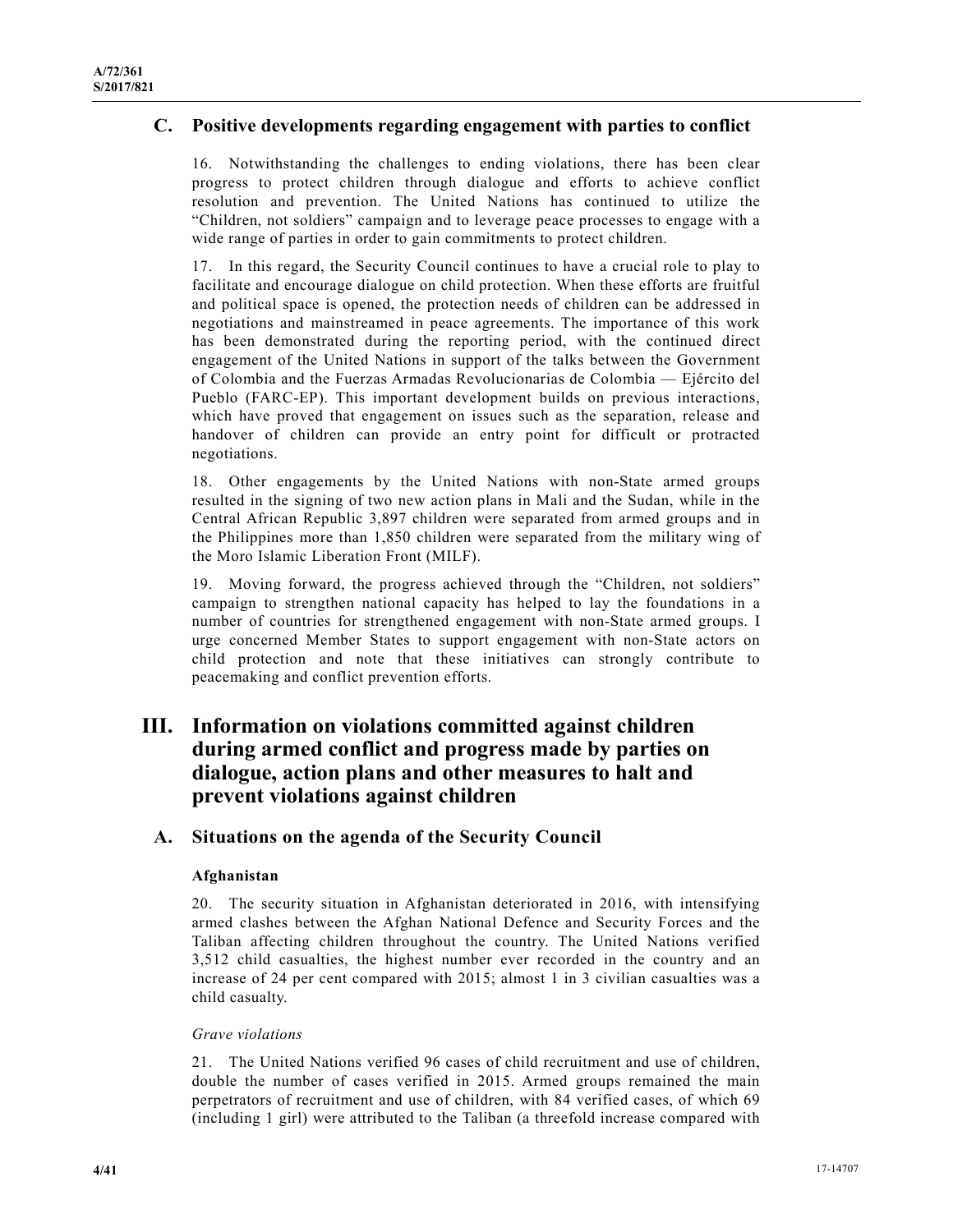2015); 10 to ISIL-Khorasan Province (ISIL-KP), while 5 could not be attributed to a specific group. In addition, there were unverified reports of recruitment affecting more than 3,000 children, mostly by armed groups including Taliban and ISIL-KP.

22. A total of 11 verified cases of recruitment and use of children were attributed to the Afghan National Defence and Security Forces, of which 7 were perpetrated by the Afghan National Police; 2 by the Afghan Local Police; 1 by the Afghan National Police and Afghan Local Police at a joint checkpoint; and 1 by the Afghan National Army, while 1 verified case was attributed to pro-government militias. In addition to being used as checkpoint guards or as bodyguards, 3 of the boys were reportedly also sexually abused and exploited for the purposes of *bacha bazi*.

23. As at December, the Government reported that 167 boys were held in juvenile rehabilitation centres on national security-related charges, including for association with armed groups. The United Nations remains concerned about the detention of these children in adult detention centres, particularly the large increase in children detained in the maximum security detention facility in Parwan, where 133 juveniles were held in December compared with 53 juveniles held in January.

24. The United Nations verified 3,512 child casualties in Afghanistan in 2016 (923 killed and 2,589 injured). Ground engagements and explosive remnants of war were the leading causes.

25. Of these, 273 children were killed and 674 injured by the Afghan National Defence and Security Forces, 12 were killed and 41 injured by the pro-government militias and 3 were injured in joint operations of Afghan National Defence and Security Forces/pro-government militias. In addition, 87 casualties were attributed to international military forces, 19 were attributed to joint operations involving Afghan National Defence and Security Forces, pro-government militias or international military forces and 19 were attributed to undetermined armed forces. Trends of concern include a doubling of child casualties (200) resulting from air strikes and a 33 per cent increase of child casualties attributed to pro-government militias. In addition, 10 child casualties resulted from cross-border shelling from Pakistan.

26. Armed groups perpetrated 1,447 child casualties, including 1,093 attributed to the Taliban, 100 attributed to ISIL-KP, 4 attributed to Hizb-i Islami, 1 attributed to the Haqqani Network, 7 attributed to two or more groups and 242 to undetermined armed groups.

27. The United Nations verified 7 cases of sexual violence: 5 incidents were attributed to the Afghan National Defence and Security Forces and 2 to the Taliban. These incidents included children being raped at Afghan National Police and Afghan Local Police checkpoints as well as the abduction and forced marriage of a nine-year-old girl by the Taliban. As at early 2017, the United Nations had not received any information regarding actions taken against the perpetrators.

28. Verified attacks on schools and education personnel decreased to 77 incidents, compared with 132 in 2015. Intensive fighting between the Afghan National Defence and Security Forces and the Taliban led to schools being hit in crossfire. Of the verified incidents, 51 were attributed to the Taliban, 7 to ISIL-KP and 12 to undetermined armed groups; 23 incidents directly targeted girls' education; 4 incidents were attributed to the Afghan National Defence and Security Forces (3 to the Afghan National Army, 1 undetermined); and 1 incident was jointly attributed to the Afghan National Army and the Taliban.

29. The United Nations verified 118 incidents of attacks on health facilities and personnel, of which 106 were attributed to armed groups, including 84 to the Taliban, 1 to Hizb-i-Islami and 1 to ISIL-KP. The targeting of, and threats against,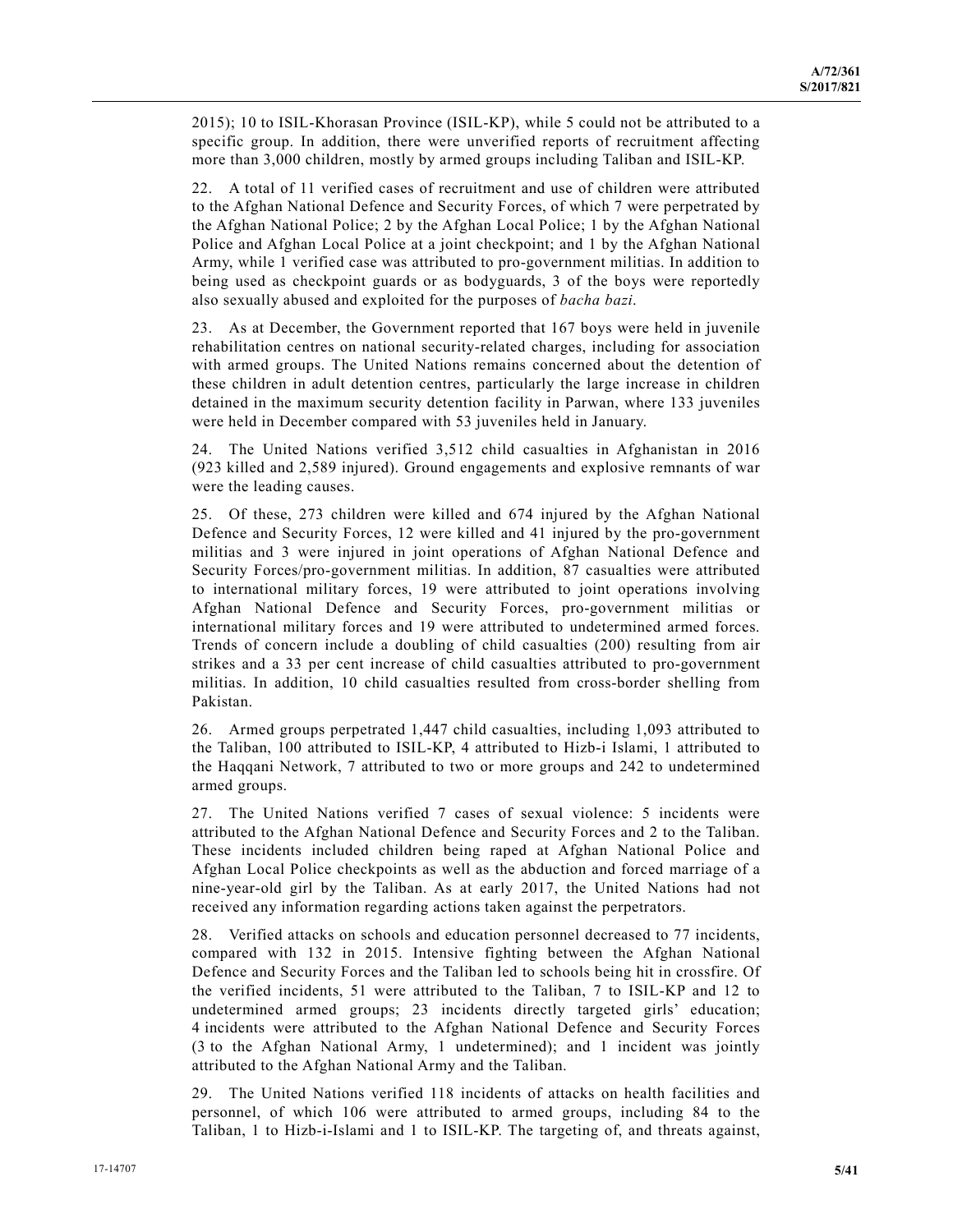polio workers by armed groups remained a particular concern.<sup>2</sup> In addition, 9 incidents were attributed to the Afghan National Defence and Security Forces, 1 was attributed to pro-government militias and 1 was jointly attributed to the Afghan National Army and international military forces.

30. The United Nations also documented the military use of 34 schools and 13 health facilities by the Afghan National Defence and Security Forces. In addition, 1 school was used by pro-government militias. Armed groups were responsible for the military use of 7 schools and 10 health facilities. In a positive development, in 2016 the Ministry of Education promulgated two directives instructing the Afghan National Defence and Security Forces to stop using schools for military purposes.

31. The United Nations verified 10 incidents of abduction affecting 20 boys and 1 girl. A total of 13 children were abducted by armed groups (11 by the Taliban and 2 by ISIL-KP), including on account of their perceived affiliation with the Government; 1 verified incident was attributed to the Afghan National Army and 1 to the Afghan Local Police, affecting 8 children; and in September, the Afghan National Army took 7 boys from a school to pressure the Taliban to release a soldier.

32. Of 155 reported incidents of denial of humanitarian access, 98 were verified, including 46 incidents of threats and 10 incidents of attacks against humanitarian workers. Armed groups perpetrated 94 incidents, including the abduction of humanitarian workers; 2 incidents were also attributed to the Afghan National Defence and Security Forces.

## *Developments and concerns*

33. I commend the Government for the significant progress made in implementing its action plan to end and prevent child recruitment and use of children by the Afghan National Defence and Security Forces, notably through the establishment of child protection units in Afghan National Police recruitment centres and the issuance of ministerial directives, including the decision of the National Directorate for Security prohibiting the transfer of children to the detention facility in Parwan.

34. Notwithstanding this progress, I am concerned that children continue to be detained in the detention facility in Parwan, and I call upon the Government to transfer them to juvenile rehabilitation centres in accordance with national directives and in line with international obligations under international law and international standards. Moreover, while important advances to strengthen age assessment processes in Afghan National Police recruitment centres were realized, the lack of corresponding procedures for Afghan Local Police recruitment, as well as the continued reliance on pro-government militias for which no recruitment oversight mechanisms are evident, remain cause for concern.

35. Lastly, regarding killing and maiming, I am deeply concerned about the increase of child casualties and urge the Government and other parties to conflict to take urgent action to better protect children.

## **Central African Republic**

**\_\_\_\_\_\_\_\_\_\_\_\_\_\_\_\_\_\_** 

36. Notwithstanding a relatively stable election process in early 2016, intercommunal violence and conflict persisted across the country. The Union pour la paix en Centrafrique (UPC) extended its presence eastwards and opposed the

 $2$  According to information provided by the World Health Organization, Afghanistan is one of three remaining polio-endemic countries in the world.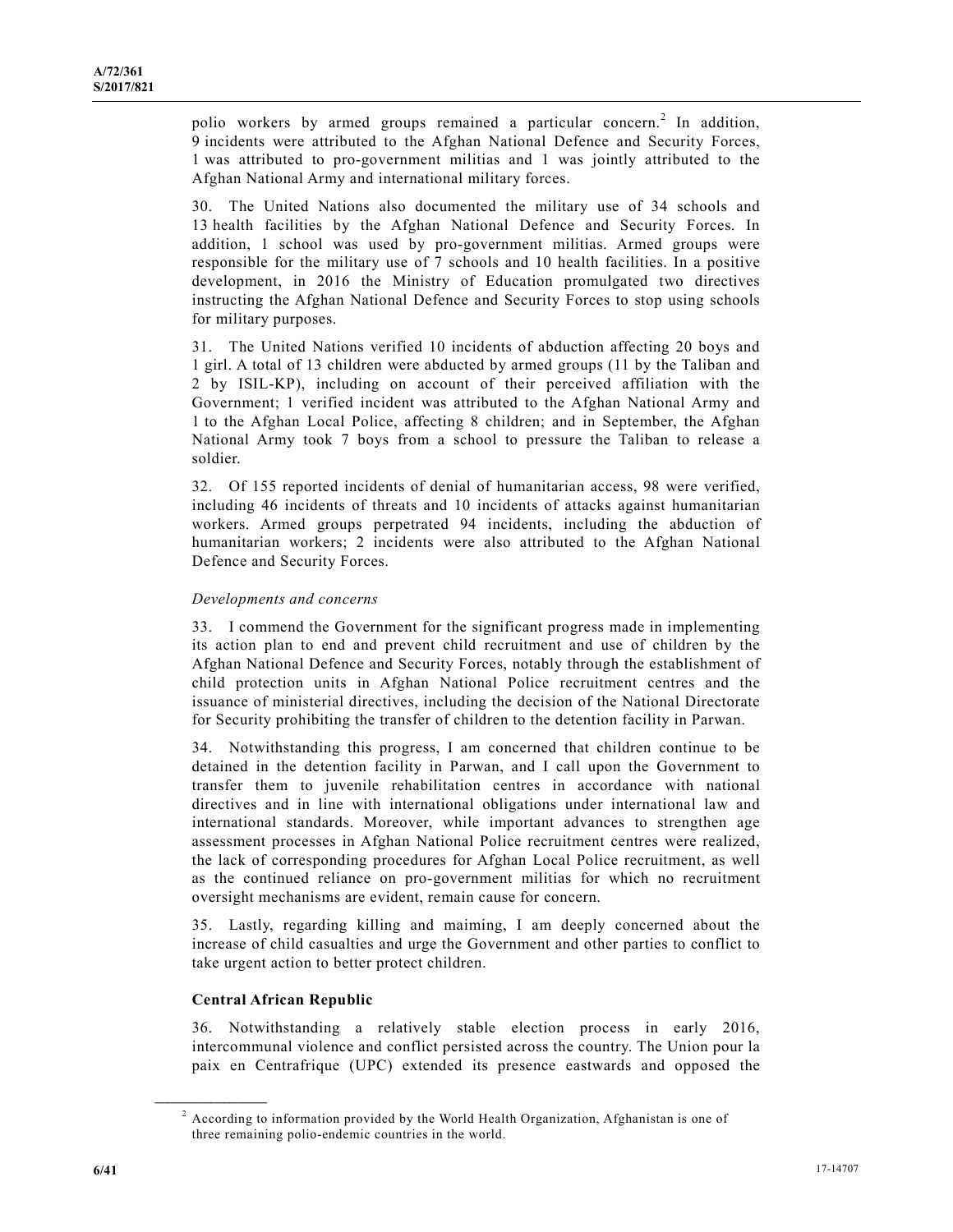ex-Séléka coalition reunification attempt by the Front populaire pour la renaissance de la Centrafrique (FPRC).

37. Documented violations affecting children decreased by half compared with 2015, notwithstanding an increase in cases of recruitment and use of children. Incidents of violations also grew at the end of 2016 as a result of clashes between ex-Séléka and anti-balaka elements in Kaga Bandoro, as well as among ex-Séléka elements in Ouaka and Haute-Kotto Prefectures.

#### *Grave violations*

38. The number of children recruited and used increased by almost 50 per cent, with 50 boys and 24 girls affected, including some children as young as nine. Cases were attributed to the Lord's Resistance Army (LRA) (56), FPRC (9), anti-balaka elements (4), UPC (4) and the Mouvement patriotique pour la Centrafrique (MPC) (1).

39. A total of 66 children, including 27 girls, were killed (34) or maimed (32), the youngest being two months old. Child casualties resulted from targeted and stray bullets, stabbing and explosive remnants of war. FPRC, MPC and their coalition were responsible for the killing of 10 and maiming of 13 children; 9 casualties were attributed to anti-balaka elements, 7 each were attributed to UPC and the Retour, réclamation et réhabilitation group, 5 were attributed to armed Fulani elements and 2 were attributed to LRA.

40. The United Nations verified that 55 girls were victims of rape and other forms of sexual violence. Most incidents occurred in the Bangui PK5 neighbourhood, Ouaka prefecture and other areas controlled by armed groups. Perpetrators included anti-balaka elements (13), FPRC (6), MPC (6), PK5 self-defence group in Bangui (5), undetermined ex-Séléka elements (5), LRA (4), the Révolution et justice group (4) and UPC (3). There were also 2 incidents of sexual violence committed by government elements and 1 incident of attempted rape and 2 incidents of rapes committed by the Uganda People's Defence Force.

41. The United Nations verified 8 attacks on schools and protected personnel by LRA, MPC, RPRC, the FPRC/MPC coalition and anti-balaka elements. In October, 3 schoolteachers were killed by elements of the FPRC/MPC coalition who invaded a school in Kaga Bandoro and 1 teacher was stabbed by ex-Séléka elements in Bamou.

42. A total of 22 schools were used by armed groups, who claimed that the facilities were disused. In September, the United Nations issued press releases condemning the practice and, subsequently, MPC and FDPC vacated 6 schools, while 3 other schools were vacated by UPC and FRPC but were later reused. United Nations Multidimensional Integrated Stabilization Mission in the Central African Republic (MINUSCA) troops used 2 schools in late 2016 and early 2017. Once informed, MINUSCA vacated the schools in accordance with its 2015 directive on the protection of schools and universities.

43. A total of 16 attacks against hospitals and medical personnel were verified, including by anti-balaka elements, LRA, FPRC, UPC, RPRC and the FPRC/MPC coalition. For example, on 12 October, anti-balaka elements invaded a health centre at a site for internally displaced persons in Kaga Bandoro, killed 1 mother and 1 baby and looted medical supplies.

44. The number of verified incidents of abduction almost doubled compared with 2015, with 38 incidents affecting 66 boys and 32 girls. LRA was responsible for the abduction of 84 children, while 43 children escaped from LRA during 2016, some of whom had been held in captivity since 2011. Following United Nations advocacy, anti-balaka elements released 4 Fulani children abducted in 2013.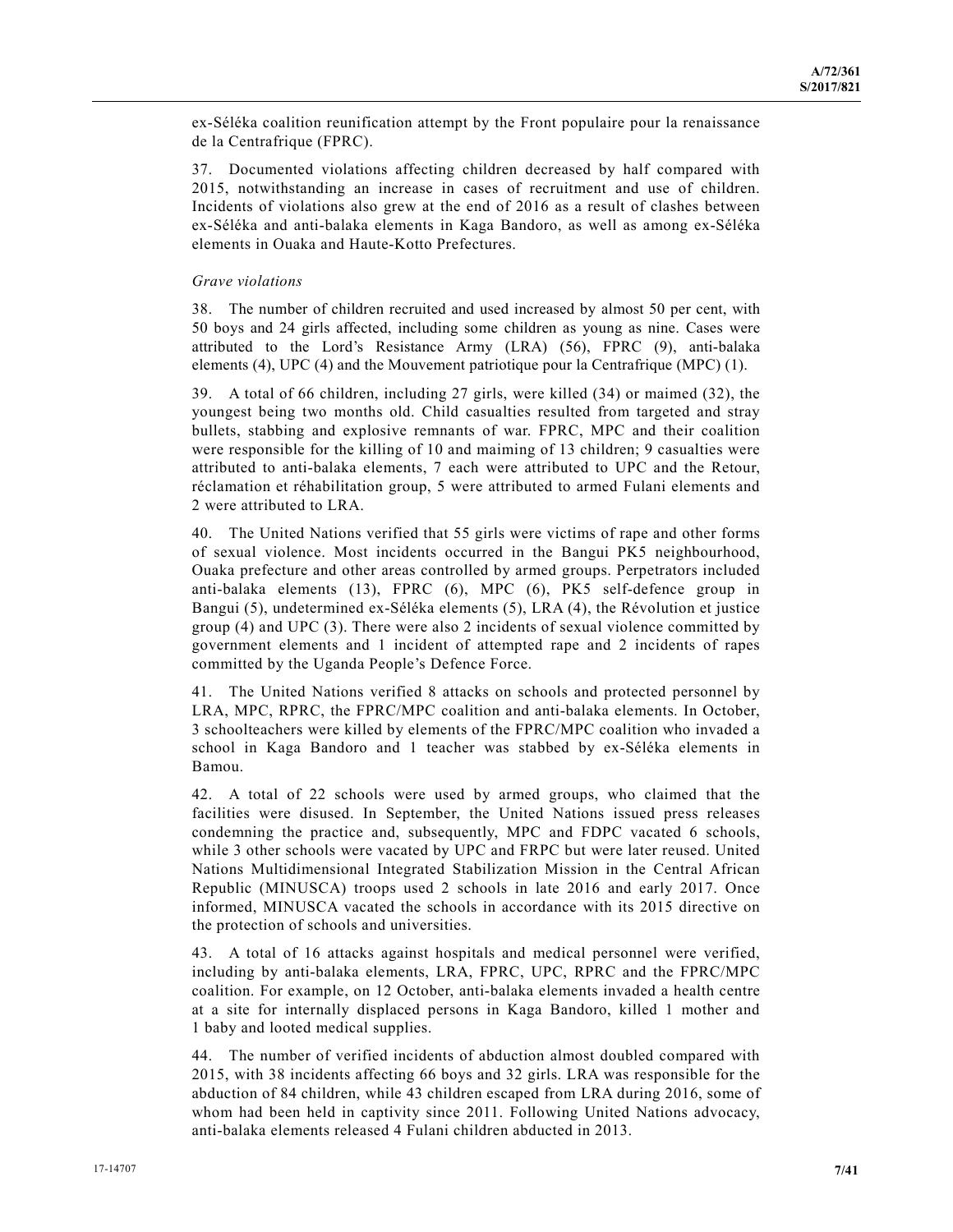45. Denial of humanitarian access remained a concern, with 72 verified incidents of killing, looting and threats against humanitarian workers. The majority of cases were attributed to anti-balaka elements, FPRC and other unidentified ex-Séléka elements. Moreover, LRA seemed to target non-governmental organizations for communication equipment. The national police and gendarmerie also arbitrarily arrested 5 humanitarian workers.

## *Developments and concerns*

46. I urge MPC and FPRC to expeditiously fulfil their pledges to end and prevent grave violations, identify associated children and negotiate action plans. In this regard, I am encouraged that dialogue with anti-balaka local commanders, the Groupe des patriotes, the Révolution et justice group, RPRC and FPRC resulted in the handover of children.

47. A total of 2,691 boys and 1,206 girls, some as young as eight, were separated from armed groups (70 per cent from anti-balaka elements). The community-based nature of some groups represented a risk of re-recruitment for children and tailored programmes sponsored by the United Nations Children's Fund (UNICEF) were put in place. However, lack of funding and the resumption of violence impeded reintegration efforts.

48. Breaking the cycle of impunity in the Central African Republic must be prioritized and I call on all parties and partners to support accountability efforts, including the work of the Special Criminal Court, as well as through the framework of the African Initiative for Peace and Reconciliation led by the African Union.

49. Sexual exploitation and abuse of children by peacekeepers, whether under the command of the United Nations or other international arrangements, continued to be a serious protection concern in the Central African Republic (for more information, see A/71/818).

## **Colombia**

50. The year 2016 was marked by the signing of a final peace agreement between the Government and FARC-EP and preparations for dialogue with the Ejército de Liberación Nacional (ELN). Armed violence between the Colombian military and FARC-EP reached its lowest level in 50 years. Since FARC-EP committed itself to ending child recruitment in the context of the peace talks, the overall number of recruitment cases has dropped, although cases by ELN and dissident fronts of FARC-EP were reported towards the end of the year. According to data provided by the Government's Victim Assistance and Comprehensive Reparation Unit, displacement decreased compared with 2015 and affected approximately 70,000 victims, more than 45 per cent of whom were children. Despite a decline in conflict intensity and the withdrawal of FARC-EP, the presence of non-State armed groups, such as ELN and post-demobilization groups, as well as FARC-EP dissident fronts, continued to pose child protection challenges.

#### *Grave violations*

51. The recruitment and use of 151 boys and 79 girls was verified. Most of these children were recruited before 2016. The majority had been associated with FARC-EP (105) and ELN (102). For example, in February, a 16-year-old boy was handed over to humanitarian workers in Arauca, 11 months after his recruitment by FARC-EP. In October in Cauca, the Colombian military handed over to the Colombian Family Welfare Institute a pregnant girl of seventeen who had escaped from ELN. Other cases were attributed to post-demobilization groups (11) and the Ejército Popular de Liberación (3).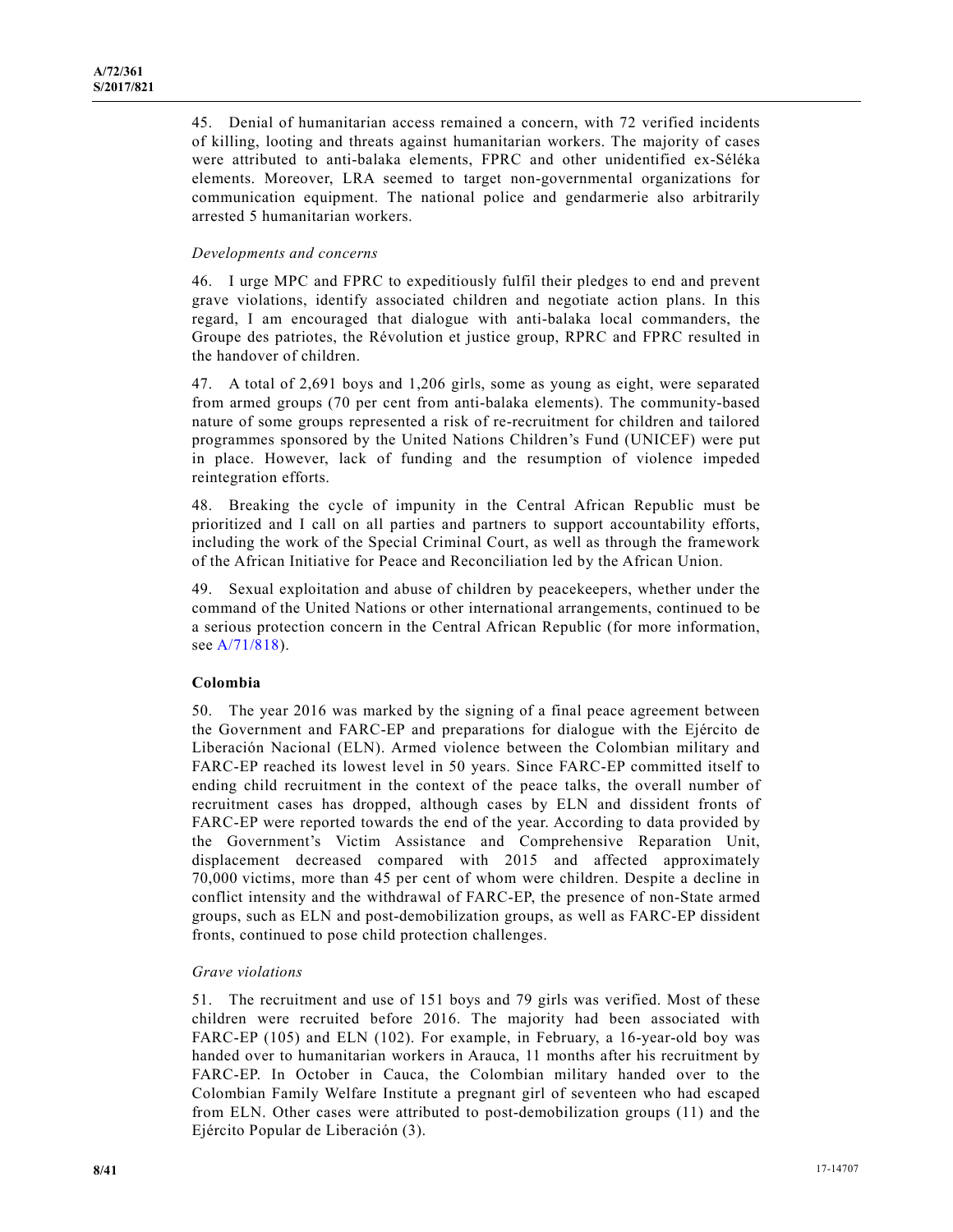52. The United Nations verified the killing of 6 children and maiming of 2 children by landmines and unexploded ordnances, a sharp decrease following the 2015 demining agreement between the Government and FARC-EP. There were also developments regarding the accountability of Colombian military members who had killed children in the context of the armed conflict.

53. The number of verified cases of sexual violence remained low, with 3 girls affected. The peace agreement indicated that sexual violence-related crimes would not be subject to amnesty. Progress was made in fighting impunity, with a member of the Colombian military sentenced to 14 years of imprisonment in January for raping a 14 year-old girl in Cundinamarca in 2012.

54. The United Nations verified 6 attacks on schools and 3 cases of military use. Damage to schools occurred during crossfire between the Colombian military and ELN and as a result of landmines planted by unknown perpetrators. A school in Arauca was also damaged in an aerial bombing by the Colombian military in September. Allegations of teachers being threatened by armed groups, such as ELN and the Autodefensas Gaitanistas de Colombia, were also received.

#### *Developments and concerns*

55. The final peace agreement between the Government and FARC-EP included an important provision on the best interests of the child and the primacy of children's rights in all areas of implementation. Moreover, the amnesty law approved by Congress in December included a special provision on children, requiring the State not to prosecute those who were under eighteen when they committed acts in the context of armed conflict.

56. I strongly commend the Government of Colombia and the FARC-EP leadership for the signature of the peace agreement. I note that successful implementation requires dedicated resources, sustained political will and effective coordination to address remaining challenges. In particular, I encourage the strengthening of institutional capacity at the local level and expansion of community-level prevention programmes to address the root causes of recruitment and use of children. I also call upon subregional organizations to support these processes.

57. In related developments, a Constitutional Court decision in February confirmed that all children recruited by armed groups, including post-demobilization groups, were victims and as such were entitled to reparations and reintegration support under the law on victims' rights and land restitution.

58. As reflected in my country report on the situation of children in Colombia (S/2016/837), one key achievement was the May agreement between the Government and FARC-EP on the separation of children. In September, 13 children were released by FARC-EP. In addition, presidential decree 1753 was issued in November to ensure that armed groups prepare a list of children for separation. Parties also agreed on the development of a special programme for the restoration of rights, reintegration and reparations for all separated children under eighteen. However, the operational modalities of the special programme remained to be defined as at early 2017.

59. As stipulated in the peace agreement and at the request of the Government, a United Nations political mission of observers was deployed to monitor and verify the bilateral ceasefire and laying down of arms, as part of a tripartite monitoring and verification mechanism. As FARC-EP are laying down arms, I urge parties to continue to identify recruited children, prevent informal demobilization and ensure an adequate child protection response to prevent retaliation or re-recruitment by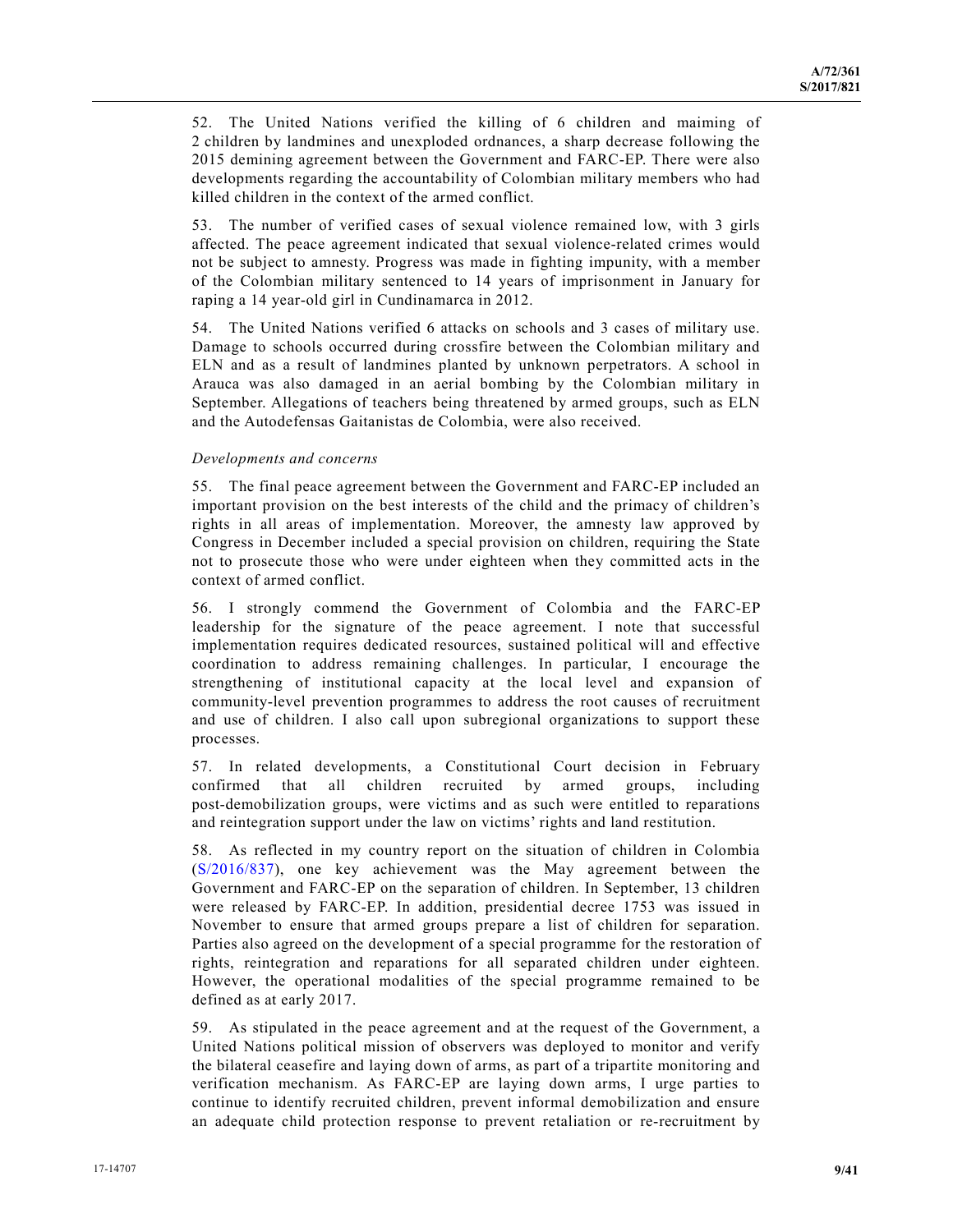other groups, as well as to provide health and education services to the most vulnerable communities.

60. I am concerned at the increasing numbers of cases of the recruitment and use of children attributed to armed groups, in particular ELN, and I call on them to take immediate steps to end this practice. Furthermore, I call upon the negotiating parties to take the issue of child recruitment fully into consideration in the ongoing peace talks between the Government and ELN.

### **Democratic Republic of the Congo**

61. The security situation in the east of the country remained volatile and was marked by military operations by the Armed Forces of the Democratic Republic of the Congo (FARDC) against armed groups. The situation deteriorated in North Kivu, with the appearance of new armed groups, as well as violence between the Hutu and Nande communities. There were also clashes among Twa and Luba communities in Tanganyika and between security forces and the Kamuina Nsapu militia in the Kasai provinces. While information regarding violations committed in the Kasai provinces was pending verification in early 2017, the magnitude and nature of allegations received was alarming.

62. A total of 2,334 grave violations were verified. The number of child casualties increased by 75 per cent compared with 2015 and was the highest since 2012.

#### *Grave violations*

63. The United Nations verified the new recruitment and use of 492 children (including 63 girls) by armed groups, 82 per cent of which occurred in North Kivu; 129 of those children were under fifteen at the time of recruitment. The main perpetrators were the Forces démocratiques de libération du Rwanda (FDLR) (141), Nyatura (122), the Mai-Mai Mazembe (44) and the Force de résistance patriotique de l'Ituri (FRPI) (40). Almost one third of the children were also victims of other violations during their association. Verification of the number of children recruited and used by militias of the Twa and Luba communities and by the Kamuina Nsapu militia was ongoing as at early 2017. In addition, 28 boys were identified among the Sudan People's Liberation Army in Opposition elements extracted by the United Nations from the Garamba National Park in September.

64. In 2016, FARDC handed over to the United Nations 193 children allegedly associated with armed groups, including from Angenga prison, Mongala province, some of whom had been detained by national authorities for up to one year. As at early 2017, 21 boys were still detained by FARDC, including 3 for more than six months.

65. At least 124 children were killed and 116 maimed, including 41 due to crossfire and 34 due to unexploded ordnances. Mai-Mai Mazembe (49), FDLR (23) and the Allied Democratic Forces (ADF) (19) were the main perpetrators. Furthermore, 110 children were allegedly killed and maimed by machete during the Twa-Luba violence in Tanganyika Province, while 20 child casualties were attributed to FARDC and 4 to the Congolese National Police. In December, the outbreak of violence in the Kasai region resulted in the maiming of at least 4 boys by FARDC and in the alleged killing of 1 baby boy by the Kamuina Nsapu militia. More allegations were being verified as at early 2017.

66. The rape of 170 girls and 1 boy was verified, with 87 violations taking place in North Kivu and 50 in Ituri. The main perpetrators among armed groups were FRPI (42), FDLR (14) and Nyatura (10). FARDC was responsible for 64 cases,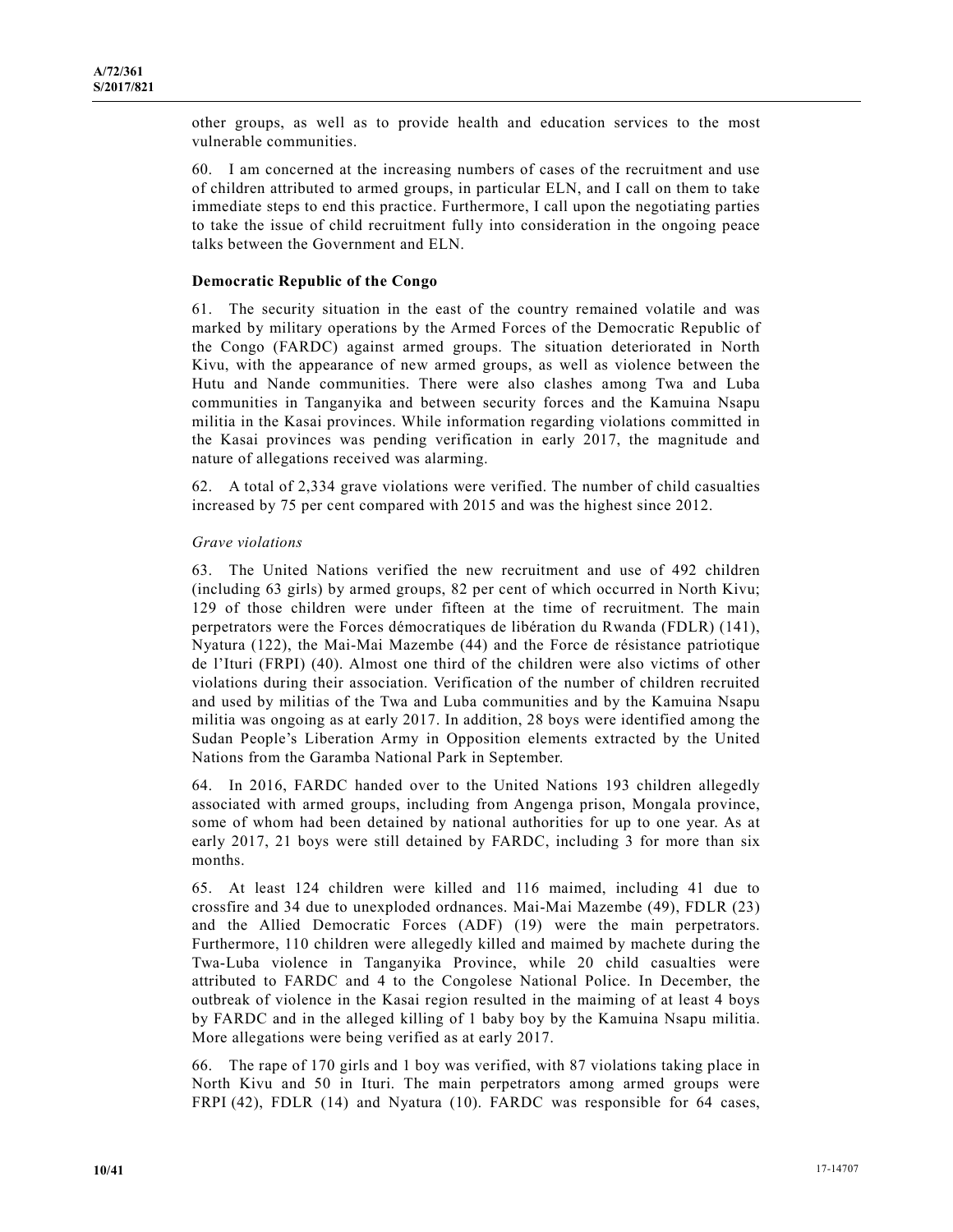including 1 boy in detention, the Congolese National Police for 12 cases and the Agence nationale de renseignement for 1 case.

67. A total of 68 attacks on schools (51) and hospitals (17) were verified, a significant increase compared with 2015. Perpetrators included Twa militia (13), ADF (8), Mai-Mai Simba (4), Mai-Mai Raia Mutomboki (4) and FRPI (3). In Butembo in October, an FARDC rocket hit a school and killed 2 girls and 2 teachers and injured 4 children. In addition, 51 schools and a health centre were allegedly damaged by militias from the Twa and Luba communities. The verification of allegations of a high number of attacks on schools in the Kasai region by the Kamuina Nsapu militia and FARDC was ongoing as at early 2017.

68. A total of 19 schools and 2 hospitals were used for up to several weeks by FARDC (14), the Congolese National Police (1) and armed groups (6) in North Kivu, Tanganyika and South Kivu.

69. A total of 137 boys and 56 girls were abducted, mostly by FDLR (29), FRPI (26), LRA (25), ADF (23) and Nyatura (13), while 4 abductions, including 3 for sexual purposes, were attributed to FARDC. At least 114 children were abducted for recruitment purposes.

70. In terms of denial of humanitarian access, 2 threats against humanitarian workers by Nduma Défense du Congo-Rénové and the Agence nationale de renseignement were verified. In addition, in North and South Kivu, at least 4 humanitarian workers lost their lives and 33 were kidnapped.

#### *Developments and concerns*

71. I commend the Government's continued and strong commitment to the action plan. While efforts need to be sustained to end and prevent sexual violence by FARDC and to ensure accountability for perpetrators of grave violations, I welcome the significant steps taken to fulfil the provisions of the action plan to end and prevent the recruitment and use of children. This includes the establishment of an additional joint technical working group, the validation of standard operating procedures for age verification, the adoption of a Ministry of Defence directive for the dissemination of those standard operating procedures within FARDC and the screening of new recruits. I am encouraged that, for the second year in a row, no new case of child recruitment and use by FARDC was documented. In terms of accountability, the United Nations documented the arrest of at least 15 FARDC and 5 Congolese National Police officers, including for child recruitment and use of children offences before 2016, while 41 individuals (23 FARDC, 11 Congolese National Police, 1 Mouvement du 23 mars and 6 Nyatura) received sentences ranging from three years of imprisonment to the death penalty for sexual violence against children. The Government indicated that perpetrators of sexual violence against children were sentenced in 129 instances.

72. In July, the Government also endorsed the Safe Schools Declaration. Lastly, the Government provided multisectoral assistance to child victims of recruitment and use and child survivors of sexual violence.

73. Despite these advances, I am concerned by the reported levels of killing and maiming of children attributed to FARDC, particularly in the Kasai region where there were allegations of the disproportionate use of force, and I urge the Government to take immediate action to prevent child casualties and ensure accountability for any criminal acts, in accordance with its obligations under international law.

74. The United Nations provided technical support and screened more than 7,512 members of FARDC, the Congolese National Police, the Direction générale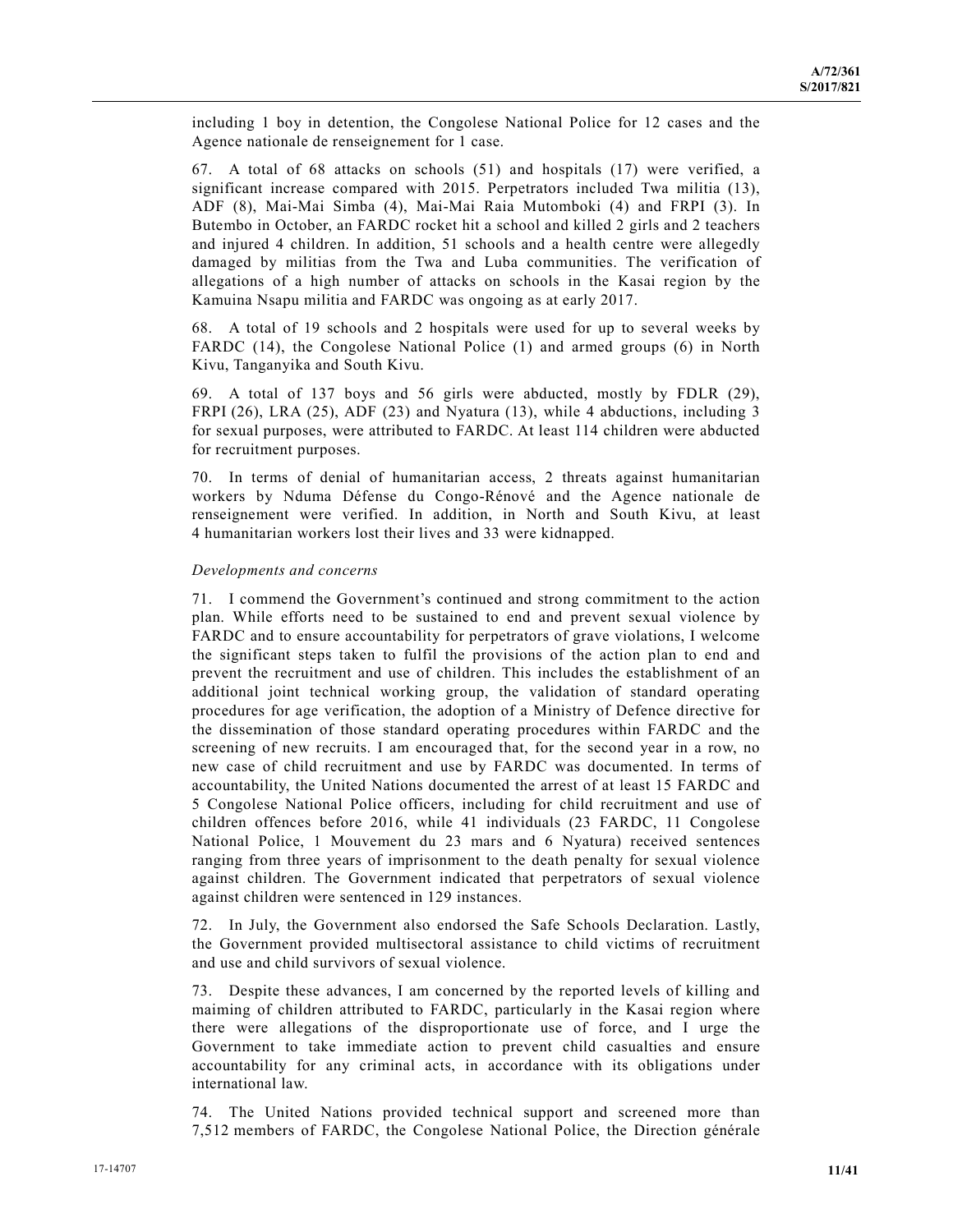de migration and the Agence nationale de renseignement, and separated 191 children in recruitment centres during the screening of new recruits. Awarenessraising by the United Nations and military pressure also contributed to the separation of 1,662 children from armed groups (177 girls), including from FDLR (585), Nyatura (354), FRPI (115) and Mai-Mai Raia Mutomboki (93). In 2016, the Alliance des patriotes pour un Congo libre et souverain signed a deed of commitment to protect children in collaboration with the non-governmental organization Geneva Call. However, the Alliance had not signed an action plan with the United Nations as at early 2017.

## **Iraq**

75. Conflict intensified throughout 2016, particularly in Anbar and Ninewa Governorates, with large-scale operations to retake territory from ISIL in Fallujah and Mosul. In addition, suicide and other asymmetric attacks by armed groups had a significant impact on children.

#### *Grave violations*

76. At least 168 boys were reportedly recruited and used by parties to the conflict, including ISIL, the People's Defence Forces of the Kurdish Workers Party and the popular mobilization forces. The United Nations verified 114 cases: 40 verified cases were attributed to ISIL in Anbar, Babil, Baghdad, Diyala, Kirkuk and Ningwa, with 28 boys recruited as fighters, 11 as suicide bombers and 1 as a spy. Children were also allegedly used as human shields by ISIL. A total of 57 children were recruited and used by groups operating under the umbrella of the popular mobilization forces, most of whom received military training and were deployed for combat, while 12 children were recruited by tribal mobilization groups, including from internally displaced persons camps. Five boys were also recruited by the People's Defence Forces

77. As at December, at least 463 children, including 172 in the Kurdistan region of Iraq, remained in detention on national security-related charges, including association with armed groups. There have been allegations of detention and illtreatment of children by security forces during the screening of civilians from areas formerly held by ISIL and the Government of Iraq requested United Nations assistance to undertake training to prevent abuse of children during screening.

78. The killing and maiming of children remained the most prevalent grave violation. The United Nations recorded 257 incidents, resulting in 834 child casualties of which 138 were verified, resulting in the killing of 229 children (145 boys, 58 girls, 26 sex unknown) and injuries to 181 children (129 boys, 44 girls, 8 sex unknown). ISIL was responsible for at least 13 incidents of targeted attacks against children, including torture. A total of 66 verified incidents resulted from the use of improvised explosive devices, particularly by ISIL, while public areas, security forces and Shia ceremonies were also targeted: 32 incidents of killing and maiming of children were attributed to Iraqi security forces and the international counter-ISIL coalition (30), the Peshmerga (1) and the popular mobilization forces (1), resulting from mortars and rocket attacks, air strikes and artillery shelling. As at early 2017, the Government was working with the United Nations Mine Action Service to remove mines from areas previously under the control of ISIL.

79. One incident of sexual violence was verified, involving a 17-year-old boy who was raped by a member of an unidentified armed group. While concerns of widespread sexual violence perpetrated by ISIL persisted, the violation remained underreported.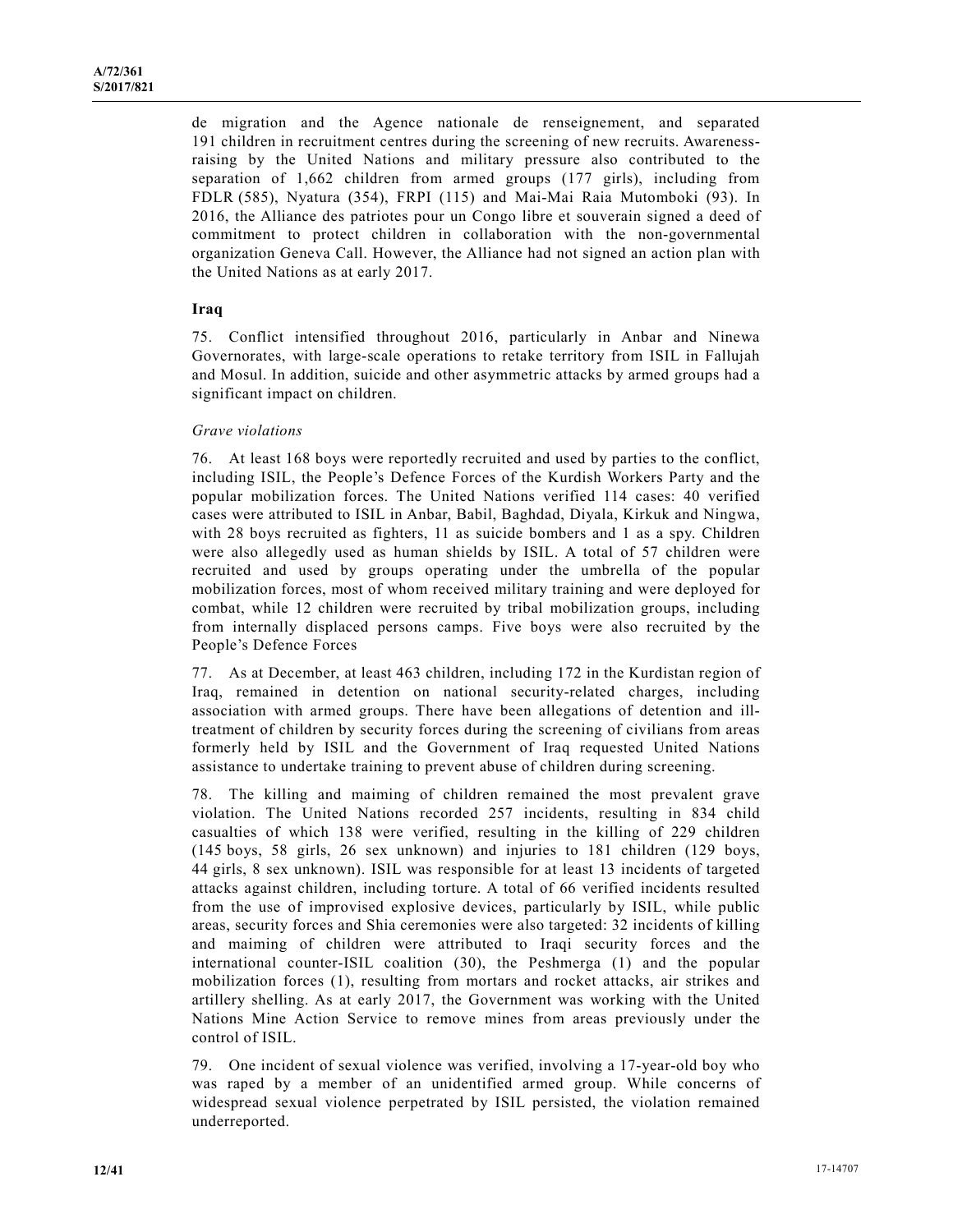80. A total of 10 attacks on schools and education personnel were verified: 2 schools were damaged by air strikes in Mosul, 1 of which was used by ISIL; 3 other schools were damaged during fighting in Kirkuk and Ningwa; 4 teachers were abducted, killed or injured; and teachers were threatened by ISIL in at least 1 other incident. Attacks on 8 health facilities and personnel were verified: 2 hospitals were damaged by air strikes in Ningwa; 3 by were damaged by mortars in Anbar; and medical personnel were targeted in 3 incidents in Diyala and Salah al-Din. Of the 18 verified attacks on education and health facilities and personnel, 8 were attributed to ISIL, 3 to air strikes by Iraqi or international forces and 1 to the popular mobilization forces, while 6 could not be attributed. A further 18 attacks were recorded but could not be verified.

81. The United Nations documented 41 incidents of the military use of schools and hospitals: 34 schools were used by ISIL as military positions, depots and training facilities in Anbar, Kirkuk and Ningwa; 3 schools were used by Iraqi security forces as screening centres in Ningwa; 1 school was used by the popular mobilization forces in Ningwa; and 2 hospitals were reportedly used by ISIL as military positions.

82. The United Nations verified 8 incidents of abduction involving 9 boys and 3 girls: 7 cases were attributed to ISIL (6 boys in Ningwa and 1 girl in Salah al-Din), while the perpetrators of the remaining cases in Diyala, Kerbala and Salah al-Din could not be confirmed. A further 7 incidents of abduction involving 26 children were reported but could not be verified. Moreover, as at 31 December, it is believed that approximately 1,700 women and children remained ISIL captives.

83. A total of 3 incidents of denial of humanitarian access to children were verified: in 1 case in Ningwa, a boy died when ISIL denied him access to critical medical assistance. In addition, it was reported that screening processes for civilians leaving areas formerly held by ISIL in Ningwa and Salah al-Din were used to deny access of children to assistance.

#### *Developments and concerns*

84. The continued level of violations by ISIL was gravely disturbing. I am also gravely concerned by the recruitment and use of children by pro-government forces. In this regard, the United Nations raised concerns with the Government and the Kurdistan region of Iraq authorities regarding the recruitment and use of children by the popular mobilization forces. Given that these forces formally came under the purview of the Government at the end of 2016, I urge the authorities to ensure that recruitment is in line with Law No. 3/2010, article 30 (2), to establish appropriate age verification mechanisms and separate any children currently in the ranks, and to pursue accountability for the recruitment and use of children and other violations against children.

## **Israel and State of Palestine**

85. The first half of 2016 was marked by continued levels of violence in the West Bank, including East Jerusalem, with clashes between Palestinians and Israeli security forces and a number of attacks against Israelis. Children in Israel and the State of Palestine continued to be affected by violence, security responses and the prevailing situation of military occupation and closure.

#### *Grave violations*

86. The United Nations did not receive reports of the recruitment and use of children in 2016; however, this violation is difficult to document, particularly in Gaza.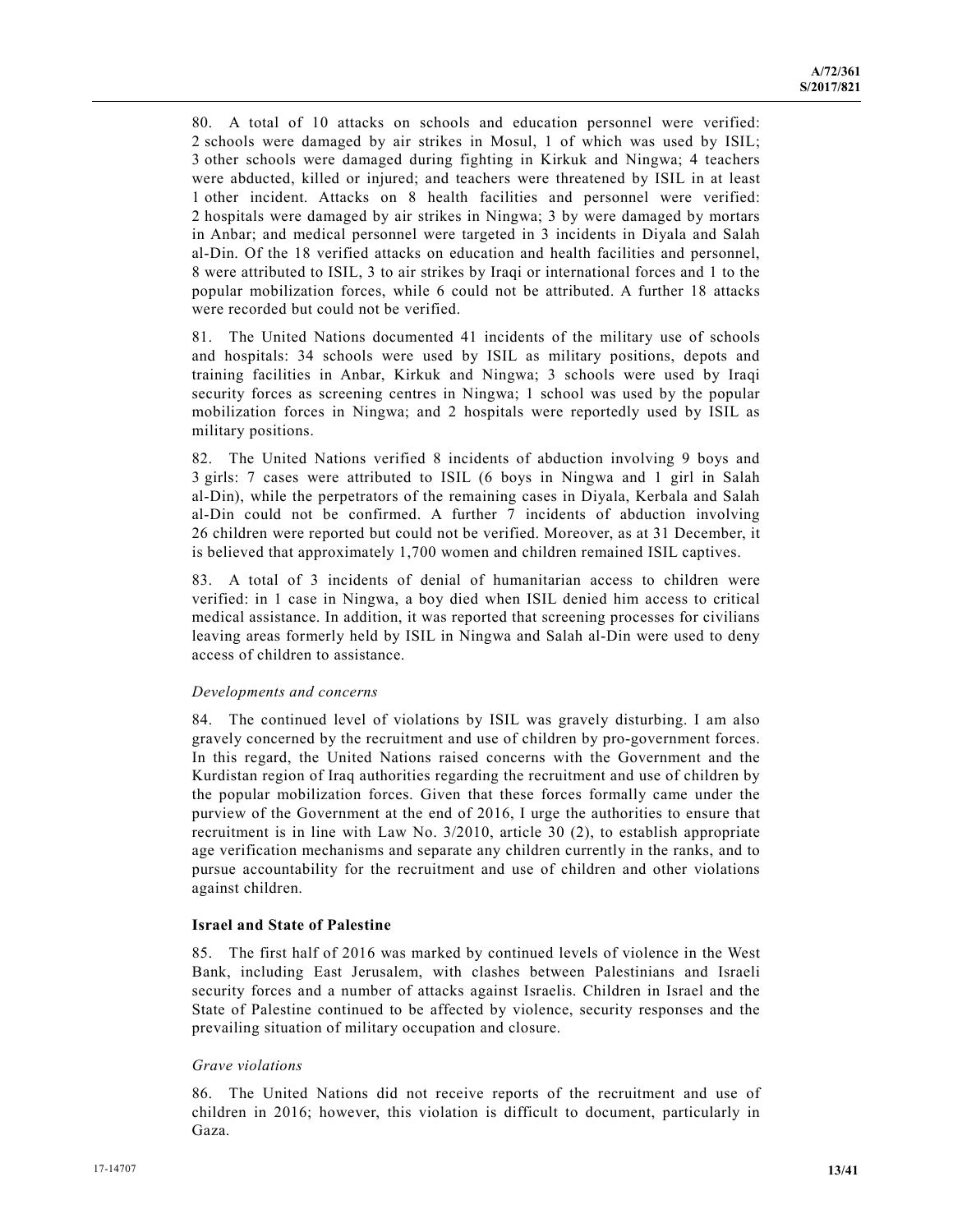87. An increasing number of children from the West Bank were detained by Israeli forces for alleged security violations. Monthly figures provided by the Israel Prison Service indicated that the numbers of Palestinian children in military detention reached the highest levels recorded since 2010, with 444 children (including 15 girls) detained as at the end of March, although this number had decreased to 271 as at September. In East Jerusalem, the United Nations documented 712 cases of Palestinian children detained for security-related offences, including 15 children under twelve, which is the age of criminal responsibility. Following the resumption of the administrative detention of Palestinian children by Israeli authorities in 2015, 10 cases were documented in 2016. The United Nations also documented a total of 185 incidents of ill-treatment of children (175 boys, 10 girls) by Israeli forces during arrests and detention.

88. A total of 36 children (35 Palestinian boys, 1 Israeli girl) were killed and 900 children (887 Palestinian, 13 Israeli) were injured, predominantly in the West Bank, including East Jerusalem.

89. In the West Bank, 31 Palestinian boys were killed and all but 1 of the killings were attributed to Israeli forces: 15 children were killed while allegedly perpetrating stabbing attacks, 3 while carrying out stabbing attacks, 11 during military and search operations and 1 during demonstrations. Frequent use of live ammunition was documented, killing 30 Palestinian children. A number of cases raise concerns about excessive use of force. For example, on 20 September, an eyewitness stated that Israeli forces continued shooting at a sixteen-year-old boy in Bani Na'im after he had fallen to the ground following initial gunshots to his legs.

90. A total of 857 Palestinian children (797 boys, 60 girls) were injured in the West Bank, including East Jerusalem: 465 children were injured by Israeli forces during arrest operations or demonstrations, 356 during clashes and 4 in response to stabbing or alleged stabbing attacks. In addition, 29 Palestinian children were injured by Israeli settlers and 3 by unexploded ordnances.

91. In the Qiryat Arba' settlement, 1 thirteen-year-old Israeli girl was stabbed to death by 1 seventeen-year-old Palestinian boy who was subsequently killed by an Israeli settler, while in the West Bank 11 Israeli children were injured: 10 children were injured by Palestinian civilians in incidents of stone-throwing (8) and gunfire (2) towards vehicles and 1 child was injured by shrapnel from live ammunition fired by Israeli forces.

92. In Gaza, 3 boys were killed by Israeli forces and 30 children (27 boys, 3 girls) were injured: 25 children were injured by Israeli forces, 4 by unexploded ordnances and 1 by crossfire. On 12 March, 1 six-year-old boy and 1 nine-year-old boy were killed and their twelve-year-old brother was injured when Israeli security forces fired missiles in response to rocket fire into Israel at a site reportedly used by the Izz al-Din al-Qassam Brigades adjacent to their home in Baht Lahya.

93. In Israel, after he reportedly stabbed and injured an Israeli civilian, 1 seventeen-year-old Palestinian boy was killed in Petah Tiqua on 8 March. At least 2 Israeli children were injured in attacks by Palestinians conducted in Israel, including in a suicide attack on a bus in West Jerusalem on 18 April, which Hamas praised.

94. In the West Bank, the United Nations documented 74 incidents of attacks on schools or protected persons in the context of operations by Israeli security forces, clashes in and around schools or closure of schools as a result of attacks, with over 8,000 students affected, particularly in Bethlehem, Hebron, Nablus and Ramallah Governorates. Incidents resulted in damage to 3 schools, injury and physical assault of students: 68 incidents were attributed to Israeli security forces and 6 to Israeli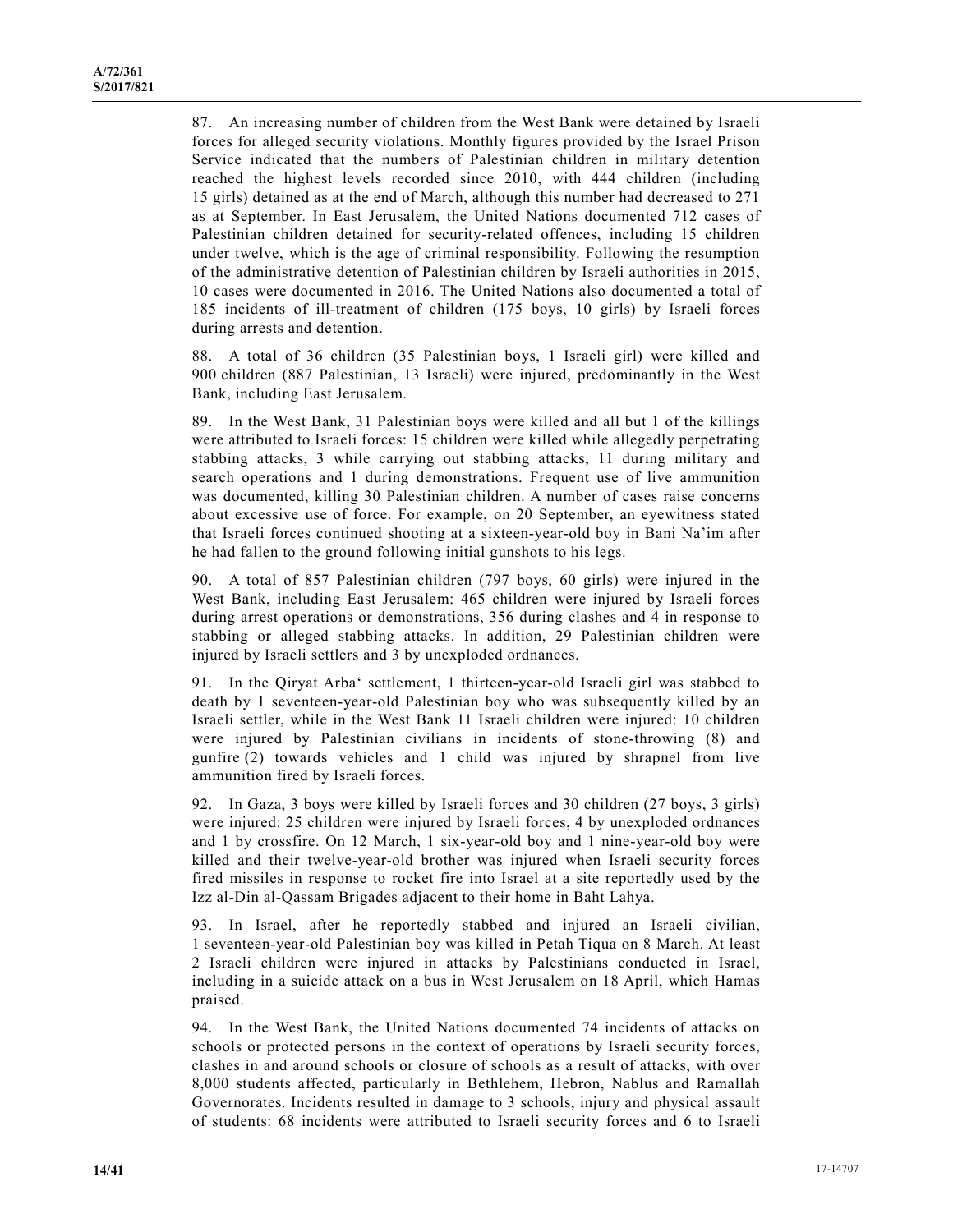settlers. The United Nations also documented the disruption of access to education resulting from the closure of schools, search operations, detention of students and school personnel, as well as delays to the schedules of students and teachers caused by checkpoints.

95. The United Nations documented the confiscation of a donor-funded mobile health clinic by the Israeli authorities in December, which affected access to healthcare services for 93 children in the Markez and Halawah communities in Hebron Governorate. In 2016, 26 per cent of child applications to cross the Erez checkpoint out of Gaza for medical treatment were delayed, affecting 2,490 children (1,026 girls, 1,464 boys), and 1 per cent were denied, affecting 87 children, representing the highest percentage of delayed and denied applications since 2010.

#### *Developments and concerns*

96. I note with grave concern the ongoing killing and maiming of children in Israel and the State of Palestine and voice my preoccupation regarding the potential recruitment and use of children in Gaza. I urge all parties to abide by their obligations under international law in order to protect children. I also call upon the Government of Israel to reconsider its imposition of administrative detention for children and to prioritize alternatives to detention in line with international juvenile justice principles contained in, inter alia, the Convention on the Rights of the Child, the United Nations Standard Minimum Rules for the Treatment of Prisoners and the United Nations Standard Minimum Rules for the Administration of Juvenile Justice (the Beijing Rules).

### **Lebanon**

97. Heavy clashes in the north Biqa' valley and the Ein El-Helweh Palestine refugee camp, bomb attacks and sporadic violence in border areas continued to have an impact on children.

#### *Grave violations*

98. The United Nations documented the recruitment and use of children by armed groups, with several dozen uniformed boys seen with arms in Arsal, north Biqa' valley. Armed groups, including ISIL and the Nusrah Front (also known as Jabhat Fath al-Sham) were active on the outskirts of Arsal in the reporting period. Consistent with my previous reports, boys were reportedly trafficked to fight in the Syrian Arab Republic. Children from northern Baalbek-Hermel Governorate reportedly joined Hizbullah. Other children, mostly from Wadi Khalid in Akkar or Arsal, allegedly joined ISIL. A total of 18 children, including 4 children from twelve to fourteen years old, were also seen wearing uniforms and, in most cases, holding weapons during patrols or celebrations in 2 Palestine refugee camps in southern Lebanon.

99. Children continue to be held in pretrial detention under military jurisdiction on charges relating to terrorism or national security, following their alleged association with armed groups in Lebanon or the Syrian Arab Republic: 10 boys were arrested during the reporting period and 6 remained in detention as at December, along with 3 others detained before 2016.

100. The United Nations verified 8 child casualties (4 boys, 4 girls) caused by stray bullets, shrapnel during clashes and a car bomb. The majority of cases were documented in Bekaa Governorate.

101. Two United Nations schools were damaged during violence between armed factions in Ein el-Helweh Palestine refugee camp and 1 school in Beirut was damaged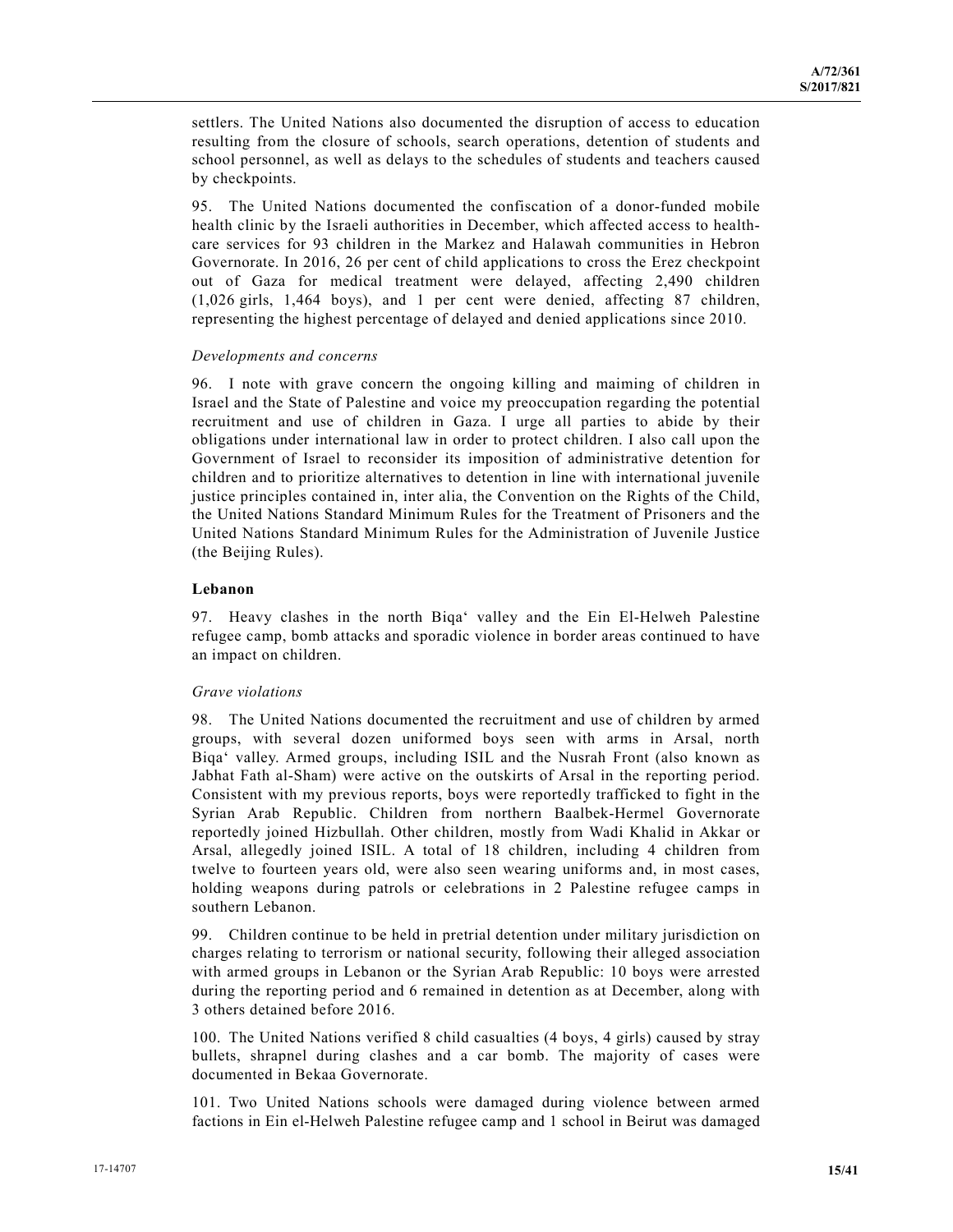by a car bomb explosion, while 4 cases of attacks on health services were verified in Baalbek-Hermel Governorate (3) and the Ein el-Helweh refugee camp (1). On 27 June, 1 medical professional was killed and 1 ambulance was destroyed in multiple suicide attacks on the village of al-Qaa in northern Biqa'.

102. Following repeated armed clashes in the Ein el-Helweh camp, 19 United Nations schools suspended classes for 1 to 10 days, with over 10,000 students affected, while 2 United Nations health centres also suspended activities for 11 to 13 days.

#### *Developments and concerns*

103. In the light of the continued recruitment and use of children by armed groups and the continued detention of children for alleged association with armed groups, I reiterate my call for the Government to ratify the Optional Protocol to the Convention on the Rights of the Child on the involvement of children in armed conflict, to treat children associated with armed groups primarily as victims and to use the detention of children as a last resort, pursuant to international juvenile justice standards.

#### **Libya**

104. Conflict continued throughout Libya, particularly around Benghazi, Sabha, Sirte and Tripoli. In May, forces affiliated with the Presidency Council began an offensive to retake Sirte from ISIL, which lasted until early December. Monitoring continued to be restricted by insecurity, with the majority of United Nations staff remaining located outside Libya.

#### *Grave violations*

105. The recruitment and use of children by armed groups was documented. Groups pledging allegiance to ISIL reportedly ran a training camp for children and adolescents south of Sirte. On 4 January, a 15-year-old boy from Tripoli was reportedly used by ISIL to conduct a suicide attack in Sidra'. Children were also deprived of liberty as a result of their alleged association with parties to conflict.

106. At least 51 children were reportedly killed and 68 injured by air strikes, shelling, small arms fire, improvised explosive devices and explosive remnants of war. The highest number of casualties was documented in Benghazi. The United Nations documented a pattern of incidents involving the use of indiscriminate weapons in heavily populated or residential areas.

107. The United Nations documented 14 incidents of attacks against health facilities or personnel across Libya. Shelling, vehicle-borne improvised explosive devices and air strikes killed at least 4 health-care personnel, damaged medical facilities and caused their closure. The abduction of 4 nurses to treat fighters was also documented.

108. The abduction of children continued to be reported, particularly in western Libya. The United Nations verified incidents affecting at least 3 boys and 1 girl. For example, on 4 November, the body of 1 four-year-old girl was found in the al-Ma'mura neighbourhood of Warshafanah, 15 days after she was abducted by an unidentified armed group.

109. The United Nations documented 1 incident of denial of humanitarian access: in August, food assistance for families in Darnah was reportedly confiscated by local authorities and redirected to Ajdabiya.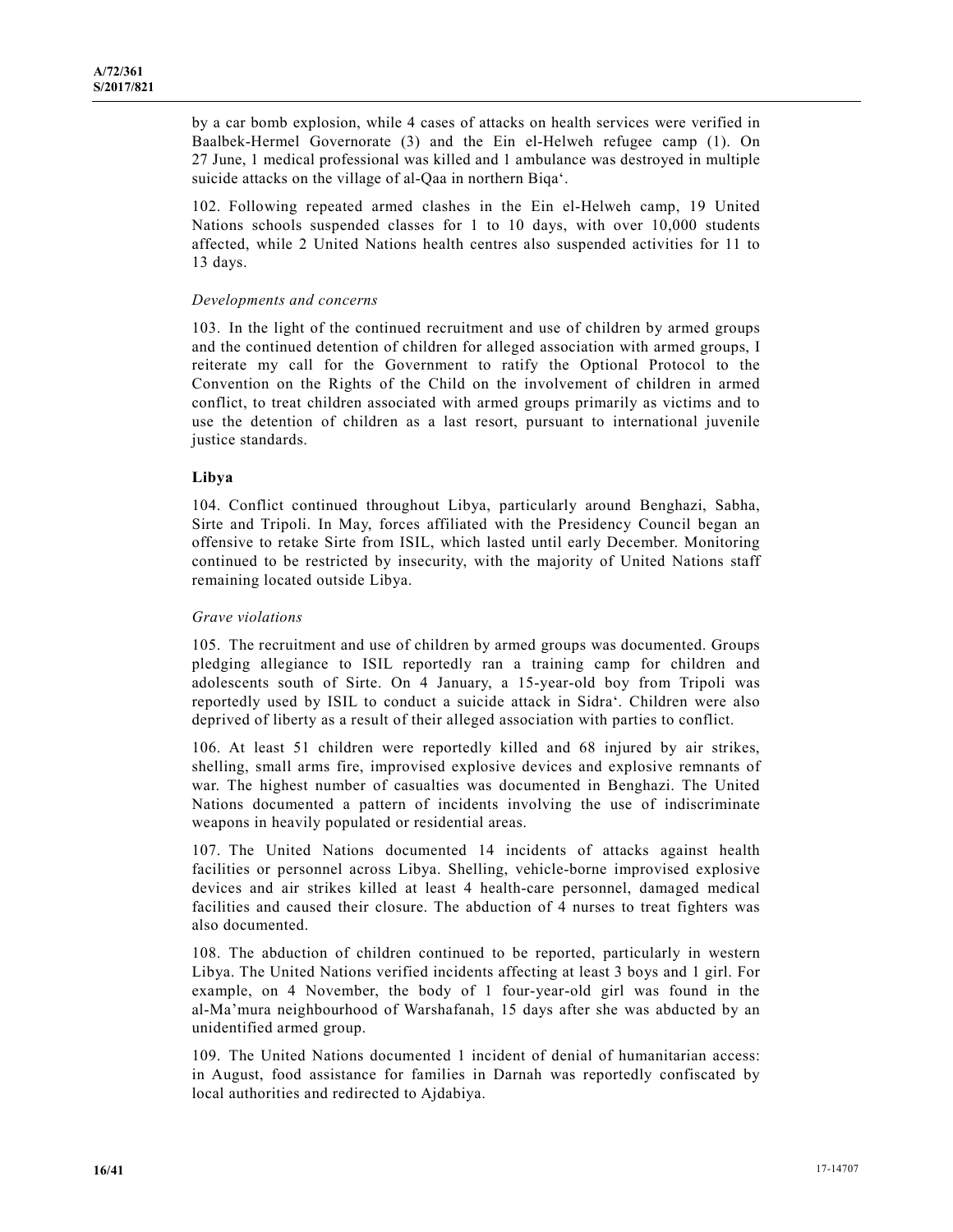#### *Developments and concerns*

110. I am concerned about the impact of the volatile security situation on children in Libya. In this regard, I welcome the agreement concluded between the municipality of Zintan and the United Nations for the release and reintegration of children involved in armed conflict and call for support for similar efforts throughout Libya.

#### **Mali**

111. The lack of State authority in northern regions led to heightened security threats, which expanded to central regions and caused child casualties and displacement. Progress in the implementation of the 2015 peace accord was stalled as fighting resumed in July between signatory armed groups. The reporting period was also marked by attacks and threats against education personnel, intercommunal tensions and an increase in asymmetric attacks against national and international forces.

#### *Grave violations*

112. The presence of children among armed groups remained an issue of concern, with 442 cases of recruitment and use of children, of which 78 were verified and attributed to the Platform coalition of armed groups (54), Coordination des mouvements de l'Azawad (CMA) (18) and Al Mourabitoun (3). This represents an increase compared with the 27 cases verified in 2015, which may be attributed to both improved monitoring and renewed fighting. The increase also affected girls. For example, 14 girls were used in support roles by the Groupe d'autodéfense des Touaregs Imghad et leurs alliés (GATIA)/the Platform coalition of armed groups in Gao region. In some instances, signatory armed groups inflated their numbers with children to benefit from disarmament, demobilization and reintegration packages. In the context of registration and screening of Platform coalition of armed groups and CMA combatants in Gao in December to establish mixed patrols, 10 children were identified but had still not been handed over to child protection actors as at early 2017.

113. As at December, 5 of 13 children arrested and detained on security charges in 2016 remained in detention. The United Nations continued advocacy with the national authorities to ensure their release in line with the handover protocol signed in 2013.

114. The United Nations verified the killing of 12 children and the maiming of 35 children during rocket attacks and crossfire, as well as in improvised explosive devices and explosive remnants of war incidents. Almost one third of the victims were injured in Kidal and its vicinity during clashes between the Platform coalition of armed groups and CMA in July and August.

115. Rape and other forms of sexual violence continued to be underreported: 6 cases were documented, of which 2 were verified, including 1 attempted rape of a seven-year-old girl by a member of the Mouvement arabe de l'Azawad-Platform coalition of armed groups and the attempted rape of 1 four-year-old girl by an alleged element of Mouvement pour l'unification et le jihad en Afrique de l'ouest. The 4 unverified cases concerned 4 girls associated with GATIA in the Gao region.

116. A total of 6 attacks and threats of attacks on schools and protected personnel and 9 attacks against medical personnel were verified in Ménaka, Mopti and Timbuktu, none of which could be attributed. On 4 April, an attack by armed individuals against a medical team from Timbuktu led to the suspension of a vaccination campaign. Attacks and threats against educational staff, students and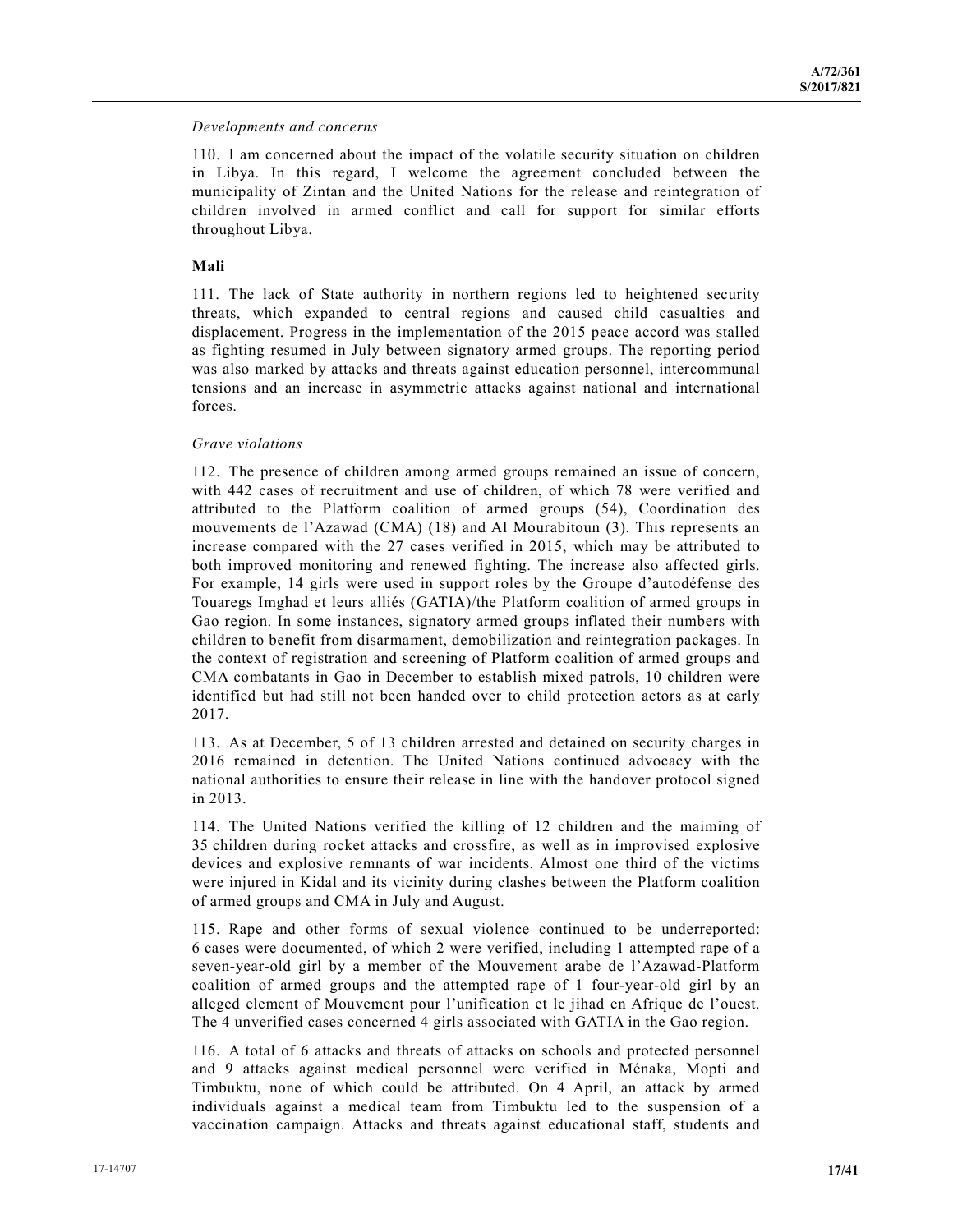parents were prevalent, particularly in Mopti region. On 11 July, the director of a school was killed by armed elements allegedly hostile to "Western education" and State authorities. As at December, 367 schools remained closed in the conflictaffected regions.

117. In addition, 14 schools were militarily used by armed groups in Gao, Kidal and Timbuktu, of which 2 were vacated by CMA and CMA/Haut Conseil pour l'unité de l'Azawad. The military use of 8 schools by the Platform coalition of armed groups and CMA in Gao and Timbuktu regions was under verification as at March 2017, while 1 facility used by the Malian defence and security forces in Ménaka region was vacated in early 2017.

118. A total of 7 boys from seven to fifteen years old were abducted in 5 verified incidents, 2 of which were perpetrated by CMA: 4 of the incidents, affecting 5 boys including a relative of a CMA commander, occurred in Kidal. In October, 2 other boys under the age of ten, sons of a prominent figure in the peace process, were abducted in Bamako and released three weeks later.

119. A total of 43 incidents of denial of humanitarian access were verified, including armed robbery, carjacking and kidnapping of humanitarian workers, none of which could be attributed. At least 2 entities were forced to temporarily suspend their humanitarian programmes in Mopti and Timbuktu regions.

#### *Developments and concerns*

120. I welcome the signature by CMA of an action plan with the United Nations in March 2017 to end and prevent grave violations against children, which I urge them to swiftly implement. Moreover, in June, the Platform coalition of armed groups signed a unilateral communiqué to address conflict-related sexual violence. However, I am seriously concerned about the high level of cases of recruitment and use of children attributed to the Platform coalition of armed groups, including specifically to GATIA, and I urge the leadership to take immediate action and work with the United Nations to release children and end this practice.

121. In December, following United Nations advocacy, a national disarmament, demobilization and reintegration programme with child protection provisions was adopted and a senior defence representative was appointed for women and child protection issues within the newly established national disarmament, demobilization and reintegration commission. I encourage all those involved in the cantonment process to implement age assessment mechanisms and ensure that children are identified and transferred to child protection actors. I further encourage subregional organizations to support these efforts.

## **Myanmar**

122. Despite the ongoing peace process between the Government and a number of armed groups, conflict intensified in Kachin and Shan States, while sporadic skirmishes continued in Kayin State and other parts of the south-east.

123. There were also significant outbreaks of violence affecting the Rohingya community in Rakhine State, with the resumption of fighting between the Arakan Army and the Tatmadaw and military operations following separate attacks on border guard posts on 9 October. While the United Nations was not been granted access to the affected areas, accounts of serious human rights violations by government security forces, including killing and maiming of children and sexual violence against children, have been documented.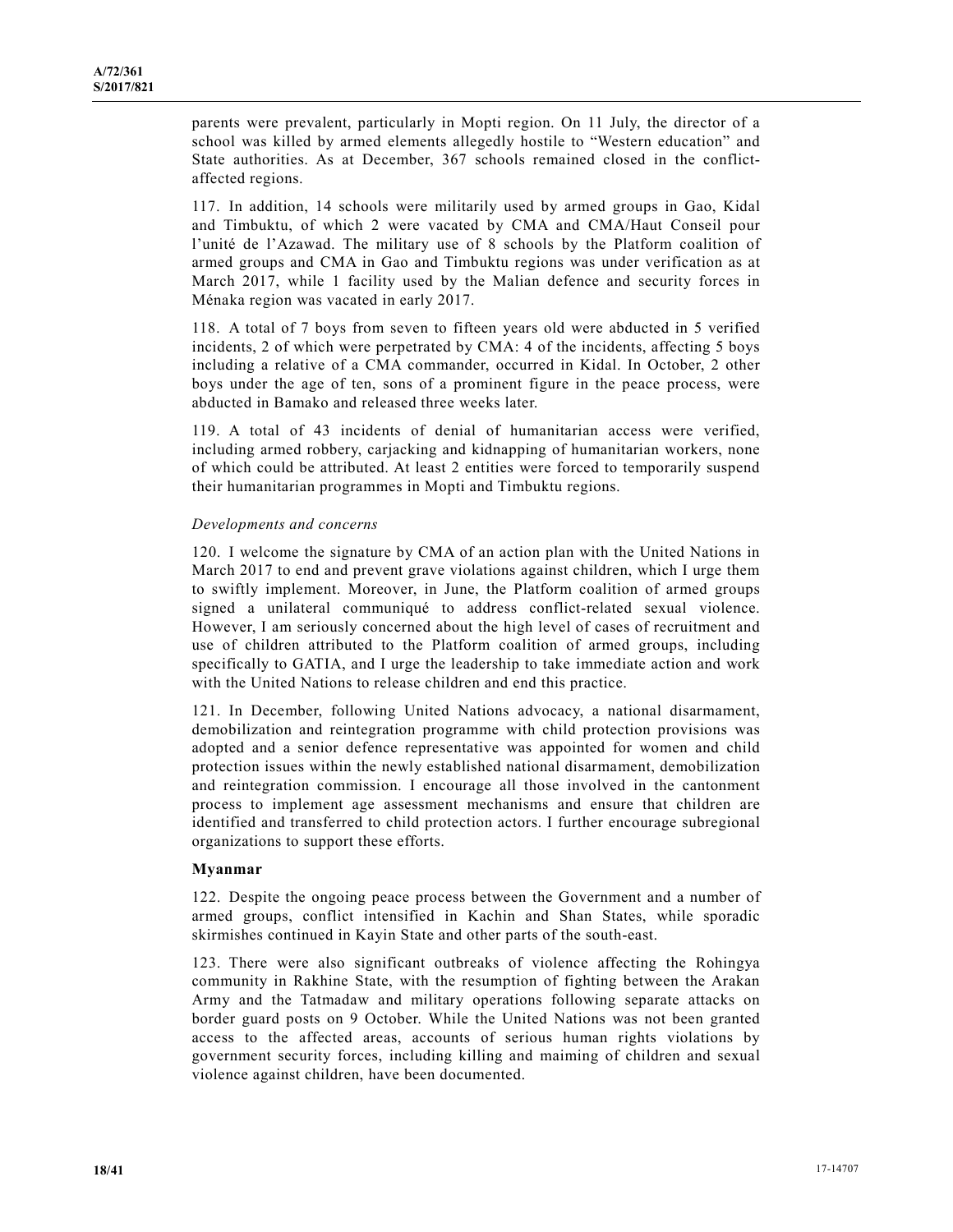#### *Grave violations*

124. The United Nations received 489 reports of the recruitment and use of children and verified 127 cases (123 boys, 4 girls), 21 of which occurred in 2016: 2 verified cases of use of children in the current reporting period were attributed to the Tatmadaw and 4 cases of recruitment of children were under joint review as at early 2017. An additional 99 verified cases were attributed to the Tatmadaw but occurred before 2016, while 17 verified cases were attributed to armed groups, comprising the Kayan New Land Party (KNLP) (10) and the Kachin Independence Army (KIA) (7).

125. The United Nations documented 9 suspected cases of children held in military detention for being absent without leave from the army: following notification, the Tatmadaw returned them to their regiments pending age verification. In addition, 1 child used as a cook by the Restoration Council of Shan State/Shan State Army was held in military detention following his capture and a number of children as young as 10 have been held by the Border Guard Police in northern Rakhine State on charges of "unlawful association" since November 2016, while 1 thirteen-year old boy died in detention in February 2017.

126. The United Nations documented 51 incidents of killing and maiming of children, of which 19 were verified (6 children killed, 13 injured): 6 verified incidents were attributed to the Tatmadaw, including 2 targeted killings, and 2 incidents each were attributed to KIA and Ta'ang National Liberation Army, and 1 to the Arakan Army. At least 8 cases of the killing of children by security forces in Rakhine State were also documented.

127. The United Nations verified 2 cases of sexual violence against 2 girls (four and nine years old) by Tatmadaw soldiers. Both cases were referred to civilian courts and judicial proceedings were initiated. In addition, at least 7 cases of sexual violence were documented against Rohingya girls as young as eleven during military operations in northern Rakhine State.

128. A total of 6 incidents of attacks on schools were reported, of which 2 could be verified: 1 incident was attributed to the Tatmadaw and 1 incident was jointly attributed to the Tatmadaw and the KIA during crossfire, resulting in the injury of 1 teacher. In addition, 2 cases of military use of schools by the Tatmadaw were documented in Kachin and Rakhine States.

129. The United Nations received 30 reports of the abduction of children, an increase compared with 2015. Verified incidents involved 20 children and were attributed to KIA  $(5)$ , KNLP  $(1)$  and the Tatmadaw  $(1)$ .

130. Humanitarian access to conflict-affected areas decreased significantly in 2016, especially in Kachin, northern Shan and Rakhine States, in particular following the suspension in October of all access to Rakhine State. In August, the Tatmadaw prevented the delivery of medicine to camps for internally displaced persons in eastern Kachin State.

#### *Developments and concerns*

131. I note the steps taken by the Government towards implementing its action plan, including through issuance of military directives; training on age assessment guidelines; accountability measures taken against 440 military personnel, including 86 officers; and the release of 101 children and youth from the Tatmadaw in 2016. I urge the Government to accelerate the joint age verification process to allow for the expeditious release of child recruits, to continue collaboration on strengthening accountability mechanisms for all perpetrators of grave violations and to finalize all aspects of the joint action plan. In this regard, I encourage the swift passage of the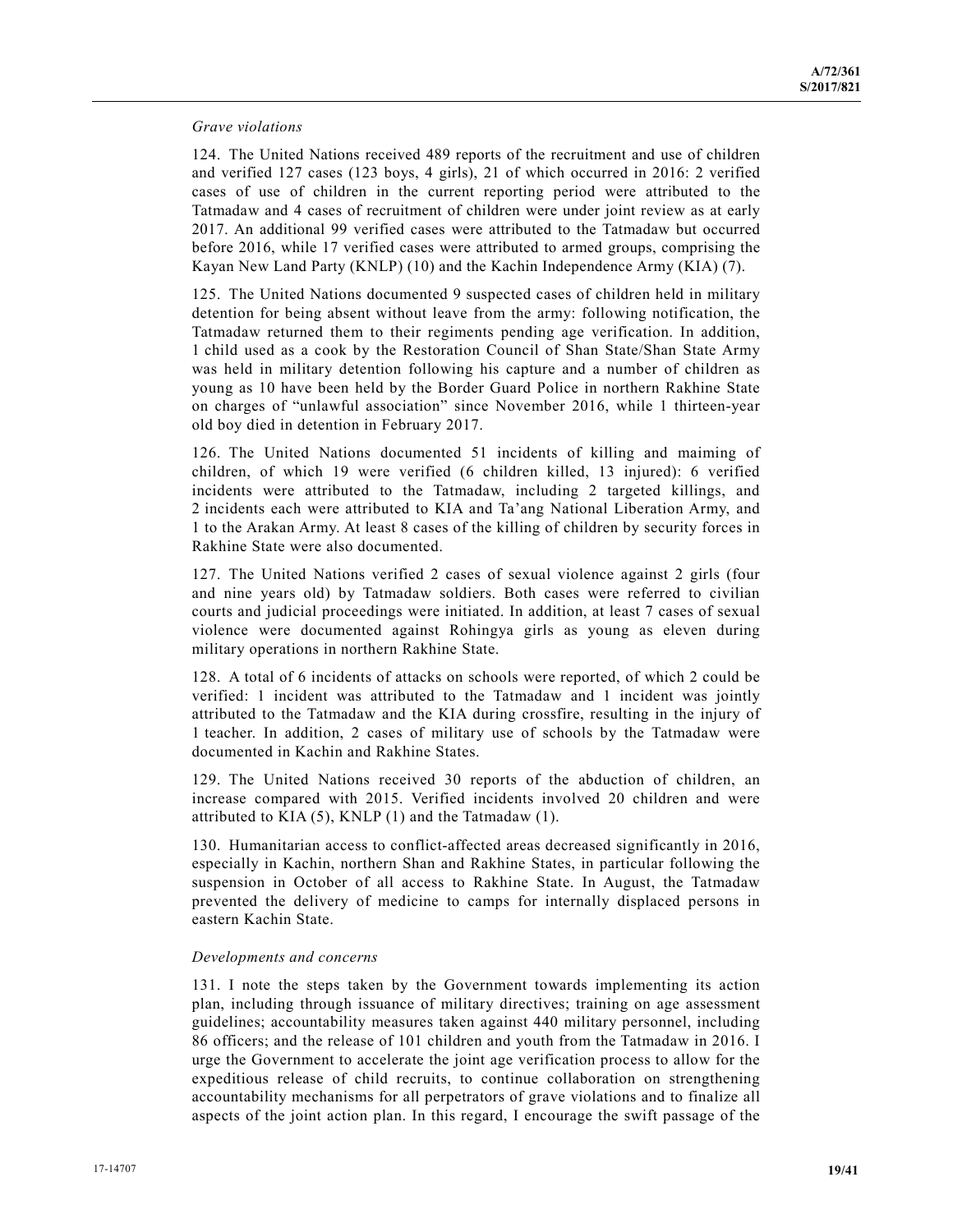revised Child Law, which includes a chapter on children and armed conflict and corresponding penalties.

132. During 2016, the United Nations engaged with all armed groups listed in the annexes to the present report with a view to ending and preventing violations against children and encouraging the development of action plans. I urge the Government to facilitate the signature of action plans with armed groups, especially those with which they have engaged in peace talks.

### **Somalia**

133. The security situation remained highly volatile, with continued attacks by Al-Shabaab on the Somali security forces, government officials and the African Union Mission in Somalia (AMISOM), as well as inter-clan clashes. The Somali National Army and AMISOM continued joint offensives against Al-Shabaab. Military forces of Ethiopia, Kenya and the United States of America also conducted operations against the group.

#### *Grave violations*

134. The number of children recruited and used doubled (1,915) compared with 2015 as a result of a twofold increase in cases attributed to Al-Shabaab (1,206). In September, Al-Shabaab compelled elders in the Galguduud region to persuade children to join the group, leading to the recruitment of 100 boys. Children were also recruited and used by clan militias (447), the Somali National Army (182) and Ahl al-Sunna wal-Jama'a (78). The use of 17 children by AMISOM was documented.

135. Regarding detention, 386 children were held by the Government for their alleged association with Al-Shabaab. As mentioned in my report on children and armed conflict in Somalia (S/2016/1098), children were captured or arrested during military and security operations, including mass security sweeps or house searches. In May, the Galmudug Interim Administration handed over to child protection actors 44 children allegedly associated with Al-Shabaab whom the group had captured in March. In October, the Puntland authorities also handed over 26 children from twelve to fourteen years old.

136. The Puntland authorities treated as adults 40 other captured children from fifteen to seventeen years old, in contravention of the obligations of Somalia under the Convention on the Rights of the Child and the International Covenant on Civil and Political Rights; they were given lengthy sentences of 10 to 20 years' imprisonment or even sentenced to death. In January 2017, after sustained highlevel United Nations advocacy, the death sentences were commuted to 20 years of imprisonment: at the time of preparation of the present report, those children had been handed over to child protection actors and the United Nations continued to engage with authorities on the legal status of the released children, whose prison sentences remained in effect.

137. A total of 1,121 children were killed and maimed by unknown armed elements (482), Al-Shabaab (290), the Somali National Army (146), clan militias (143), Puntland armed forces (5) and Ahl al-Sunna wal-Jama'a (1). Most child casualties resulted from crossfire during military operations, mortar shelling, improvised explosive devices and explosive remnants of war. Among the children killed by Al-Shabaab, at least 30 were publicly executed on suspicion of spying. Child casualties attributed to AMISOM (42) primarily occurred in operations against Al-Shabaab or in indiscriminate fire responding to attacks. Child casualties also resulted from air strikes by the Kenyan defence forces (11) and United States armed forces (1).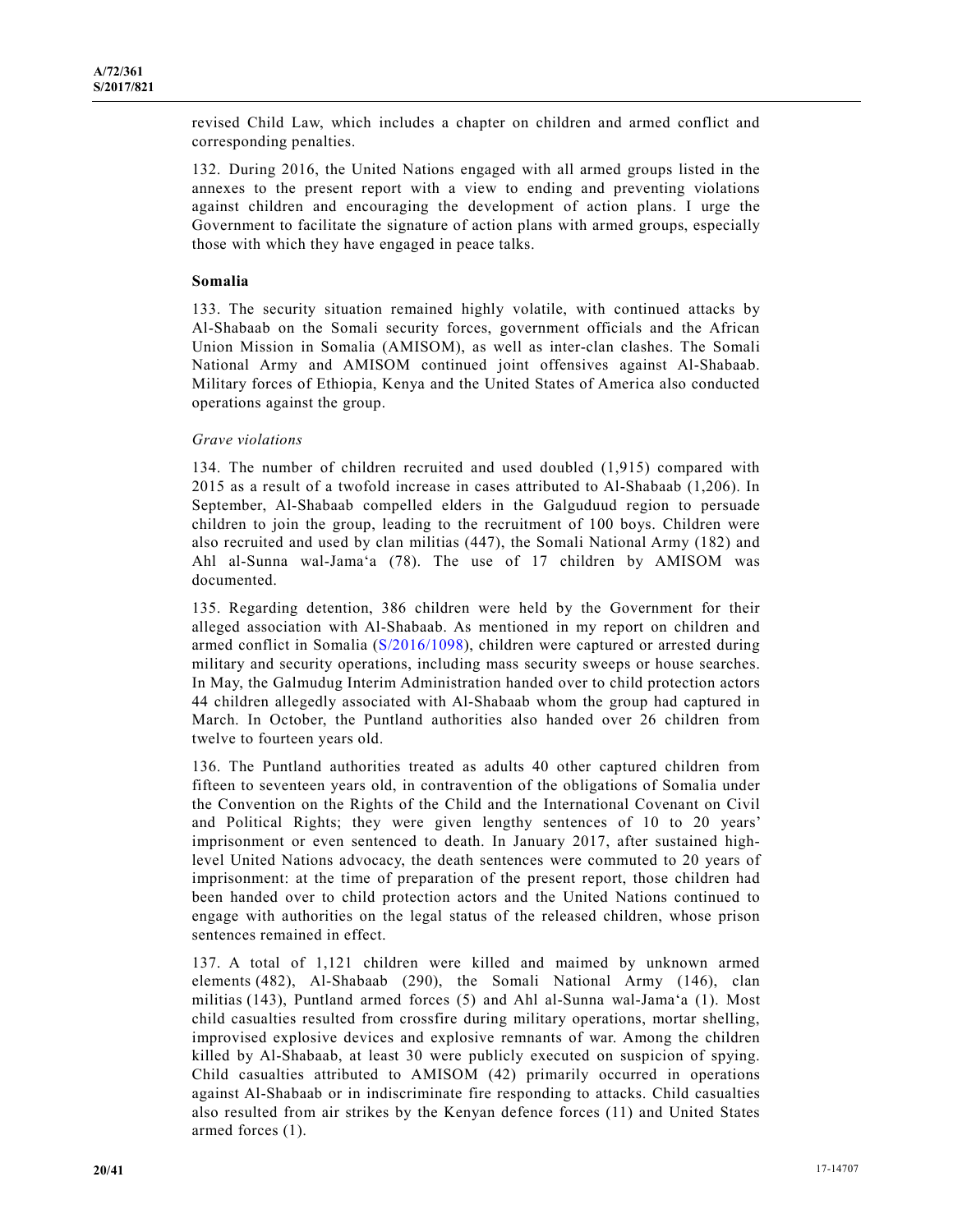138. The United Nations verified incidents of sexual violence affecting 310 girls and 1 boy, attributed to unknown armed elements (96), clan militias (94), the Somali National Army (81), Al-Shabaab (33), Ahl al-Sunna wal-Jama'a (3) and Puntland armed forces (1), while 3 cases were attributed to AMISOM. Rape and forced marriage often occurred in the context of abductions; for example, on 16 June, a sixteen-year-old girl, abducted from her house, was gang raped by 5 Somali National Army soldiers in the Bakool region.

139. Attacks on 46 schools and 10 hospitals were verified. Attacks on schools were attributed to Al-Shabaab (31), the Somali National Army (9), Ahl al-Sunna wal-Jama'a and clan militias (2 each) and AMISOM (1). Attacks on hospitals were attributed to Al-Shabaab (5) and clan militias (4). In addition, 1 school and 1 hospital were used by the Somali National Army and 1 health centre by Al-Shabaab. In Gedo region, Ceel Adde secondary school was vacated by AMISOM after being used for six days in January.

140. The number of abductions spiked compared with 2015: 950 children were abducted, 87 per cent of them by Al-Shabaab (827) and most of the others by clan militias (113). Of the cases involving Al-Shabaab, 548 children were abducted for recruitment purposes.

141. Incidents of denial of humanitarian access to children were attributed to clan militias (10), Al-Shabaab (5), the Somali National Army (2) and Puntland armed forces (1). For example, in April in Gedo region, Al-Shabaab ambushed a truck belonging to a non-governmental organization in Ced Adde and stole food, including child nutrition products.

#### *Developments and concerns*

142. I welcome the release of children who had been detained for their alleged association with Al-Shabaab in Puntland and Galmudug and I urge that the legal status of the children released be swiftly resolved. Regarding reintegration, the United Nations supported 604 separated children and provided technical assistance to the Ministry of Defence Child Protection Unit. On 6 January, the Somali National Army Chief of the Defence Forces issued a general staff order stating that an individual must be at least eighteen to enlist. I urge subregional organizations to work with my Special Representative to develop a regional dimension for child protection efforts in Somalia.

143. During her visit to Somalia in July 2016, my Special Representative urged the authorities to implement their 2012 action plans signed with the United Nations and to treat children associated with armed groups primarily as victims, with the best interests of the child and international protection standards as guiding principles. My Special Representative also raised concerns with AMISOM about grave violations.

## **South Sudan**

144. The security situation deteriorated following clashes in Juba in July between the Sudan People's Liberation Army (SPLA) and the Sudan People's Liberation Army in Opposition, as well as the subsequent split within the Sudan People's Liberation Army in Opposition. Overall in 2016, the level of violations against children remained at a similar level to that of 2015 and displacement continued at high levels.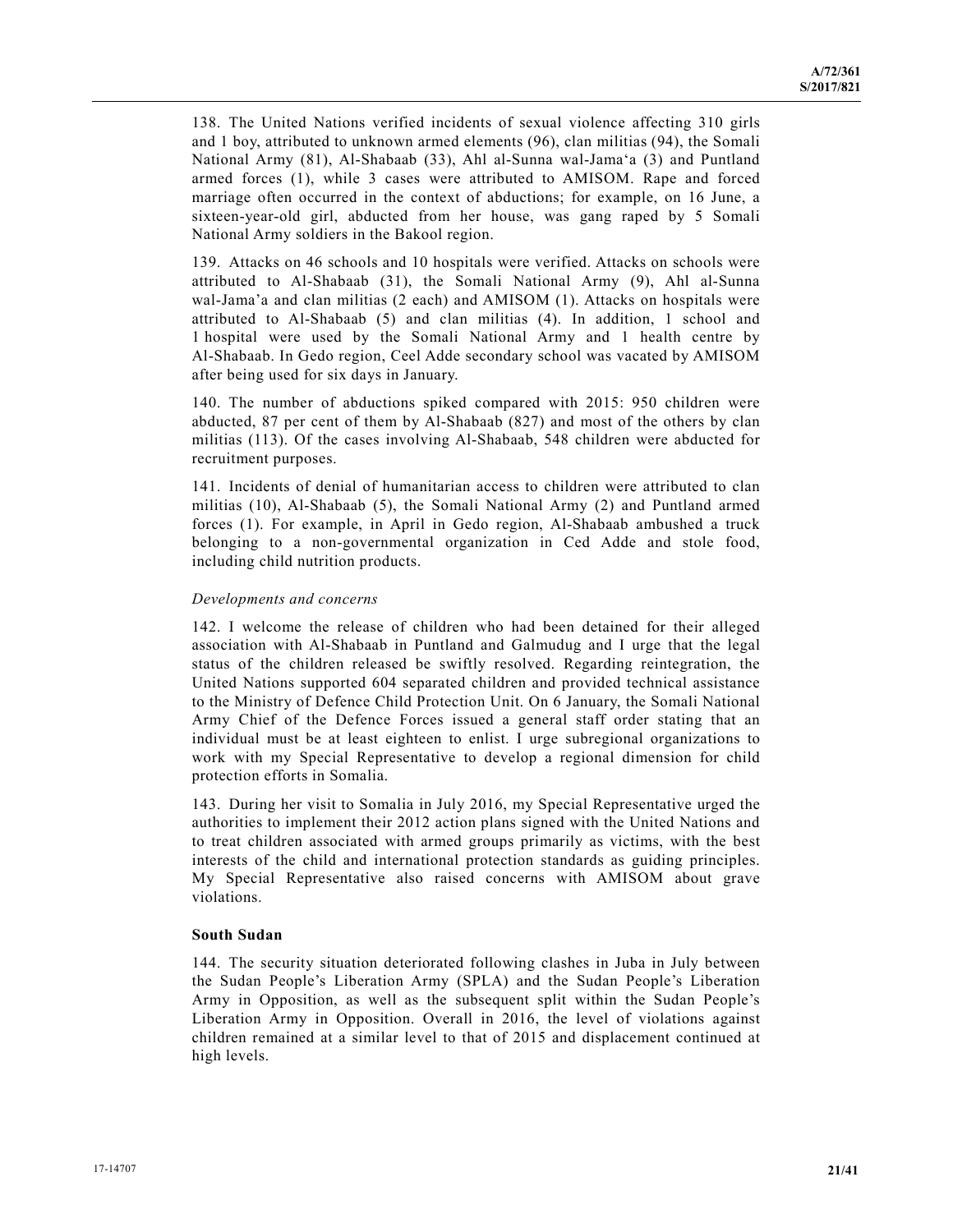#### *Grave violations*

145. The United Nations verified 169 incidents of recruitment and use affecting at least 1,022 children, 61 per cent of which were attributed to SPLA (574) and other government security forces (50). Children were also recruited and used by the Sudan People's Liberation Army in Opposition (115), the Sudan People's Liberation Army in Opposition allied with Taban Deng Gai (207), the South Sudan Democratic Army-Cobra Faction (SSDA-CF) (32), Johnson Olony's armed group (25), the South Sudan People's Patriotic Front (16) and the South Sudan National Liberation Movement (SSNLM) (3). Children were observed wearing military uniforms and carrying weapons in the greater Upper Nile, Equatoria and Bahr el-Ghazal regions. The United Nations verified reports of children transported by SPLA from Jonglei, Lakes and Unity states to other parts of the country for military training and deployment. According to first-hand testimony, in one incident 100 boys were affected, while 40 boys previously released by SSDA-CF were recruited again but following United Nations advocacy all but two were released again.

146. A total of 101 incidents of killing and maiming of children, affecting 108 and 71 children, respectively, were verified, mostly in Western Bahr el-Ghazal and Central Equatoria. Children were killed and maimed by SPLA (104), the Sudan People's Liberation Army in Opposition (6), the Sudan People's Liberation Army in Opposition allied to Taban Deng Gai (3) and the South Sudan National Police Service (3). Children were also killed and maimed by crossfire and unexploded ordnances (63). Some were deliberately fired at while fleeing SPLA, including at close range.

147. The United Nations verified 142 cases of sexual violence against girls, including 26 who were gang-raped. Most cases were documented in Unity and Equatoria regions and were attributed to SPLA (114), South Sudan People's Patriotic Front (15), other government security forces (7) and the Sudan People's Liberation Army in Opposition (6). After the outbreak of conflict In Juba in July, girls were raped as they left the protection of civilian sites or at checkpoints.

148. Attacks on 17 schools and hospitals were reported, including in protection of civilian sites, carried out by SPLA (10) and the Sudan People's Liberation Army in Opposition (3).

149. Attacks on 28 health facilities and 2 medical personnel were verified, with the majority of cases attributed to SPLA (19) and the Sudan People's Liberation Army in Opposition (5). More than two thirds of the attacks occurred in the Equatoria region.

150. A total of 21 schools were newly used for military purposes, with the majority of cases attributed to SPLA (10) and the Sudan People's Liberation Army in Opposition (7).

151. A total of 17 incidents of abduction were verified, affecting approximately 180 children mostly in Unity and Western Equatoria, with the majority attributed to SPLA, SSPPF and the Sudan People's Liberation Army in Opposition. In 1 largescale incident in Unity, approximately 100 boys as young as fourteen were abducted by SPLA for recruitment purposes and transferred to Juba for military training.

152. A total of 445 incidents of denial of humanitarian access were verified, almost twice as many as in 2015. Most incidents were attributed to SPLA (182) and government security forces and institutions (179), followed by the Sudan People's Liberation Army in Opposition (54). Incidents included attacks on personnel and compounds, looting of warehouses and humanitarian assets, and bureaucratic constraints and restriction of movement. In a particularly troubling example in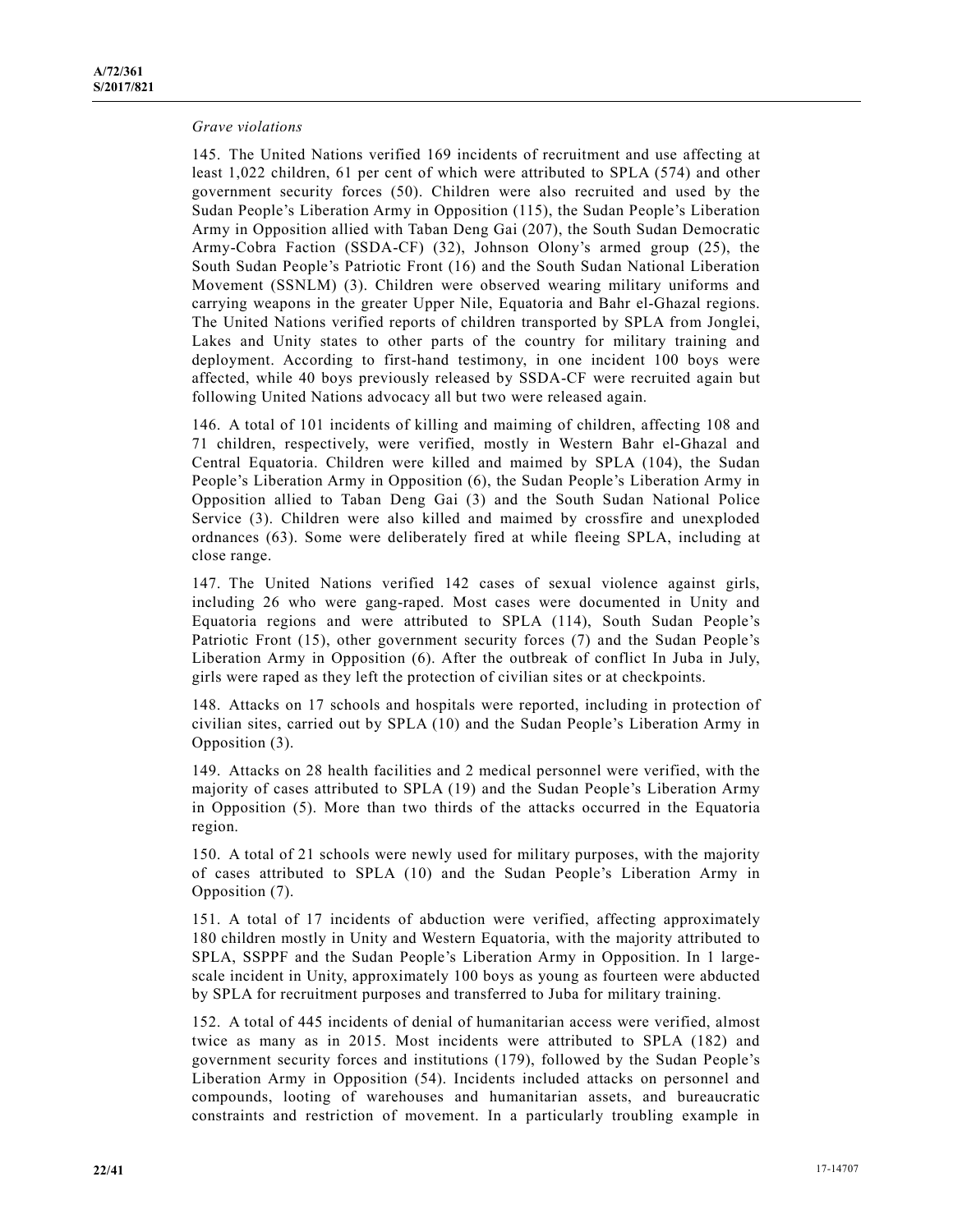Upper Nile in May, SPLA fired on humanitarian workers attempting to reach populations in need.

### *Developments and concerns*

153. The scale of violations affecting children in South Sudan continued to be alarming. I urge leaders to abide by their responsibilities to protect children, I call upon all parties to cooperate with the African Union in the implementation of the peace agreement and I encourage the inclusion of child protection concerns in the national dialogue.

154. I am concerned that the implementation of the action plan by SPLA and the Sudan People's Liberation Army in Opposition has stalled as a result of the ongoing conflict. In this regard, I call upon these parties to resume the implementation of their action plans and note that the action plan for the Sudan People's Liberation Army in Opposition applies equally to any splinter elements. It is encouraging, however, that following United Nations advocacy, 32 boys in Unity, were released by SPLA (25) and the South Sudan National Wildlife Service (7). In Jonglei, 148 boys were released, including 3 associated with SPLA, 120 associated with SSDA-CF and 25 associated with the Sudan People's Liberation Army in Opposition.

## **Sudan**

155. Hostilities continued in early 2016 but reduced in the second half of the year. In Darfur, military operations by the Government focused on dislodging the Sudan Liberation Army/Abdul Wahid from Jebel Mara. In June, the Government announced a unilateral ceasefire in Darfur although skirmishes continued. At the same time, there were confrontations between the Sudanese Armed Forces and the Sudan People's Liberation Movement-North (SPLM-N) in Blue Nile and Southern Kordofan States. In April and June, respectively, SPLM-N and the Government announced ceasefires, which were still in place as at early 2017; however, hostilities continued sporadically and access for the United Nations to areas under the control of SPLM-N remained constrained. A detailed account of the effects of armed conflict on children is available in my country report (S/2017/191).

## *Grave violations: Darfur*

156. While allegations regarding the recruitment and use of 5 boys were received, only 1 was verified and attributed to the former Liberation and Justice Movement in Central Darfur.

157. A total of 109 incidents of killing and maiming affecting 199 children (85 killed, 114 maimed) were verified, resulting mostly from shooting (94), unexploded ordnances (55) and aerial bombardments (42): these were attributed to government forces (39) (Sudanese Armed Forces, rapid support forces, national police forces, popular defence forces, National Intelligence and Security Service), pro-government militias (7) and unidentified armed men (37), while 24 incidents related to unexploded ordnances.

158. Incidents of rape affecting 94 girls and 1 boy were verified and attributed to government forces (20) (Sudanese Armed Forces, rapid support forces, Central Reserve Police, national police forces, pro-government militias (18) and the Sudan-Chad Joint Forces (1). Unidentified armed men were responsible for 30 incidents. While efforts were made by the Government to address impunity for crimes of sexual violence against children, only 9 cases resulted in the arrest and sentencing of perpetrators.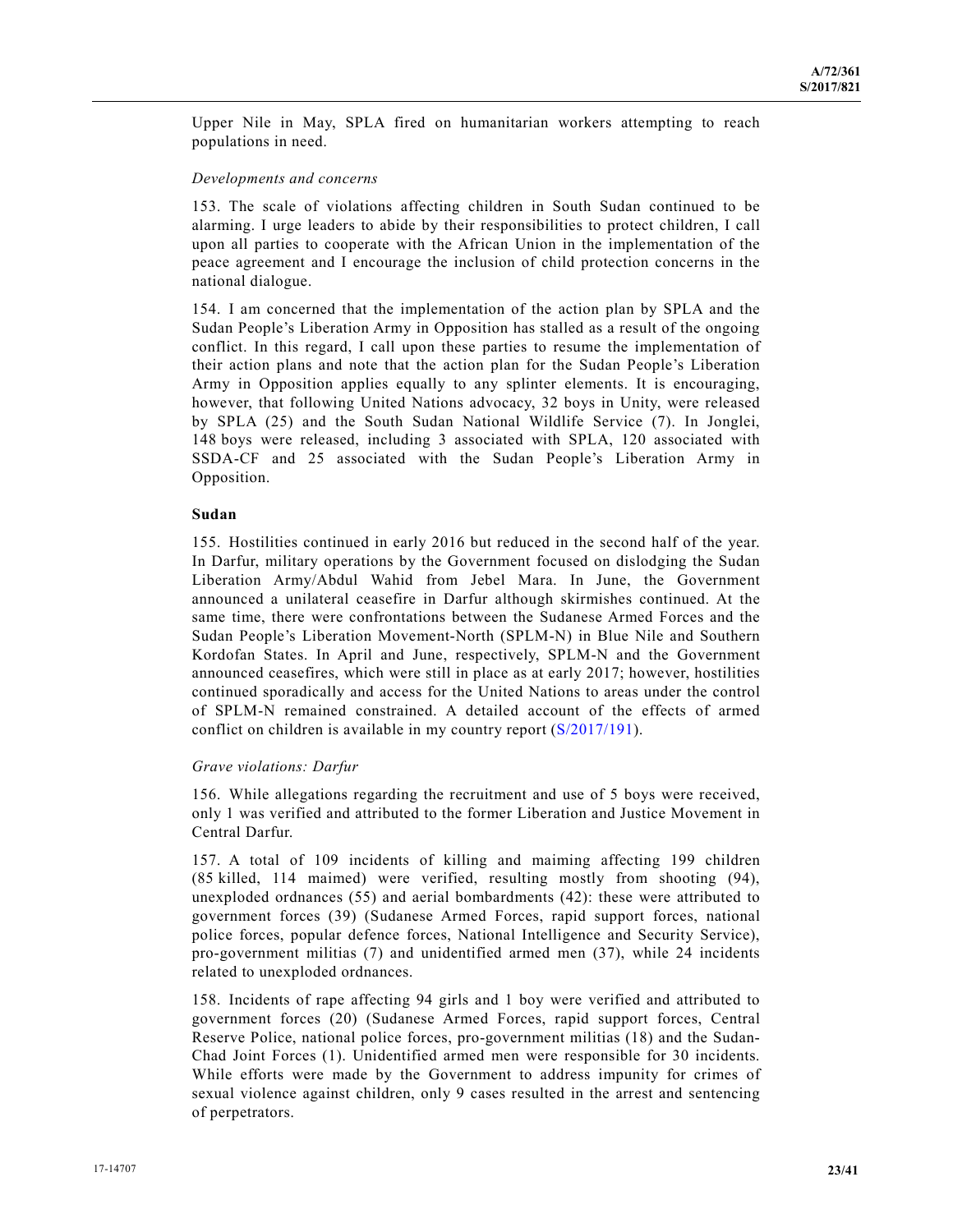159. A total of 20 schools and 6 hospitals were attacked, destroyed and/or looted by the Sudanese Armed Forces (15), the rapid support forces (1), tribal militias (2) and unidentified armed men (8), most as a result of aerial bombardments in Jebel Marra; 3 schools in Central Darfur were also reportedly used by the Sudanese Armed Forces in 2016.

160. A total of 18 incidents of abduction affecting 15 boys and 6 girls were verified and attributed to pro-government militias (10), the Sudanese Armed Forces (2) and unidentified armed men (6).

161. A total of 14 incidents of denial of humanitarian access, such as attacks on humanitarian workers and bureaucratic constraints and restriction of movement, were verified, including 11 by the Sudanese Armed Forces and 1 by the Sudanese Liberation Army/Abdul Wahid. Access continued to be severely impeded, particularly in eastern Jebel Marra.

#### *Grave violations: Southern Kordofan, Blue Nile and Abyei*

162. The United Nations received allegations of recruitment and use of boys between twelve and seventeen years old by government forces, particularly in Blue Nile, and by the SPLM-N in the greater Upper Nile region, South Sudan, although no cases could be verified.

163. The killing (2) and maiming (6) of 6 boys and 2 girls was verified and attributed to SPLM-N (2), the Sudanese Armed Forces (1) and the rapid support forces (1); 2 children were also affected by unexploded ordnances and 2 children were affected by an explosion at a military garrison.

164. The rape of 4 girls between thirteen and fifteen years old by Sudanese Armed Forces elements in Blue Nile was verified and reported to the police, resulting in the arrest and sentencing of perpetrators.

165. A total of 4 allegations of attacks on schools (3) and hospitals (1) during air strikes were received but could not be verified. In March, the military use of a school in Kadugli, Southern Kordofan, by the National Intelligence and Security Service was documented.

166. In March, 2 boys of twelve and sixteen were abducted by Misseriya militiamen in Abyei. They were released and reunified with their families following interventions by the United Nations and community networks.

#### *Developments and concerns*

167. I commend the Government's ongoing commitment to the action plan signed in March and the significant progress achieved, including through the formation of high-level and technical committees and the development of a workplan. Command orders for dissemination of the action plan were issued and focal points at the rank of Inspector General were appointed to facilitate discussions on access. In March 2017, the Government granted access to the United Nations to areas of Blue Nile to follow up allegations of child recruitment and use of children by its forces.

168. On 29 March, following extensive advocacy, the United Nations was granted access to 21 children who had been detained by the National Intelligence and Security Service for their alleged association with an armed group after their apprehension in Darfur in 2015. The children were released in September, granted a presidential pardon and reunited with their families.

169. Following engagement by my Special Representative and United Nations partners, SPLM-N signed an action plan to end recruitment and use of children in November. In December, SPLM-N issued a command order and appointed a high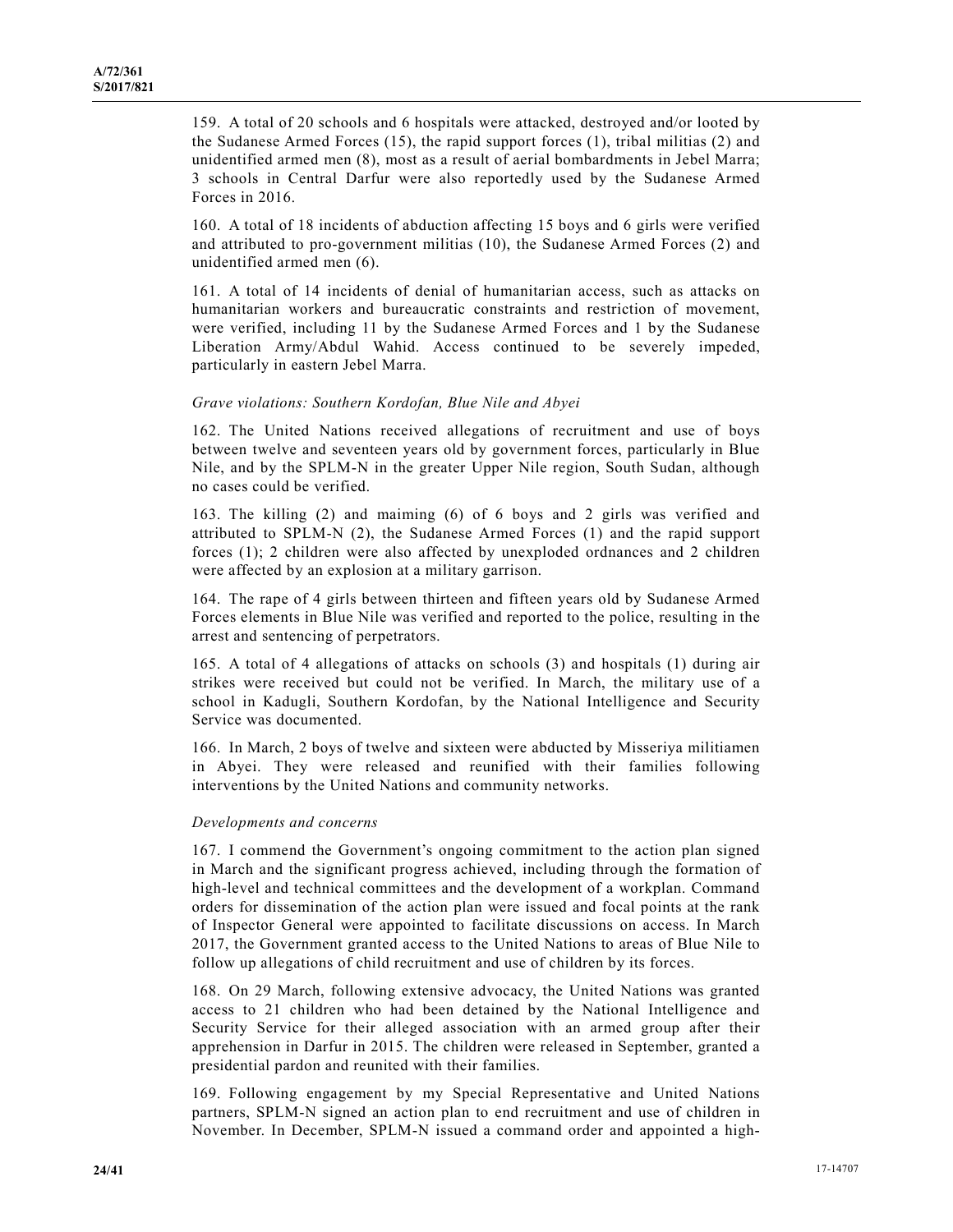level focal point. In November, the United Nations also met with the leader of the Justice and Equality Movement and a representative of the Sudan Liberation Army/Minni Minawi, who both agreed to develop implementation plans to expedite their action plans.

#### **Syrian Arab Republic**

170. Widespread conflict continued throughout the Syrian Arab Republic and further escalated in the last quarter of 2016, with intense hostilities in eastern Aleppo city and in Bab and Manbij in Aleppo Governorate. The intensification of hostilities and continuing access restrictions posed considerable challenges for monitoring.

#### *Grave violations*

171. The recruitment and use of children increased sharply: the number of verified cases more than doubled compared with 2015. The United Nations verified 851 cases attributed to armed groups self-affiliated with the Free Syrian Army (507), ISIL (133), pro-government militias (54), People's Protection Units (46), government forces (29), Army of Islam (28), Ahrar al-Sham (17), the Nusrah Front (also known as Jabhat Fath al-Sham) (10), Nur al-Din al-Zanki (3) and unidentified armed groups (24); 20 per cent of verified cases involved children under the age of fifteen. Payment of salaries, ideology and family or community influence continued to be incentives. As a result of their association with parties to conflict, at least 37 children were killed and 17 injured.

172. Some 60 per cent of verified cases were attributed to groups affiliated with the Free Syrian Army, a tenfold increase compared with 2015, with most cases occurring in Aleppo, Dar'a and Rif Dimastiq Governorates; 98 per cent of the boys recruited by these groups were used for military functions, including front-line combat. At least 103 children were used by ISIL for military functions, including to conduct executions and suicide attacks. People's Protection Units recruited and used 40 boys and 6 girls, who received military training and were used to patrol and guard checkpoints. Children recruited and used by other armed groups (82) predominantly guarded checkpoints.

173. The United Nations verified the association of 29 children with government forces, 5 of whom were trained, armed and used in combat, while the others were deployed at checkpoints, mostly unarmed. Pro-government militias recruited 54 boys, 20 of whom were used in combat and 34 to guard checkpoints. Coercion and financial incentives were used to recruit children.

174. Children continued to be arrested and detained for their alleged association with armed groups. The United Nations verified the arrest and detention of 12 boys by government forces and popular committees. In at least 7 of these cases, children were subjected to torture and ill-treatment.

175. Armed groups also deprived children of liberty for their alleged association with opposing parties to conflict. For example, ISIL deprived 27 boys of their liberty, some as young as ten, 9 of whom were executed and 17 remained unaccounted for as at early 2017.

176. The United Nations verified the killing of 652 children (297 boys, 125 girls, 230 sex unknown) and the maiming of 647 (223 boys, 133 girls, 291 sex unknown) during 2016. These casualties were attributed to government and pro-government forces (708), ISIL (235), People's Protection Units (8), groups affiliated with the Free Syrian Army (5), other armed groups (10) and unidentified armed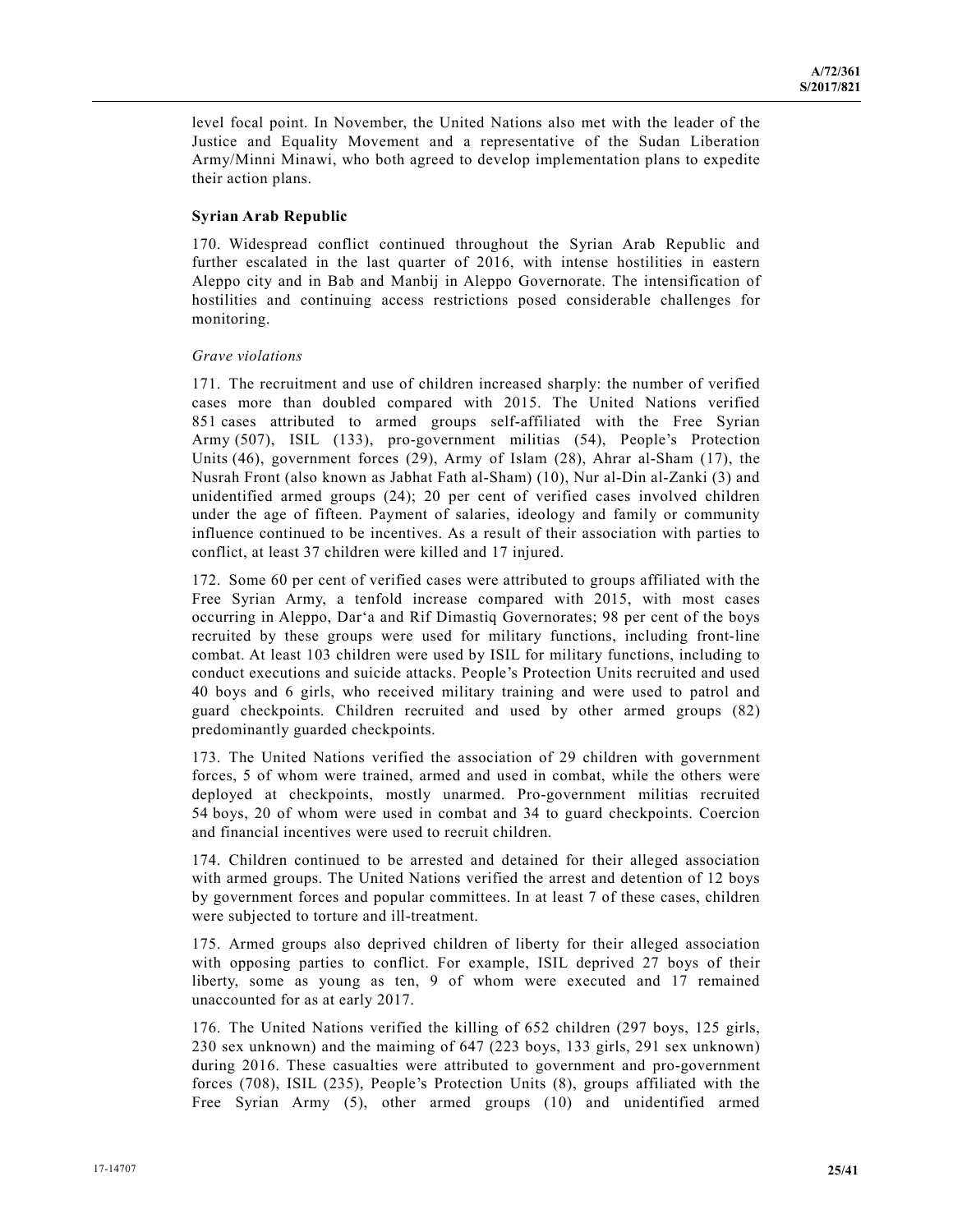groups (145). Verified violations were most prevalent in Aleppo, Rural Damascus, Dar'a and Idlib.

177. A total of 533 of the verified child casualties were caused by air strikes, with 451 casualties attributed to government and pro-government forces and 82 casualties attributed to unidentified parties to conflict. Parties involved in aerial operations in the Syrian Arab Republic included government forces, international forces supporting the Government, members of the international counter-ISIL coalition, Turkey and Israel.

178. A total of 243 of the verified child casualties were attributed to mortar, rocket and improvised explosive device attacks by armed groups on government-held areas. Children continued to be killed and maimed by suicide attacks (70), executions (16), sniper attacks (17) and improvised explosive devices and unexploded ordnances (130). In February, 3 children were publicly beheaded by ISIL after being accused of "spying". In addition, ISIL arrested 41 children for a wide range of acts that it classifies as crimes, some of whom were executed or subjected to amputation.

179. The United Nations verified 8 cases of sexual violence against girls, including rape, forced marriage and sexual slavery: 7 cases were attributed to ISIL and 1 was attributed to the pro-government Shu'aytat militias. Accounts were received of ISIL fighters demanding marriage of girls living in ISIL-held areas. In 1 verified case, a fourteen-year-old girl was abducted and gang-raped by 6 ISIL fighters after her family refused marriage. Reports also indicated that Yazidi girls captured in Iraq in 2014 continued to be trafficked into and within the Syrian Arab Republic and used as sex slaves. Trauma from sexual violence and social stigma continued to deter child survivors from coming forward.

180. The United Nations verified 76 attacks on schools and 11 attacks on education personnel resulting in 28 casualties among education personnel, a 40 per cent increase compared with 2015. These attacks were attributed to government and pro-government forces (57, including 38 air strikes), ISIL (6), People's Protection Units (1) and unidentified armed groups (14). Verified attacks on schools caused 255 child casualties and mostly occurred in Aleppo and Idlib Governorates. For example, in October the Kamal Qal'aji school complex in Idlib Governorate was hit by consecutive pro-government air strikes that killed 3 teachers and 19 children, injured 61 children and severely damaged the school.

181. The United Nations verified 81 attacks on medical facilities and 30 incidents of attacks on medical personnel resulting in 29 child casualties and 94 casualties among medical personnel, a nearly threefold increase compared with 2015. These attacks were attributed to government and pro-government forces (93, including 61 air strikes), ISIL (7), groups affiliated with the Free Syrian Army (2), Ahrar al-Sham (1) and unidentified armed groups (3). The majority of verified violations occurred in Aleppo and Idlib Governorates. In April, 13 children and 4 medical personnel were killed when pro-government attacks hit the Quds hospital in Aleppo Governorate.

182. A total of 9 incidents of military use of schools were attributed to groups affiliated with the Free Syrian Army (5), ISIL (3) and government forces (1), with 2 of those schools subsequently attacked by opposing forces, while 4 incidents of military use of medical facilities were attributed to ISIL.

183. The United Nations verified the abductions of 43 children that were attributed to ISIL (34), People's Protection Units (8), and government forces and pro-government militias (1). People's Protection Units abducted at least 8 children for recruitment purposes.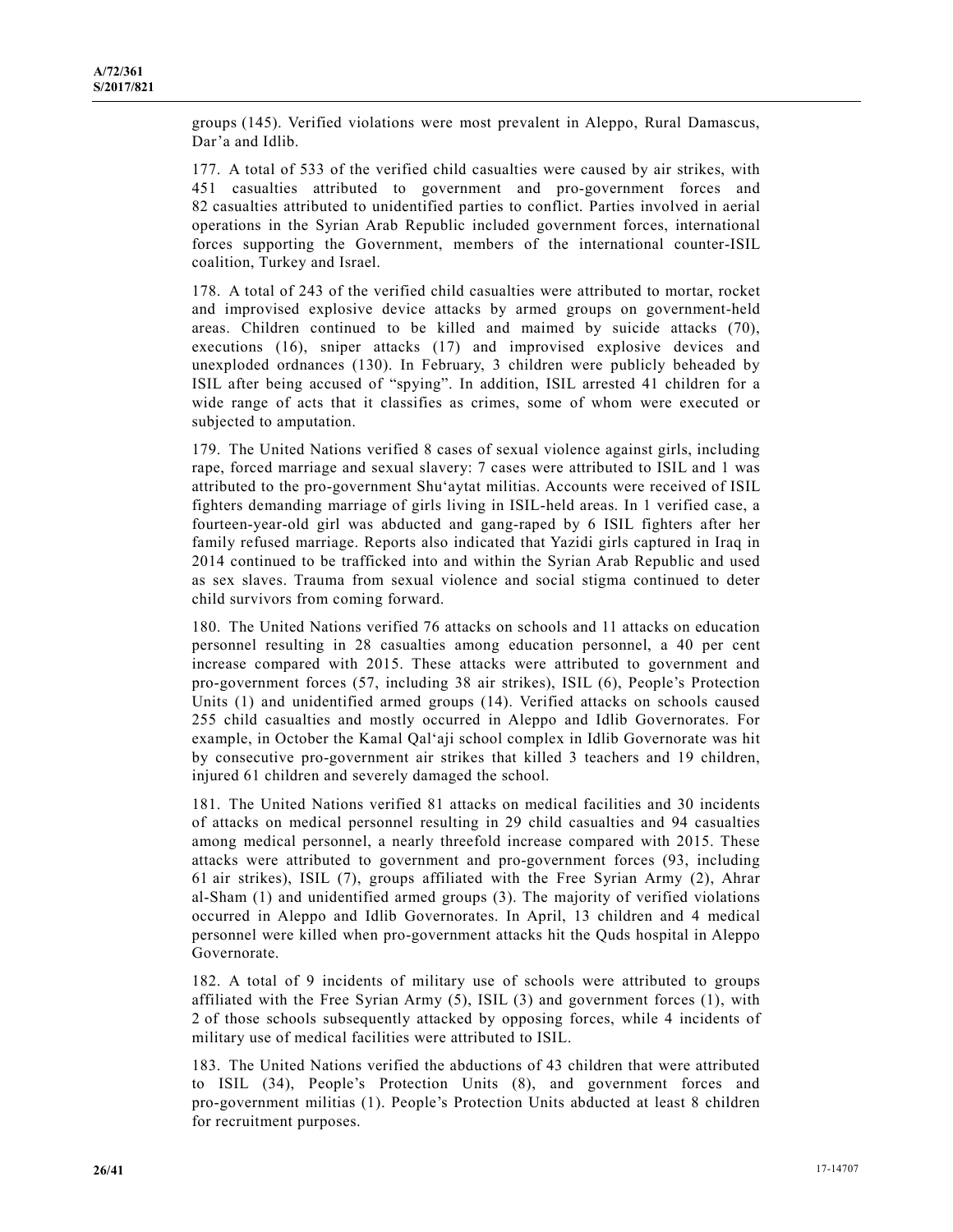184. Parties to the conflict continued to use siege and denial of access to water as tactics of war, and as at end-2016, an estimated 292,000 children were trapped in besieged areas. The Government was responsible for 80 per cent of the instances of besiegement and ISIL was responsible for 17 per cent. Essential medicines were removed or excluded from humanitarian convoys by government authorities, while more than 411,000 children targeted by polio vaccination campaigns were not reached due to deliberate denial of access by ISIL and the Nusrah Front.

185. The United Nations verified 90 instances of denial of humanitarian access, including 37 cases of deliberate denial of humanitarian services, 32 attacks on humanitarian facilities and related personnel and 21 acts of besiegement. Verified cases were attributed to government and pro-government forces (59), ISIL (15), Free Syrian Army-affiliated groups (2), the Nusrah Front (2), the Army of Islam (1) and unidentified armed groups (5). In September, a United Nations and Syrian Arab Red Crescent (SARC) humanitarian convoy was hit by air strikes in rural western Aleppo, killing 17 staff and the head of the Urum al-Kubra branch of SARC.

#### *Developments and concerns*

186. The continued level of violations against children in the Syrian Arab Republic remains highly alarming and I urge all parties to engage in the inclusive and Syrianled peace process under United Nations auspices aimed at ending conflict in the Syrian Arab Republic. I also call upon all parties to abide by their obligations under international law, and I urge the Government to take all possible measures to end and prevent the recruitment and use of children by their armed forces and pro-government militias.

#### **Yemen**

187. A cessation of hostilities was in effect from April until peace talks adjourned in early August. During this period, while fighting continued in many locations, there was a significant decrease in the number of child casualties, in particular those resulting from air strikes, and in the number of attacks on schools and hospitals, although the intensification of hostilities following the adjournment let to increased violations. Throughout 2016, the documentation of violations against children was constrained by access restrictions and insecurity.

#### *Grave violations*

188. The United Nations verified 517 cases of the recruitment and use of boys as young as eleven, predominantly in Aden, Abyan, Amran, Sana'a and Ta'izz. The decrease in verified incidents compared with 2015 (917) reflects the challenges in monitoring rather than a reduction in cases. A further 105 reported cases could not be verified during 2016. The majority of verified cases (359) were attributed to the Houthis and affiliated forces, while 50 cases were attributed to the pro-government Popular Resistance, 29 to Ansar al-Sharia, 27 to Al-Qaida in the Arabian Peninsula and 26 to the Yemeni Armed Forces. Children were mainly used to guard checkpoints and buildings, patrol areas and act as porters. In 69 verified cases, mostly in Amran and Aden, boys were used in combat, while 2 boys were killed and 5 injured at checkpoints or on the battlefield. Recruits for the Popular Resistance were often motivated by a desire to secure income for their families. In 1 verified case on 19 June, 5 boys recruited by the Popular Resistance, who were armed and wearing military uniforms, were queueing inside a government building in Jawf to collect salaries.

189. The United Nations documented the arrest or detention of 10 boys on the basis of their suspected association with an opposing party to conflict, 7 of which cases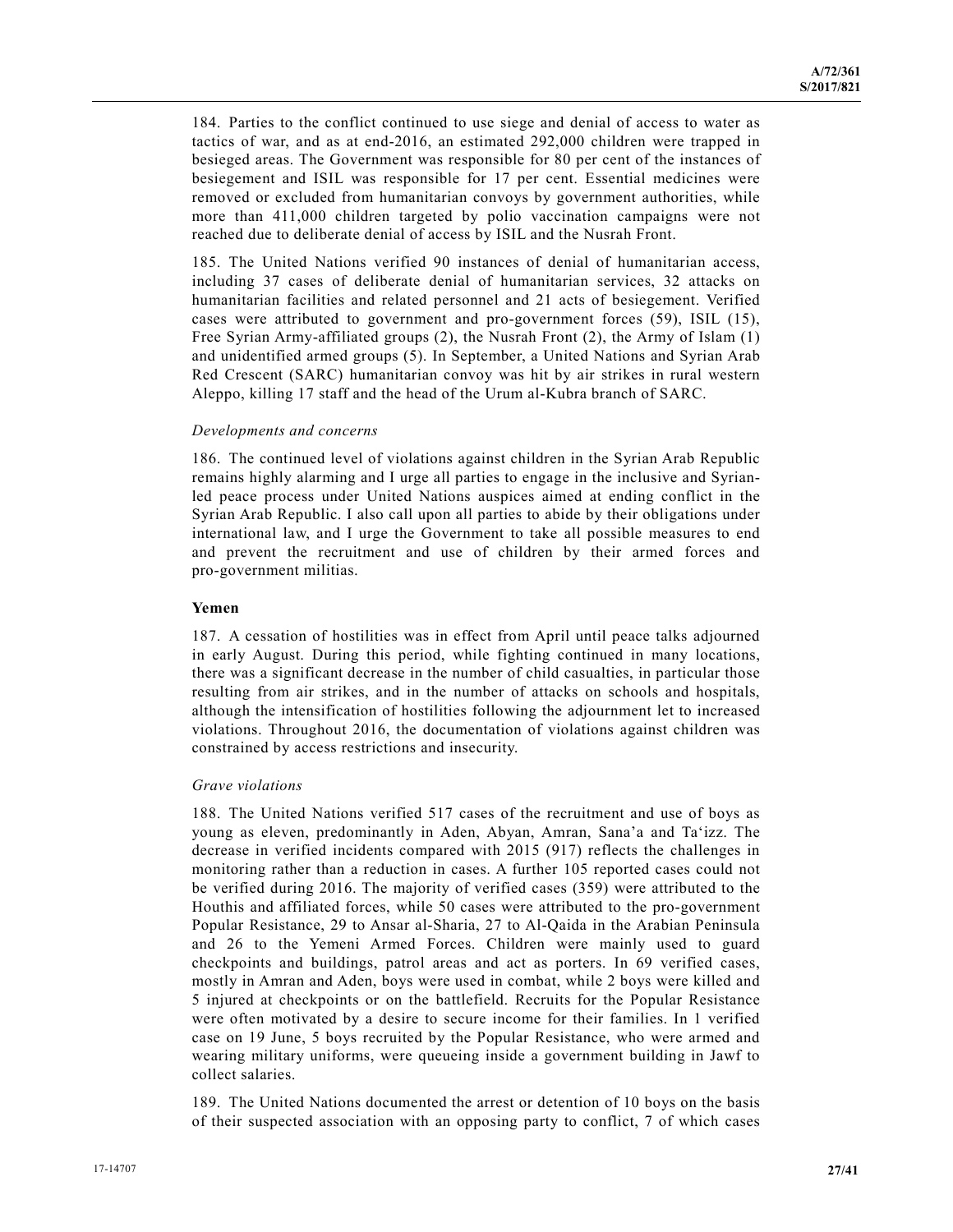were attributed to the Yemeni Armed Forces and 3 to the Popular Resistance. In June, as part of a confidence-building measure during peace talks facilitated by the United Nations, the coalition to restore legitimacy in Yemen led by Saudi Arabia released 52 children who had reportedly been associated with parties to conflict. The children were handed over to the Government of Yemen and some were reunified with their families.

190. The killing and maiming of children remained the most prevalent violation. The United Nations verified 1,340 child casualties, with 502 children killed (345 boys, 152 girls, 5 sex unknown) and 838 injured (620 boys, 218 girls): 683 were attributed to the coalition, 414 to the Houthis and affiliated forces, 17 to the Popular Resistance, 6 to the Yemeni Armed Forces, 6 to ISIL in Yemen and 1 to Al-Qaida in the Arabian Peninsula.

191. The highest number of child casualties was documented in Ta'izz, where 72 per cent (343 of 474 casualties) were attributed to the Houthis, mainly resulting from ground fighting. In 2016, ground fighting accounted for 39 per cent of all child casualties, causing the death of 107 children and injuries to 421 children. Large numbers of child casualties were also documented in Sa'dah, where 91 per cent (222 of 245 casualties) were attributed to air strikes by the coalition. In the reporting period, air strikes were the cause of over half of all child casualties, with at least 349 children killed and 334 children injured. For example, in October a coalition air strike hit Salah Hall in Sana'a during a funeral, killing at least 24 children.

192. A total of 113 child casualties were also attributed to landmines and unexploded ordnances, including in Aden, where armed groups allegedly planted landmines as they retreated. In addition, a number of civilians were reportedly killed in Saudi Arabia as a result of cross-border attacks.

193. The United Nations verified 52 incidents of attacks on schools and hospitals, resulting in the partial or complete destruction of facilities (46), attacks on protected personnel (3) and looting (3): 73 per cent of attacks were attributed to the coalition (28 schools, 10 hospitals) and 15 per cent to the Houthis and affiliated forces (4 schools; 4 hospitals). Attacks were also attributed to the Popular Resistance (2), the Yemeni Armed Forces (1) and crossfire.

194. A total of 33 attacks on schools were verified, affecting 30 schools: the majority of the incidents (28) resulted in the destruction of schools as a result of air strikes by the coalition, while 4 incidents were attributed to the Houthis and 1 to the Yemeni Armed Forces.

195. The United Nations verified 19 incidents of attacks on hospitals affecting 16 facilities, with hospitals being subjected to multiple attacks in Ta'izz and Marib, 10 of which were attributed to air strikes by the coalition; for example, on 10 January in Sa'ada Governorate, 1 hospital was hit by an air strike, resulting in 4 deaths, 10 injuries and the destruction of several hospital buildings. Of the remaining verified attacks, 4 were attributed to the Houthis in Ta'izz and Jawf and 2 to the Popular Resistance.

196. A total of 12 incidents of the military use of schools were documented: 6 were attributed to the Houthis, 4 to the Popular Resistance and 1 each to the Yemeni Armed Forces and Ansar al-Sharia, while 5 of the schools used were subsequently attacked. In addition, 2 incidents of the military use of hospitals occurred in Jawf and were attributed to the Houthis and to the Popular Resistance.

197. During 2016, 4 boys were abducted, 3 by unidentified armed groups in Ma'rib and Hudaydah and 1 by AQAP in Bayda' for ransom.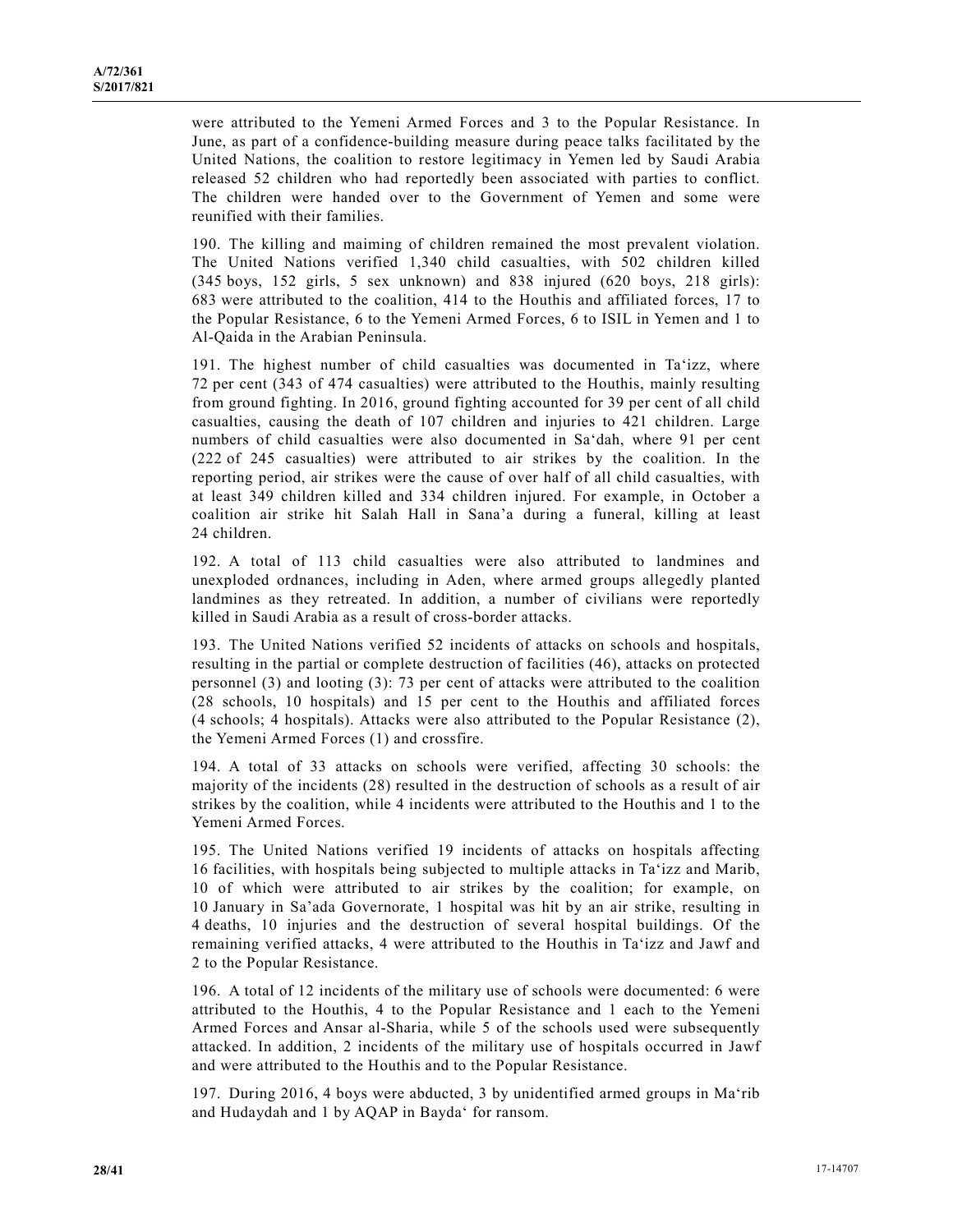198. The United Nations received 220 reports of incidents of denial of humanitarian access, which involved bureaucratic constraints and restriction of movement (149), violence against humanitarian workers, assets and facilities (43) and interference with the implementation of humanitarian activities (28). The majority of incidents were documented and verified in Hudaydah, Sana'a, Ta'izz and Hajjah, and were attributed to the Houthis (181), unidentified armed groups (17), the coalition (13) and the Popular Resistance (9).

### *Developments and concerns*

199. The action plan signed by the Government of Yemen in 2014 to end and prevent the recruitment and use of children by the Yemeni Armed Forces remained stalled owing to the ongoing conflict. However, the United Nations and its partners provided support for reintegration to 100 children separated from armed groups in Aden.

200. The United Nations also engaged in enhanced dialogue with parties to conflict, including through several interactions between the Office of my Special Representative and Saudi Arabia, as leader of the coalition to restore legitimacy in Yemen, to address ongoing grave violations against children. The United Nations was informed of measures taken by the coalition in 2016 to reduce the impact of conflict on children, including through their rules of engagement and the establishment of a joint incident assessment team mandated to review all incidents involving civilian casualties and identify corrective actions. These initiatives are steps in the right direction. Nevertheless, I urge the coalition to improve its approach since, despite these measures, grave violations against children continued at unacceptably high levels in 2016. In this regard, I remain deeply concerned about the plight of children in Yemen and strongly request parties to take urgent measures to end violations against children. Furthermore, I urge the coalition, in particular Saudi Arabia as leader of the coalition, to continue to refine and fully implement the preventive and corrective measures put in place in 2016 to protect children, and to deepen its engagement with the United Nations and my Special Representative on this issue. In this regard, I wish to note that at the time of preparation of the present report, Saudi Arabia has created a child protection unit at the coalition headquarters.

## **B. Situations not on the agenda of the Security Council or other situations**

#### **India**

201. Children continued to be affected by incidents of violence between armed groups and the Government, in particular in Chhattisgarh and Jharkhand, as well as tensions in Jammu and Kashmir.

#### *Grave violations*

202. The United Nations continued to receive reports of the recruitment and use of children by armed groups, including the Naxalites, in particular in Chhattisgarh and Jharkhand. Owing to access restrictions for monitoring and reporting, the United Nations was unable to verify these incidents. Armed groups reportedly resorted to abduction and threats against parents in order to recruit children, who subsequently underwent military training and served as messengers, informants or guards in child squads (*bal dasta*). In March, the police relocated 23 children under threat of abduction by armed groups in Gumla district, Jharkhand, and supported their enrolment in schools. However, unverified reports suggest that police may be using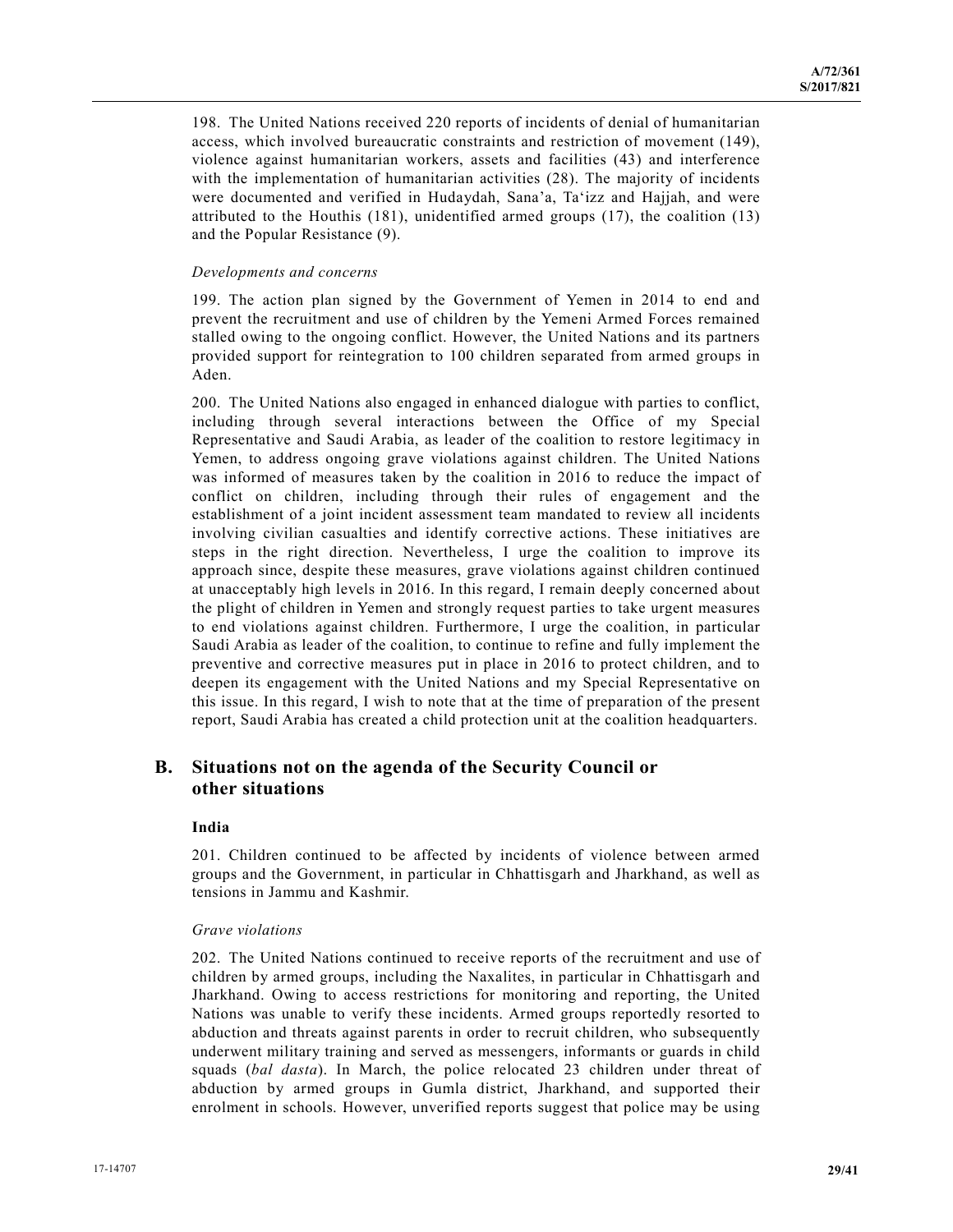children formerly associated with armed groups as informants, potentially making them targets for retaliation.

203. Children continued to be killed and injured in the context of operations of national security forces against Maoist armed groups. According to the Ministry of Home Affairs, the number of civilians killed in these encounters increased to 213, compared with 171 in 2015; however, no disaggregated data on children were available.

204. According to government information, at least 30 schools were burned and partially destroyed by armed groups in Jammu and Kashmir. In addition, government reports confirmed the military use of 4 schools by security forces in that region for several weeks. In a troubling development, Maoists were allegedly running several schools in Chhattisgarh and included combat training as part of their curriculum.

#### *Developments and concerns*

205. In the light of persistent reports of the recruitment and use of children by armed groups, I call upon the Government to develop appropriate mechanisms to protect children from recruitment, as well as to separate and reintegrate recruited children. The United Nations stands ready to assist in this process. I also urge the Government to ensure the protection of children from any form of violence in the context of civil unrest or law and order operations.

## **Nigeria**

206. With the loss of territory to the Nigerian security forces, Jama'atu Ahlis Sunna Lidda'Awati Wal-Jihad, commonly known as Boko Haram, intensified attacks on civilians in north-east Nigeria as well as in neighbouring countries, including through suicide bombings, and in late 2016 split into two factions. In this context, 402 incidents of grave violations affecting 2,698 children were verified. A detailed account of the impact of armed conflict on children in Nigeria is available in my country report (S/2017/304).

#### *Grave violations*

207. The number of verified cases of the recruitment and use of children in 2016 (2,122) increased significantly compared with 2015 (278). The main perpetrators were Boko Haram (1,947) and the Civilian Joint Task Force (175): 4 boys and 26 girls were used by Boko Haram to carry out suicide attacks in Nigeria (19) and in Cameroon, Chad and the Niger (11). Children associated with the Civilian Joint Task Force were mostly used in support functions.

208. In 2016, 237 children were detained for their alleged association with Boko Haram, while 1,128 children were detained on the basis of their parent's alleged affiliation. While most were released, 336 children were still in detention as at December, including 71 held since 2015.

209. The killing of 304 children and maiming of 184 children was verified, a 27 per cent increase compared with 2015. More than half of the casualties were girls. The majority of casualties resulted from suicide attacks, including children used in these incidents, while internally displaced persons camps were the target of suicide attacks in 7 incidents. Boko Haram was responsible for 97 per cent of child casualties (475). The killing of suspected child suicide bombers by the Nigerian security forces was also a growing concern, with 13 children killed in November and December.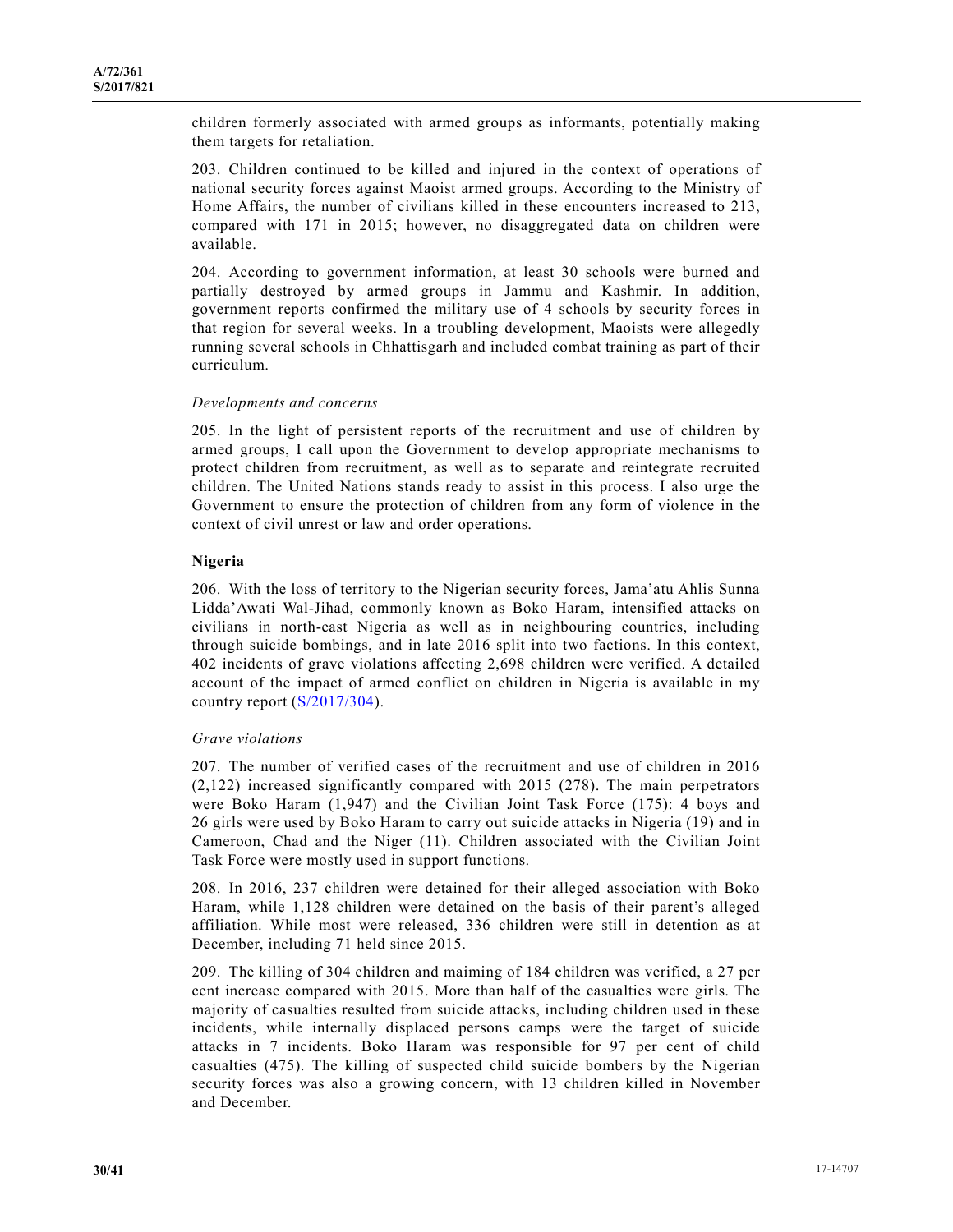210. The rape or other forms of sexual violence perpetrated by Boko Haram against 51 girls as young as nine was verified. In addition, 3 girls between fourteen and seventeen years old were raped by Nigerian security forces elements. Allegations were also received of 19 cases of sexual abuse of girls in camps for internally displaced persons, reportedly perpetrated by Nigerian security forces elements, camp officials, the Civilian Joint Task Force and vigilantes. The investigation ordered by the Government culminated in the arrest of 8 suspected perpetrators.

211. No attacks on schools and hospitals were documented in Nigeria in 2016; however, Boko Haram perpetrated 3 attacks on schools and 5 on hospitals in the Diffa region of the Niger; 1 attack on a medical centre resulted in the killing of a health worker. A total of 7 schools were verified as militarily used by the Nigerian security forces in Borno (5) and Yobe States (2), 2 of which were vacated in early 2017.

212. Boko Haram abducted 17 boys and 17 girls in 2016. In addition, 2,046 child abductions from previous years were documented in liberated areas following Nigerian security forces operations; 106 of the Chibok schoolgirls abducted in 2014 were freed, partly as a result of internationally supported negotiations between Boko Haram and the Government.

213. A single incident of denial of humanitarian access was verified: on 28 July, 2 staff members were injured by unidentified assailants in an attack on a United Nations humanitarian convoy returning to Maiduguri, following which United Nations operations to Bama were suspended for 18 days.

#### *Developments and concerns*

214. I commend the efforts made by the Government to improve the protection of children, including the development of a plan of action to implement the Safe Schools Declaration, which was endorsed in 2015. Moreover, since April, the United Nations has been granted access to children detained in Giwa barracks, enabling the release and reintegration of 1,300 children.

215. Following the listing of the Civilian Joint Task Force for recruitment and use in my previous report  $(A/70/836-S/2016/360)$ , the United Nations initiated dialogue with that group to develop an action plan to end and prevent recruitment and use of children. In this regard, I welcome the fact that at the time of preparation of the present report, the action plan had been signed.

216. Lastly, a total of 765 girl victims of sexual violence by Boko Haram were provided with support in Maiduguri through a UNICEF-funded community-based rehabilitation programme that aims to address negative community perceptions of girls and women who have survived sexual violence. I encourage subregional organizations to support these efforts.

## **Pakistan**

217. Attacks by armed groups declined by 28 per cent in 2016, with 441 incidents reported. The majority of the incidents were attributed to Tehrik-e Taliban Pakistan (TTP). The security operation launched against armed groups in North Waziristan in 2014 concluded in April 2016, although a significant military presence remained.

#### *Grave violations*

218. Reports of the recruitment and use of children, including from madrassas, continued to be a concern and incidents of the use of children by armed groups for suicide bombings were reported. In a particularly troubling incident, on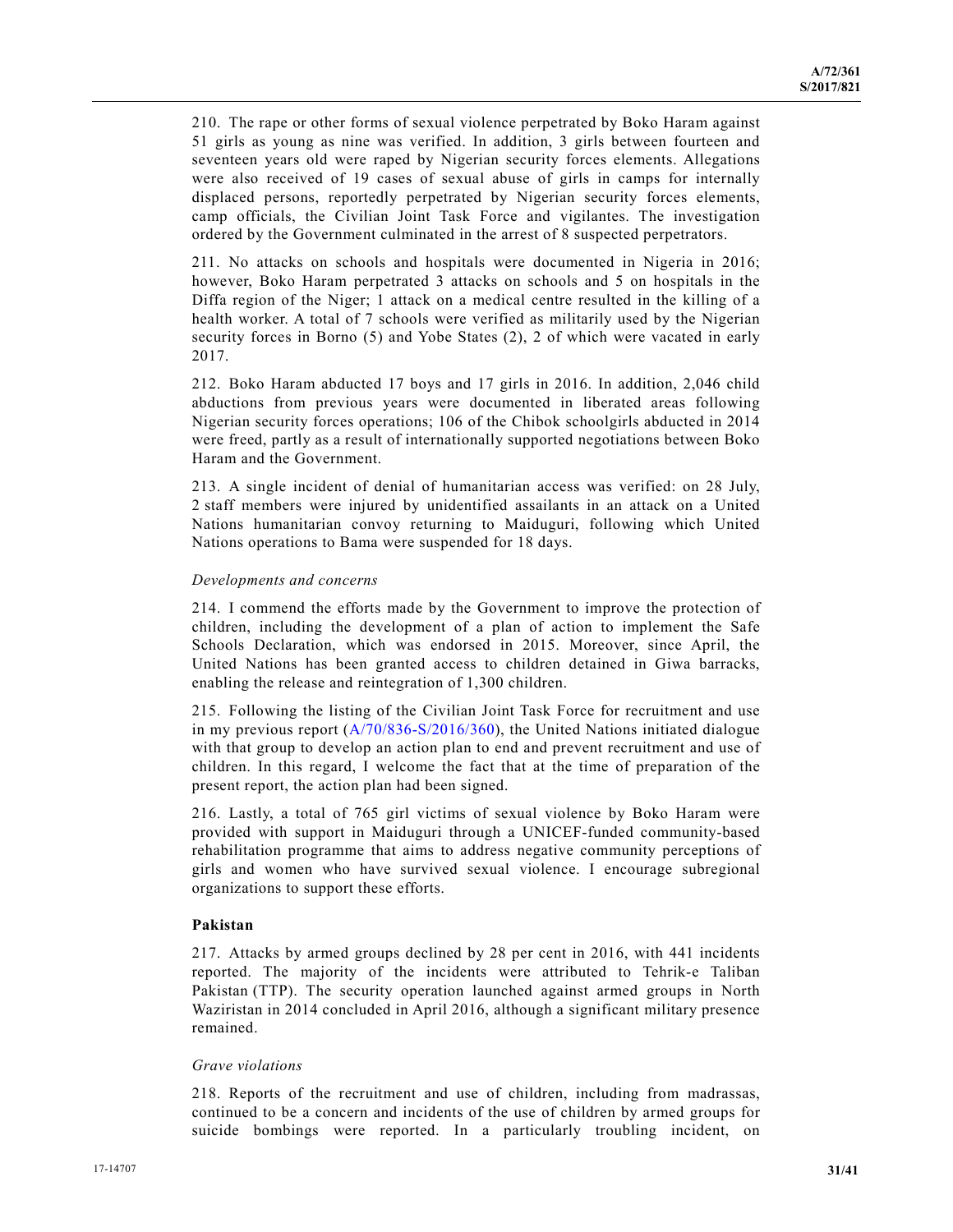12 November at least 52 people were killed and more than 100 wounded when a teenage suicide bomber blew himself up at the Shah Noorani shrine in Balochistan.

219. Age-disaggregated data on civilian casualties were extremely limited but the majority of incidents affecting children were reported in Balochistan. For example, on 7 February at least 10 people, including 1 girl, were reportedly killed in a suicide attack on a Pakistan Armed Forces vehicle in Quetta. Attacks also occurred in other parts of the country. In Lahore, a suicide attack on 27 March in a public park claimed the lives of 74 people, including 29 children. On 17 October, at least 1 child was killed in a bomb attack at an imambargah in Karachi, which was claimed by Lashkarh-e Jhangvi al-Alami.

220. A total of 6 attacks were carried out on educational institutions in the Federally Administered Tribal Areas and Khyber Pakhtunkhwa. On 20 February in South Waziristan, armed elements blew up part of a newly constructed government school, while on 25 November, TTP claimed responsibility for a bomb attack on a government primary school in Mohmand Agency, reportedly for promoting "Western values".

221. Attacks on health care by armed groups continued in 2016, including direct attacks on and threats and intimidation against polio vaccinators, which was condemned by the Government. The majority of incidents occurred in Khyber Pakhtunkhwa and the Federally Administered Tribal Areas and led to the killing of at least 1 vaccinator.

## *Developments and concerns*

222. In November, Pakistan ratified the Optional Protocol to the Convention on the Rights of the Child on the involvement of children in armed conflict. I welcome this important step and urge the Government to uphold its obligations under the Optional Protocol, particularly by criminalizing the recruitment and use of children in hostilities.

## **Philippines**

223. Children continued to be affected by low-intensity armed engagements, as well as large-scale military operations conducted by government forces against armed groups, primarily in Mindanao. Owing to the intensification of activities of armed groups in Basilan, Lanao del Sur, Maguindanao and Sulu, access for monitoring was challenging. Following the resumption of peace talks between the Government and the National Democratic Front of the Philippines/New People's Army (NDFP/NPA) in the second half of 2016, grave violations during clashes between them decreased significantly.

## *Grave violations*

224. The United Nations verified the recruitment and use of 9 boys between thirteen and seventeen years old. Of the verified cases, 8 were attributed to armed groups, 5 to the Moro National Liberation Front (MNLF) and 3 to NPA. As well as being used in support roles, some boys attended training in arms and were used in combat: 1 child recruited by NPA died during a skirmish with the Armed Forces of the Philippines. In addition, credible reports suggest that the Bangsamoro Islamic Freedom Fighters, the Abu Sayyaf Group and the Maute Group recruited children for combat. In addition, 1 verified incident was attributed to the Armed Forces of the Philippines, which has used 1 boy in a support role in Negros Occidental since 2013.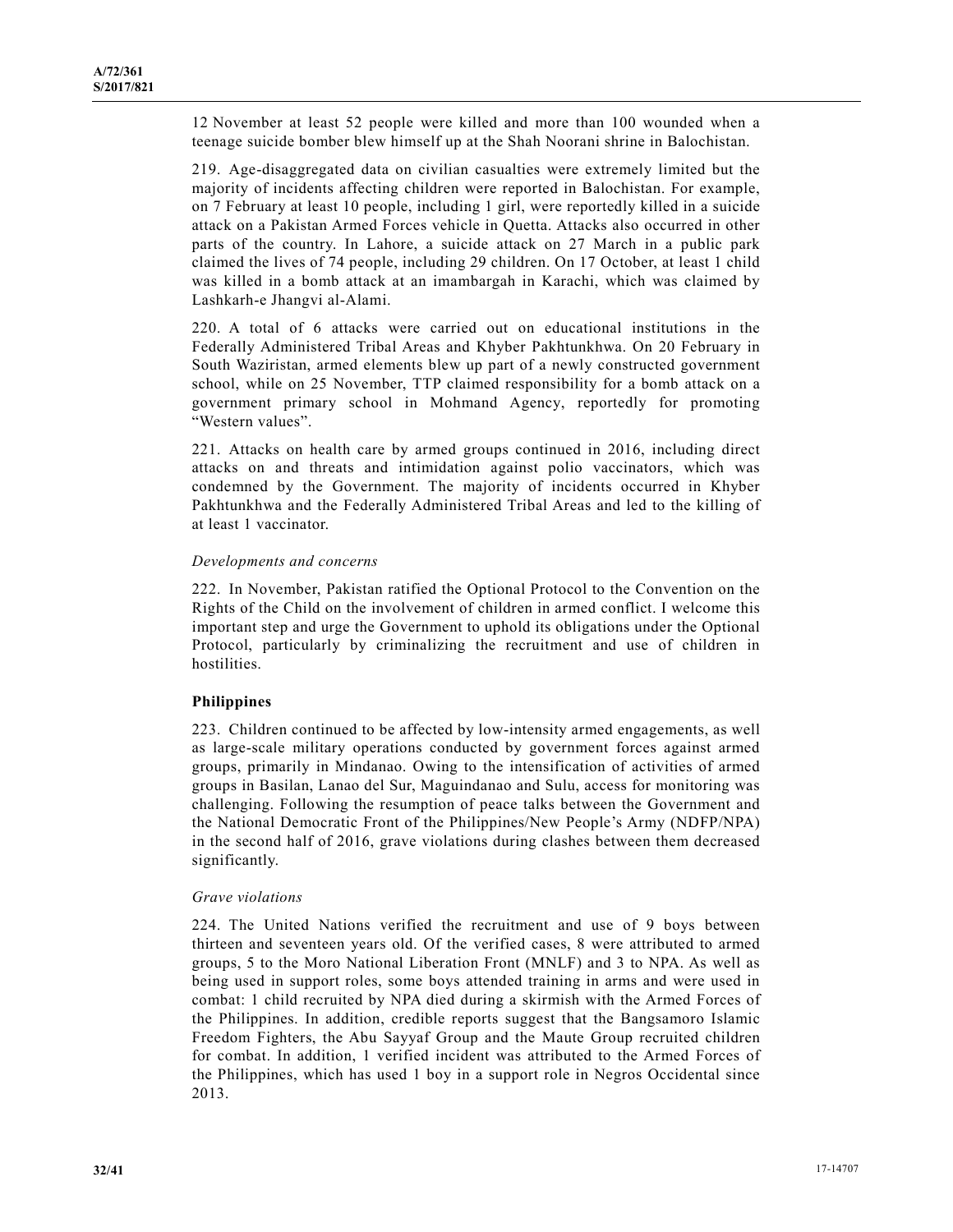225. The United Nations documented the detention of 8 children without a formal judicial process for their alleged association with armed groups. For example, despite continued advocacy by the United Nations, 1 fifteen-year-old boy has been detained in an adult prison in Basilan for his alleged association with the Abu Sayyaf Group since November 2015.

226. The United Nations verified the killing and maiming of 38 children (14 killed, 24 injured; 26 boys, 12 girls); the cases were attributed to the Armed Forces of the Philippines (11), the Armed Forces of the Philippines and the national police in a joint operation (2) and alleged pro-government armed groups (New Indigenous People's Army Reform (6) and Alamara (1)). In addition, 4 cases were attributed to the Bangsamoro Islamic Freedom Fighters and 2 to NPA. Along with incidents of crossfire, indiscriminate attacks or explosive remnants of war, children were subjected to targeted killings and alleged torture.

227. A total of 10 attacks affecting 12 schools were verified and were attributed to the Armed Forces of the Philippines (2) and the Bangsamoro Islamic Freedom Fighters (1) or were unattributed (7). Reports of threats by alleged pro-government armed groups against teachers working for schools run by non-governmental organizations in indigenous communities were also received. In addition, the United Nations documented the use of 8 schools for military purposes by the Armed Forces of the Philippines and/or the national police (6) and the Maute Group (2), 4 of which schools were attacked while they were occupied.

228. Of 4 reports of abduction received in 2016, one incident, which occurred in December 2015, was verified. In this incident, 1 eight-year-old boy and his parents were taken hostage by the Bangsamoro Islamic Freedom Fighters. The boy and the mother were released; however the father was reportedly killed.

## *Developments and concerns*

229. In the light of ongoing violations, the United Nations supported the Government's efforts to strengthen the protection of children in conflict. In particular, the Department of National Defence issued a circular setting out procedures and guidelines for the Armed Forces of the Philippines to prevent grave violations. To further strengthen the protection of children, I encourage the Government to promptly adopt the draft law on children in situations of armed conflict while ensuring its adherence to the highest standards of international law, and to leverage existing child protection mechanisms to provide assistance to victims.

230. Regarding MILF, I commend it for the significant progress in implementing its action plan to end and prevent the recruitment and use of children. In this regard, all 1,869 children identified by MILF as associated with its armed wing underwent formal disengagement in a series of ceremonies, the last of which was held in March 2017. In addition, MILF promulgated a directive requiring regular self-monitoring and screening of armed elements as well as age-assessment guidelines to establish safeguards for the prevention of association and reassociation of children. This significant progress should be replicated by other armed groups, including NDFP/NPA, who held discussion with UNICEF during the reporting period.

## **Thailand**

231. A peace dialogue between the Government and an umbrella organization of armed groups continued in 2016. However, there was ongoing armed violence in southern Thailand, including sporadic clashes between security forces and armed groups, as well as attacks by armed groups on civilian targets.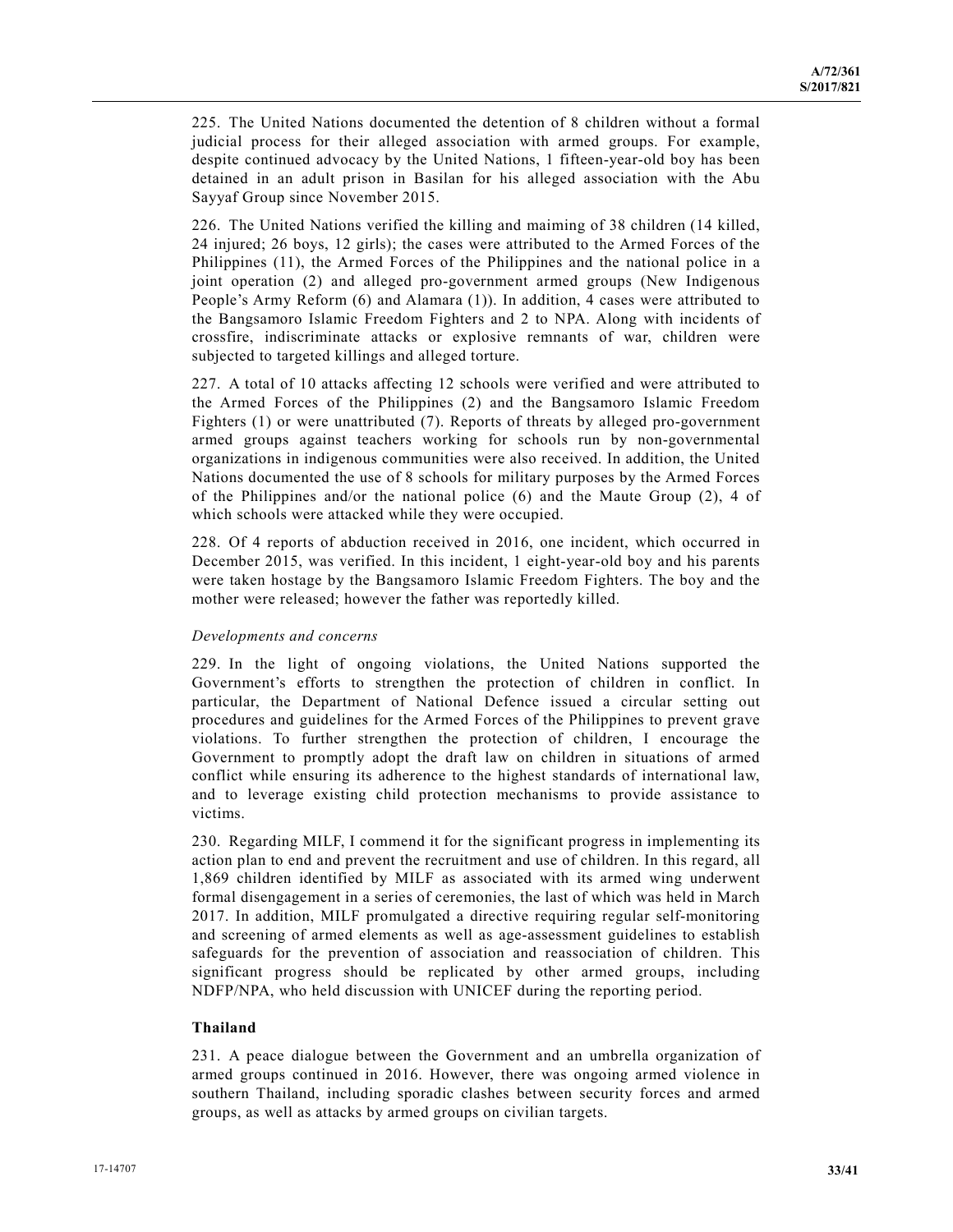#### *Grave violations*

232. The United Nations received reports of the killing of 5 children and injuries to 27 children resulting from improvised explosive device attacks and shooting, an increase compared with 2015, when 19 child casualties were recorded (4 killed, 15 injured). For example, in April in Songkhla Province, a 4-year old boy was killed in a motorcycle bomb attack allegedly targeting the police.

233. Schools and education personnel continued to be targeted by armed groups, including by the killing of teachers and by arson and improvised explosive device attacks. On 6 September, for example, a motorcycle-borne improvised explosive device was detonated in front of an elementary school, killing 1 four-year-old girl and injuring at least 10 people, including teachers. One attack on a hospital was reported on 13 March, when an unknown armed group stormed the Joh Airong Hospital in Narathiwat Province and used it to attack a nearby government security post. Before leaving, the attackers tied up 1 pregnant nurse and destroyed hospital equipment.

#### *Developments and concerns*

234. I welcome the ongoing peace dialogue between the Government and armed groups and encourage all parties involved to include the protection of children and schools in discussions.

## **IV. Recommendations**

235. **I am gravely concerned by the scale and severity of the violations committed against children in 2016, which included alarming levels of killing and maiming of children, recruitment and use of children and, in certain situations, denial of humanitarian access to children, and I call upon parties to conflict, the Security Council and Member States to take immediate action to prevent these violations against children from occurring.** 

236. **Ensuring full compliance with international humanitarian law, human rights law and refugee law by all parties must be the cornerstone of our prevention efforts. In this regard, I welcome the steps taken by a number of Member States to make international commitments to protect children in the context of armed conflict, including through the ratification of the Optional Protocol to the Convention on the Rights of the Child on the involvement of children in armed conflict and the endorsement of the Paris Commitments to protect children from unlawful recruitment or use by armed forces or armed groups and the Paris Principles and Guidelines on Children Associated with Armed Forces or Armed Groups. To further the aim of protecting children in all situations included in the present report, I urge all Member States engaged in operations against violent extremist groups, whether acting alone or as members of coalitions, to make commitments to establish specific safeguards to protect children from violations, including by placing an increased focus on the principles of distinction and proportionality under international humanitarian law.** 

237. **I urge Member States, including when countering violent extremism, to treat children allegedly associated with non-State armed groups primarily as victims and to swiftly adopt protocols for their handover to civilian child protection actors in order to prioritize their reintegration. I also encourage the Security Council to highlight the detrimental impact on children that results from widespread screening of civilians in situations of armed conflict.**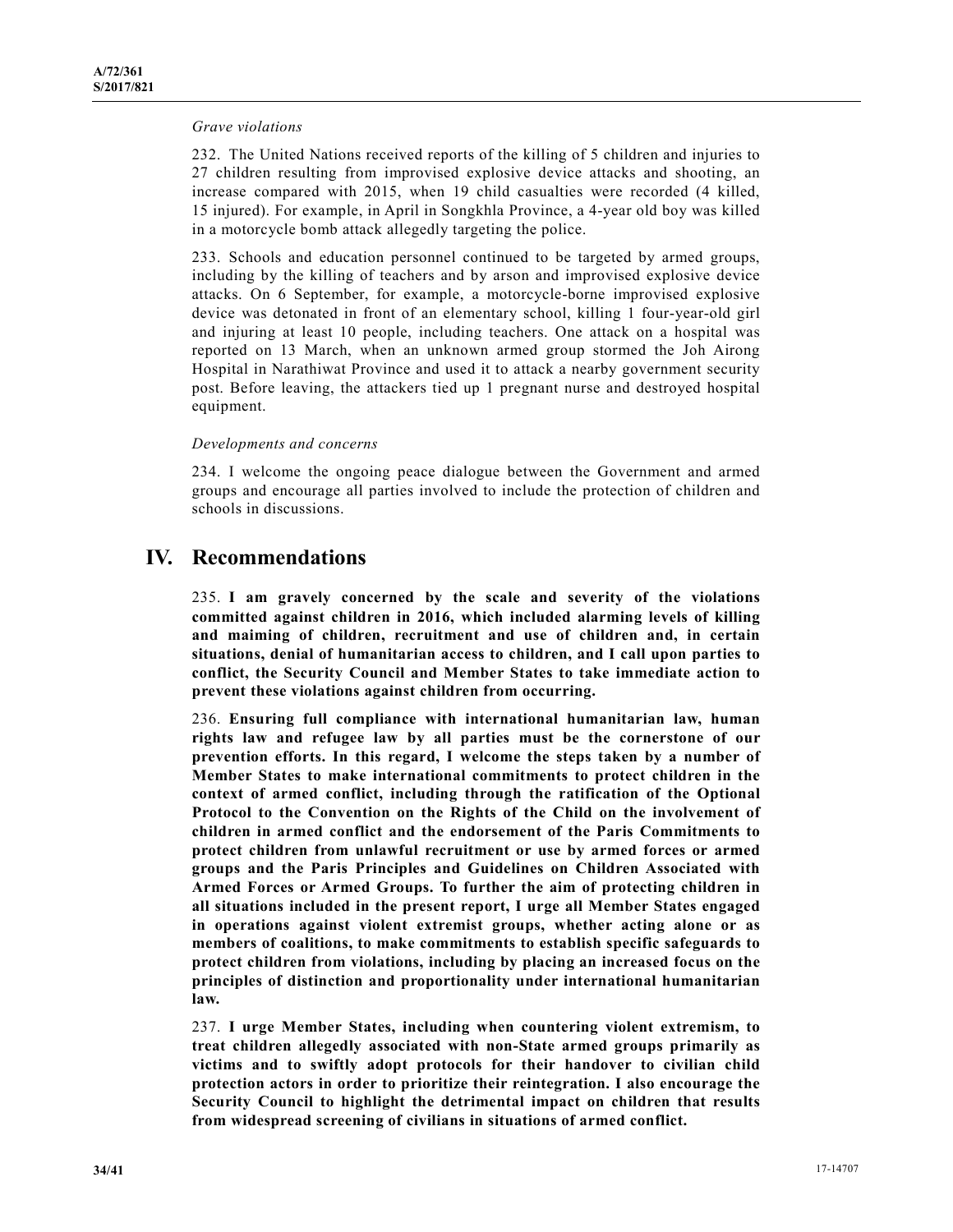238. **I encourage Member States to establish long-term multi-year mechanisms for the reintegration of recruited and used children, including by placing a specific focus on girls and on psychosocial and education programmes and vocational training. Adequate long-term funding is vital to implement and sustain such programmes.** 

239. **I welcome national and international efforts to hold perpetrators accountable for crimes against children in situations of armed conflict. Impunity must end in order to break the cycles of violence and aid prevention efforts. Member States should strengthen their support for justice systems by allocating sufficient resources and capacity to the investigation and prosecution of those who perpetrate crimes against children.** 

240. **I welcome the leadership and contributions of regional and subregional organizations regarding the protection of children and I call upon them to engage with my Special Representative to continue the integration of child protection considerations into their policies, planning of peace support operations, training of personnel and conduct of operations.** 

241. **I urge Member States and regional and subregional organizations involved in negotiating cessation of hostilities or peace agreements to include specific child protection provisions from the outset in order to prioritize the prevention of grave violations.** 

242. **I call upon the Security Council to continue to request the deployment of dedicated child protection capacity to United Nations peace operations, in line with newly revised United Nations policy on child protection in United Nations peace operations, in order to mainstream child protection, conduct dialogue on action plans, release and reintegrate children and for monitoring and reporting. The need for such child protection capacity, including the budget required, should be systematically assessed during the preparation of peacekeeping operations and political missions.** 

## **V. Lists contained in the annexes to the present report**

243. The modifications in the presentation of the lists contained in the annexes to the present report resulted from additions to the report of dedicated sections to note the developments and concerns in the situations covered. In this regard, both annexes have divided the list into two sections: parties to conflict that have put in place measures to improve the protection of children during the reporting period and parties that have not.

244. In Afghanistan, ISIL-Khorasan Province is listed for the recruitment and use and killing and maiming of children in the light of the number of verified incidents attributed to that party. In the Democratic Republic of the Congo, the Mai-Mai Mazembe has been included in the annexes for the recruitment and use and killing and maiming of children given the number of incidents attributed to that party since its emergence in mid-2016. In Iraq, the popular mobilization forces were responsible for 57 verified cases of recruitment and use during 2016 and that party is listed for that violation. In the Syrian Arab Republic, the Army of Islam also recruited and used children in significant numbers and has therefore been listed. All of the above-mentioned parties are included in section A of annex I. In Yemen, the actions of the coalition to restore legitimacy in Yemen objectively led to that party being listed for the killing and maiming of children, with 683 child casualties attributed to it, and as a result of that party being responsible for 38 verified incidents, for attacks on schools and hospitals during 2016. The coalition is included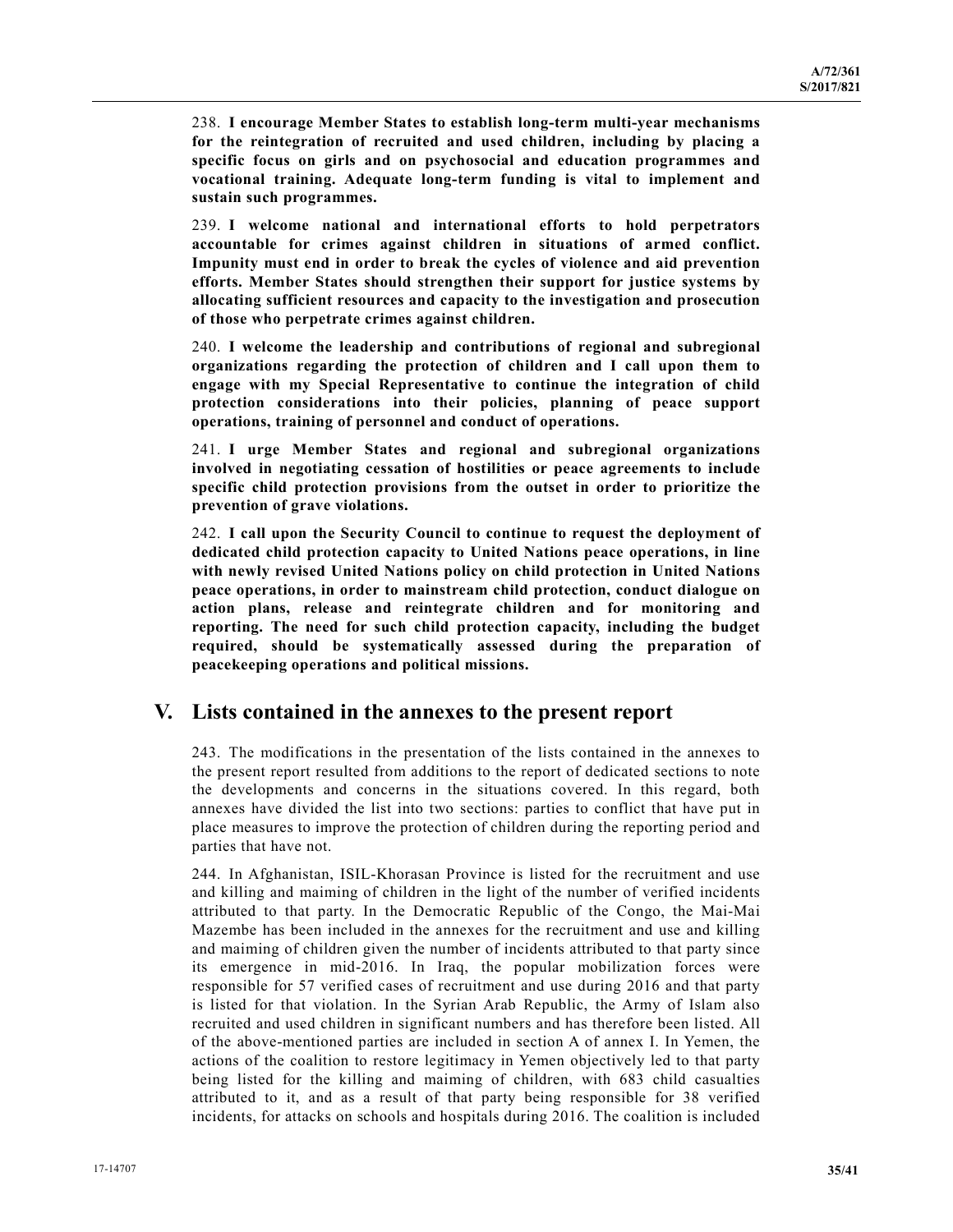in section B of annex I, as it has put in place measures during the reporting period aimed at improving the protection of children.

245. Other previously listed parties to conflict have had additional violations added based on incidents that occurred in 2016. In this regard, given the levels of abductions in the Democratic Republic of the Congo, the Allied Democratic Forces, the Forces démocratiques de libération du Rwanda and the Force de résistance patriotique de l'Ituri have been included for that violation. In Nigeria, Boko Haram is listed for rape and other forms of sexual violence in the light of the cases verified as a result of improved access. In the Syrian Arab Republic, government forces and pro-government militias are listed for the recruitment and use of children. In the same country, ISIL is also included for the abduction of children.

246. In terms of delisting, the Armed Forces of the Democratic Republic of the Congo took all necessary steps in its action plan pertaining to the recruitment and use of children and that party has been delisted for that violation; however, it remains listed for rape and other forms of sexual violence against children. In addition, in the Philippines, the Moro Islamic Liberation Front has been delisted for the recruitment and use of children following the completion of its action plan.

247. Other modifications to the list have resulted from changes in the landscape of armed conflict in the respective situations. In this regard, in Afghanistan the name of the Taliban has been amended. In the Syrian Arab Republic, the names of the government forces and the Free Syrian Army have been slightly changed to more accurately reflect the realities on the ground. Similarly, in Yemen, the name of the government forces has also been slightly modified.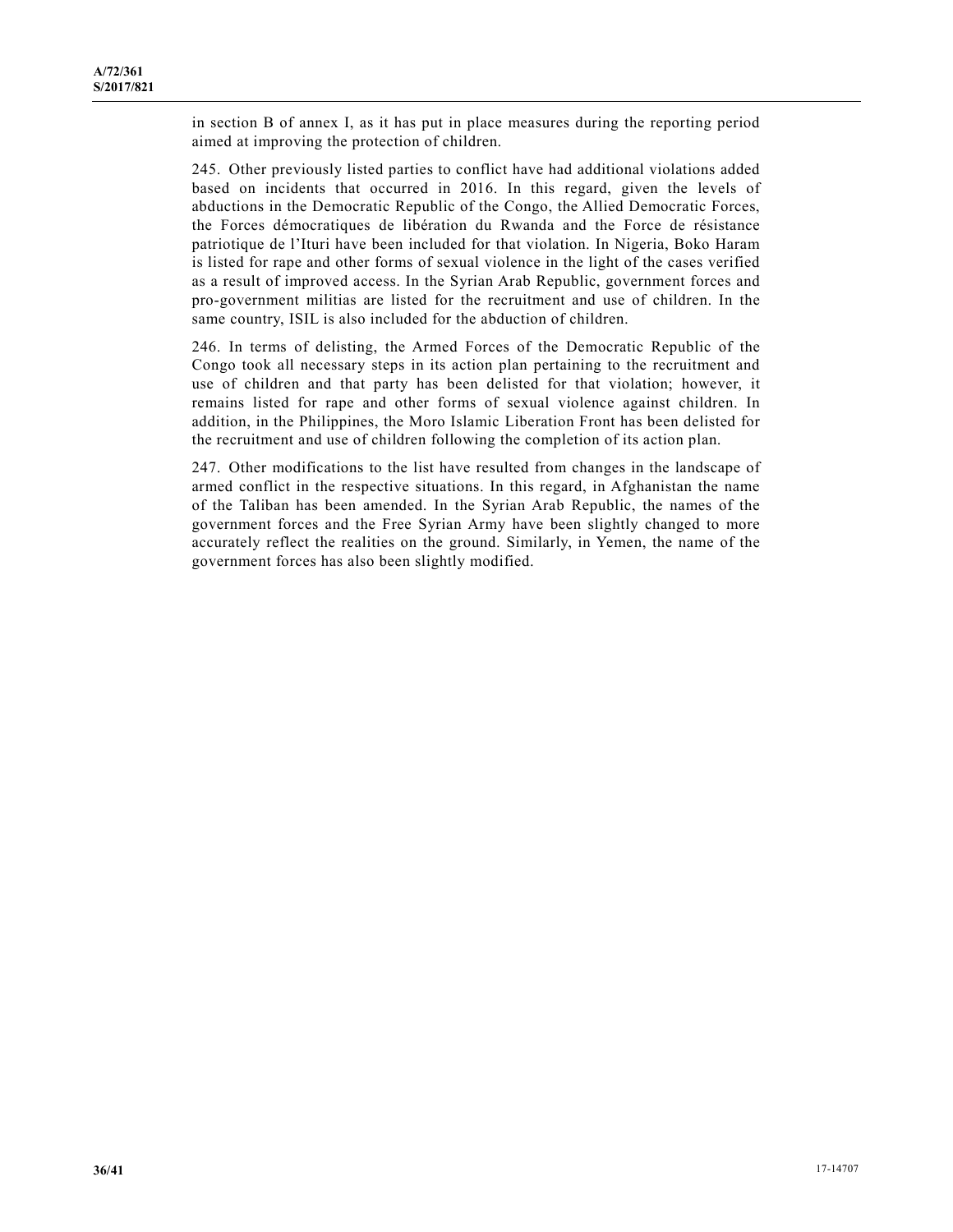## **Annex I**

 **Pursuant to Security Council resolutions 1379 (2001), 1882 (2009), 1998 (2011) and 2225 (2015), parties that commit grave violations affecting children in situations of armed conflict on the agenda of the Security Council**\*

 **A. Listed parties that have not put in place measures during the reporting period to improve the protection of children** 

#### **Parties in Afghanistan**

 *Non-State actors* 

- 1. Haqqani Network<sup>a,b</sup>
- 2. Hizb-i Islami of Gulbuddin Hekmatyar<sup>a,b</sup>
- 3. ISIL-Khorasan Province<sup>a,b</sup>
- 4. Taliban forces and affiliated groups, including the Tora Bora Front, Jama'at al-Da'wah ila al-Qur'an wal-Sunnah and the Latif Mansur Network<sup>a,b,d,e</sup>

### **Parties in Colombia**

 *Non-State actors* 

1. Ejército de Liberación Nacional<sup>a</sup>

#### **Parties in the Central African Republic**

 *Non-State actors* 

- 1. Former Séléka coalition and associated armed groups<sup>a,b,c,d</sup>
- 2. Local defence militias known as the anti-balaka $a<sub>a,b,c</sub>$
- 3. Lord's Resistance Army<sup>a,b,c,e</sup>

#### **Parties in the Democratic Republic of the Congo**

 *Non-State actors* 

**\_\_\_\_\_\_\_\_\_\_\_\_\_\_\_\_\_\_** 

- 1. Allied Democratic Forces<sup>a,b,d,e</sup>
- 2. Forces démocratiques de libération du Rwanda<sup>a,c,d,e</sup>
- 3. Force de résistance patriotique de l'Ituri<sup>a,c,d,e</sup>
- 4. Lord's Resistance Army<sup>a,b,c,e</sup>
- 5. Alliance des patriotes pour un Congo libre et souverain<sup>a</sup>

 <sup>\*</sup> Parties listed in section A have not put in place adequate measures to improve the protection of children during the reporting period; parties listed in section B have put in place measures to improve the protection of children during the reporting period.

<sup>&</sup>lt;sup>a</sup> Party that recruits and uses children.

<sup>&</sup>lt;sup>b</sup> Party that kills and maims children.

<sup>&</sup>lt;sup>c</sup> Party that commits rape and other forms of sexual violence against children.

<sup>&</sup>lt;sup>d</sup> Party that engages in attacks on schools and/or hospitals.

<sup>&</sup>lt;sup>e</sup> Party that abducts children.

<sup>†</sup> Party that has concluded an action plan with the United Nations in line with Security Council resolutions 1539 (2004) and 1612 (2005).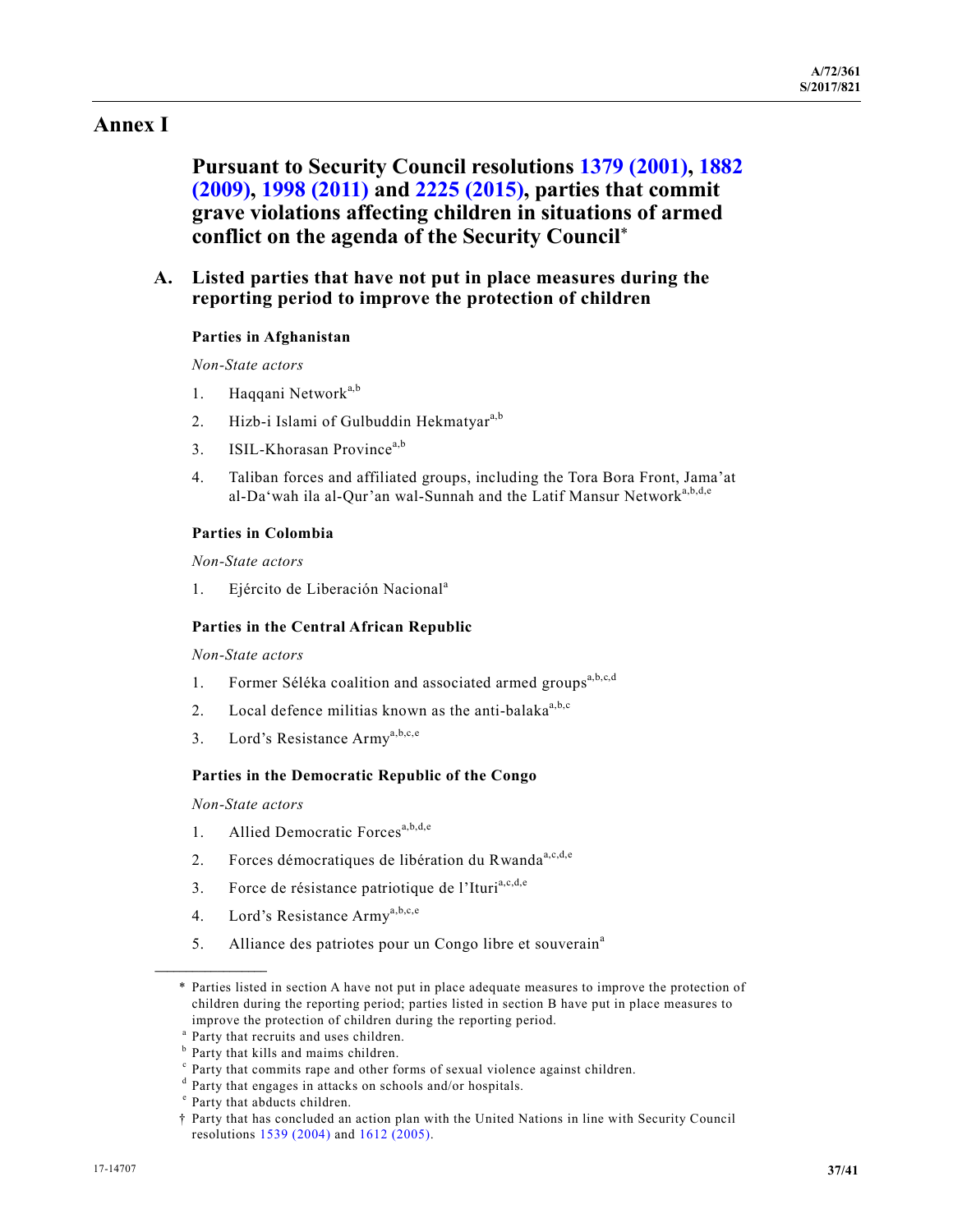- 6. Union des patriotes congolais pour la paix (also known as Mai-Mai  $Lafontaine)<sup>a</sup>$
- 7. Mai-Mai Mazembe<sup>a,b</sup>
- 8. Mai-Mai Simba<sup>a,c</sup>
- 9. Mai-Mai Kata Katanga<sup>a</sup>
- 10. Nduma défense du Congo-Rénové/Mai-Mai Cheka<sup>a,b</sup>
- 11. Nyatura<sup>a</sup>
- 12. Raia Mutomboki<sup>a,c</sup>

## **Parties in Iraq**

 *Non-State actors* 

- 1. Islamic State in Iraq and the Levanta, b, c, d, e
- 2. Popular mobilization forces<sup>a</sup>

### **Parties in Mali**

 *Non-State actors* 

- 1. Ansar Eddine<sup>a,c</sup>
- 2. Mouvement pour l'unification et le jihad en Afrique de l'Ouest<sup>a,c</sup>

### **Parties in Myanmar**

 *State actors* 

1. Tatmadaw Army, including integrated border guard forces<sup>a,†</sup>

#### *Non-State actors*

- 1. Democratic Karen Benevolent Army<sup>a</sup>
- 2. Kachin Independence Army<sup>a</sup>
- 3. Karen National Liberation Army<sup>a</sup>
- 4. Karen National Liberation Army Peace Council<sup>a</sup>
- 5. Karenni Army<sup>a</sup>
- 6. Shan State Army-South<sup>a</sup>
- 7. United Wa State Army<sup>a</sup>

## **Parties in Somalia**

 *Non-State actors* 

- 1. Al-Shabaaba,b,e
- 2. Ahl al-Sunna wal-Jama'a (ASWJ)<sup>a</sup>

## **Parties in South Sudan**

 *State actors* 

1. Sudan People's Liberation Army<sup>a,b,c,e,†</sup>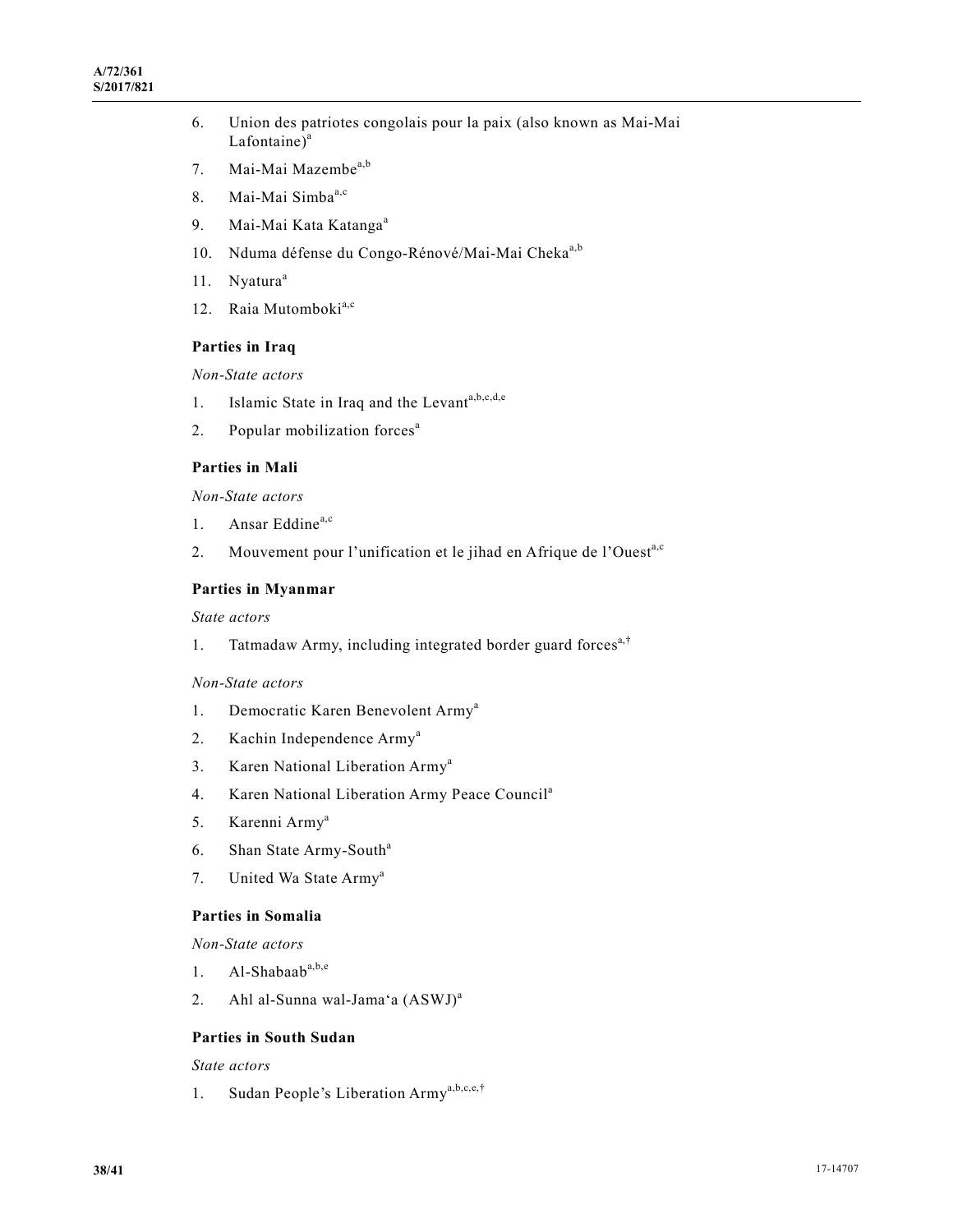*Non-State actors* 

- 1. Sudan People's Liberation Movement/Army in Opposition<sup>a,b,†</sup>
- 2. White Army<sup>a</sup>

## **Parties in the Sudan**

 *Non-State actors* 

- 1. Justice and Equality Movement<sup>a,†</sup>
- 2. Pro-government militias<sup>a</sup>
- 3. Sudan Liberation Army/Abdul Wahid<sup>a</sup>
- 4. Sudan Liberation Army/Minni Minawi<sup>a,†</sup>

#### **Parties in the Syrian Arab Republic**

 *State actors* 

1. Government forces, including the National Defence Forces and pro-government militias $a,b,c,d$ 

#### *Non-State actors*

- 1. Ahrar al-Sham<sup>a,b</sup>
- 2. Groups self-affiliated with the Free Syrian Army<sup>a</sup>
- 3. Islamic State in Iraq and the Levanta,b,c,d,e
- 4. Army of Islam<sup>a</sup>
- 5. Nusrah Front (also known as Jabhat Fath al-Sham)<sup>a,b</sup>
- 6. People's Protection Units<sup>a</sup>

#### **Parties in Yemen**

 *State actors* 

1. Government forces, including the Yemeni Armed Forces<sup>a,†</sup>

#### *Non-State actors*

- 1. Houthis/Ansar Allah $a,b,d$
- 2. Al-Qaida in the Arabian Peninsula/Ansar al-Sharia<sup>a</sup>
- 3. Pro-government militias, including the Salafists and popular committees<sup>a</sup>

## **B. Listed parties that have put in place measures during the reporting period aimed at improving the protection of children**

## **Parties in Afghanistan**

 *State actors* 

1. Afghan National Police, including the Afghan Local Police<sup>a,†</sup>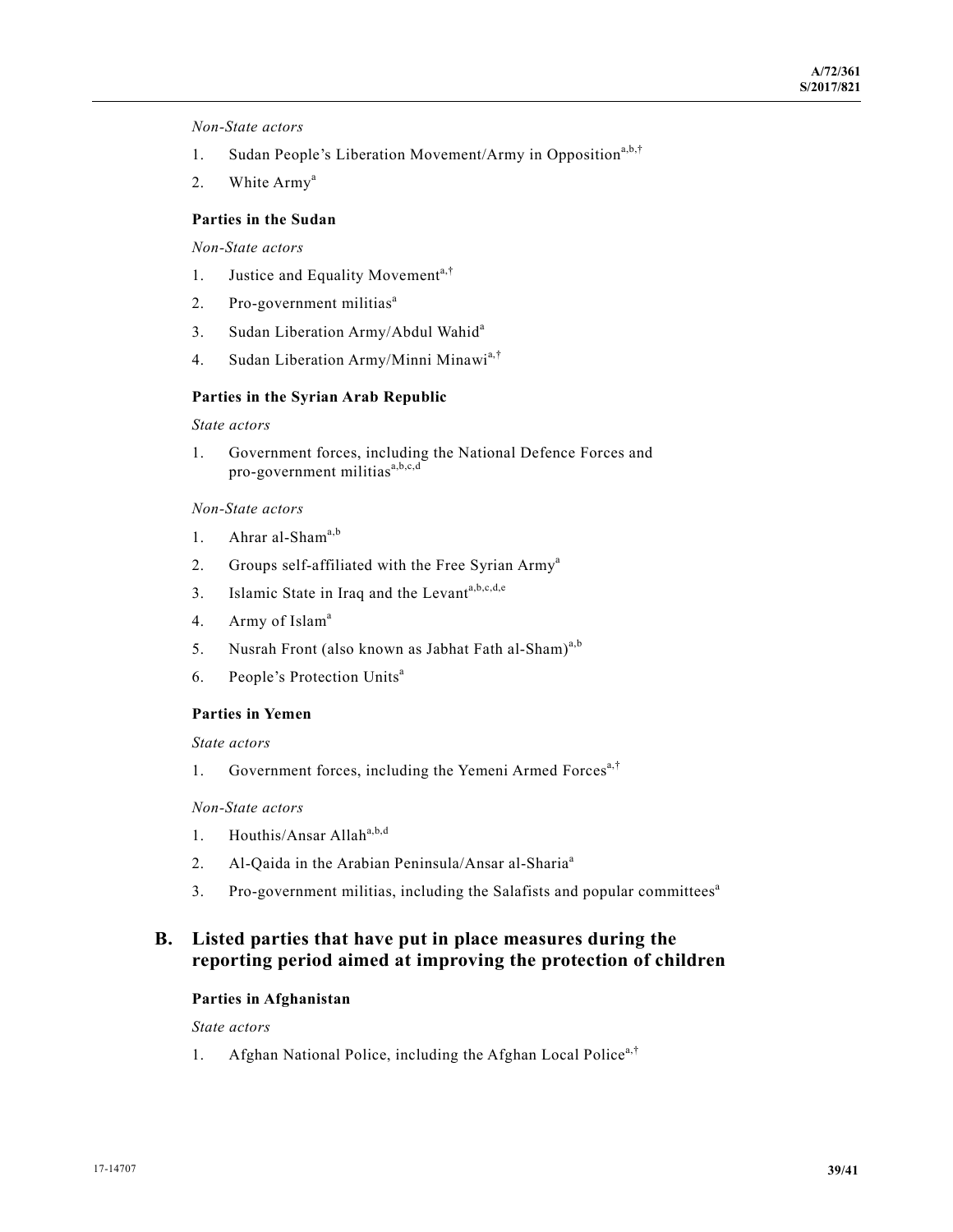### **Parties in Colombia**

 *Non-State actors* 

1. Fuerzas Armadas Revolucionarias de Colombia — Ejército del Pueblo<sup>a</sup>

## **Parties in the Democratic Republic of the Congo**

 *State actors* 

1. Armed Forces of the Democratic Republic of the Congo<sup>c,†</sup>

#### **Parties in Mali**

 *Non-State actors* 

1. Mouvement national de libération de l'Azawad<sup>a,c,†</sup>

#### **Parties in Somalia**

 *State actors*  1. Somali National Army<sup>a,b,†</sup>

### **Parties in the Sudan**

 *State actors* 

1. Government security forces, including the Sudanese Armed Forces, popular defence forces and national police forces<sup>a,†</sup>

## *Non-State actors*

1. Sudan People's Liberation Movement-North<sup>a,†</sup>

## **Parties in Yemen**

 *State actors* 

1. Coalition to restore legitimacy in Yemen led by Saudi Arabia<sup>b,d</sup>